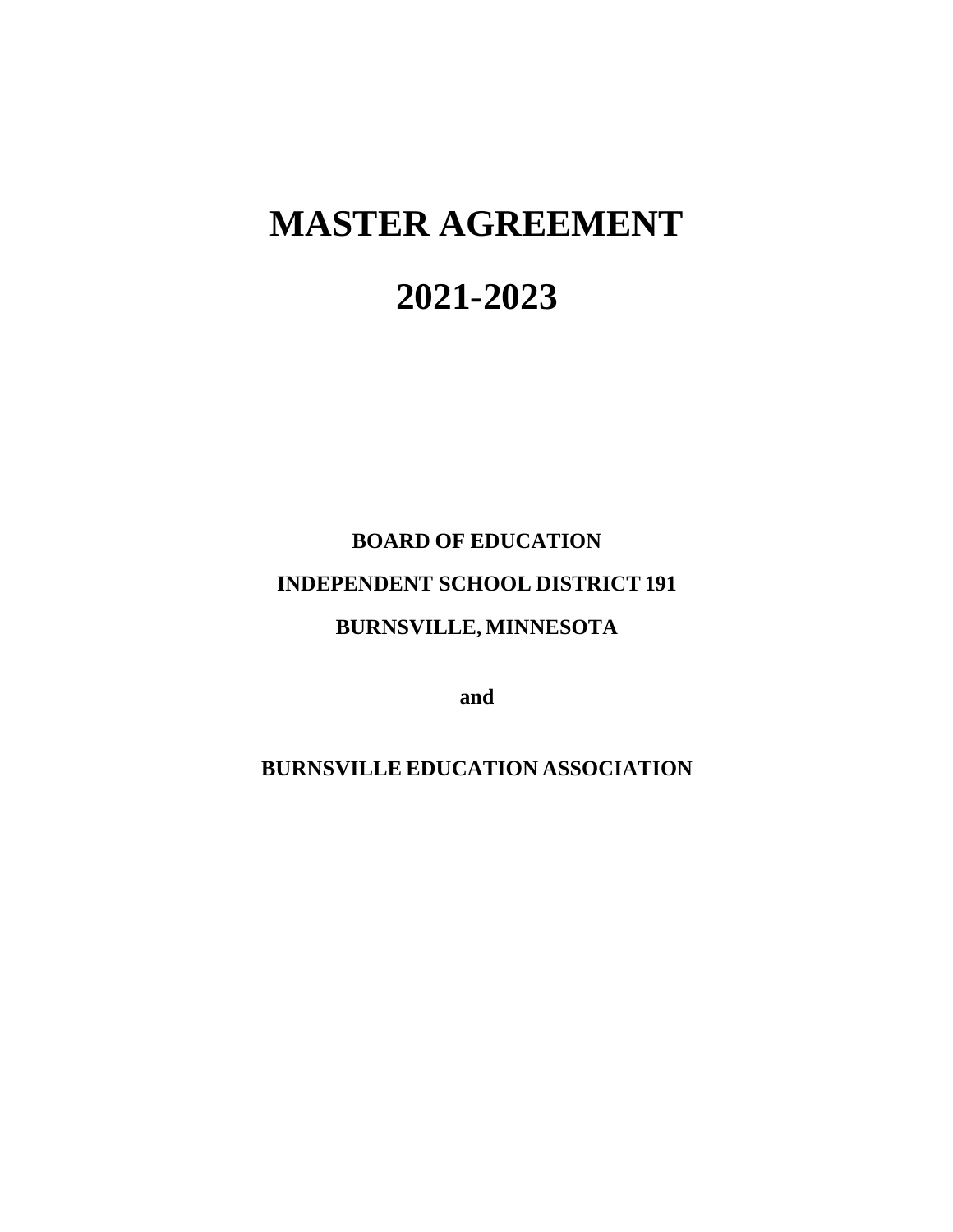## **Burnsville Education Association - ISD 191 Agreement** July 1 2021 - June 30, 2023

## **TABLE OF CONTENTS**

| ARTICLE III STATUTORY RESPONSIBILITIES AND OBLIGATIONS OF THE SCHOOL DISTRICT                     |  |
|---------------------------------------------------------------------------------------------------|--|
|                                                                                                   |  |
|                                                                                                   |  |
|                                                                                                   |  |
|                                                                                                   |  |
|                                                                                                   |  |
|                                                                                                   |  |
|                                                                                                   |  |
|                                                                                                   |  |
|                                                                                                   |  |
|                                                                                                   |  |
|                                                                                                   |  |
|                                                                                                   |  |
|                                                                                                   |  |
|                                                                                                   |  |
|                                                                                                   |  |
|                                                                                                   |  |
|                                                                                                   |  |
|                                                                                                   |  |
|                                                                                                   |  |
|                                                                                                   |  |
|                                                                                                   |  |
|                                                                                                   |  |
|                                                                                                   |  |
|                                                                                                   |  |
|                                                                                                   |  |
|                                                                                                   |  |
|                                                                                                   |  |
|                                                                                                   |  |
|                                                                                                   |  |
|                                                                                                   |  |
|                                                                                                   |  |
| SECTION 14 TAX SHELTERED ANNUITIES, QUALIFIED RETIREMENT PLANS AND DEFERRED COMPENSATION PLANS 13 |  |
|                                                                                                   |  |
|                                                                                                   |  |
|                                                                                                   |  |
|                                                                                                   |  |
|                                                                                                   |  |
|                                                                                                   |  |
|                                                                                                   |  |
|                                                                                                   |  |
|                                                                                                   |  |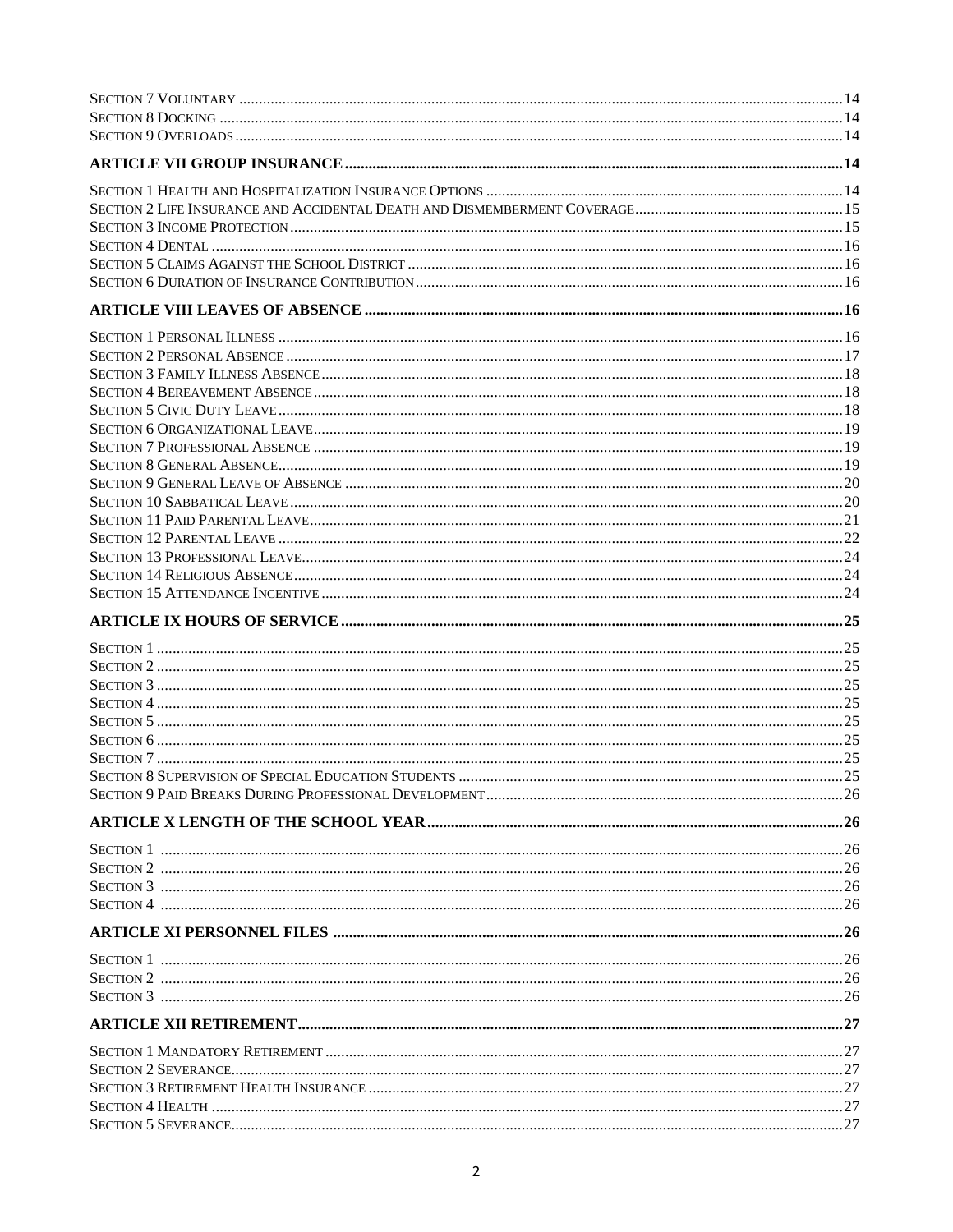| ARTICLE XIII UNREQUESTED LEAVE OF ABSENCE PROCESS, SENIORITY AGREEMENT 29 |  |
|---------------------------------------------------------------------------|--|
|                                                                           |  |
|                                                                           |  |
|                                                                           |  |
|                                                                           |  |
|                                                                           |  |
|                                                                           |  |
|                                                                           |  |
|                                                                           |  |
|                                                                           |  |
|                                                                           |  |
|                                                                           |  |
|                                                                           |  |
|                                                                           |  |
|                                                                           |  |
|                                                                           |  |
|                                                                           |  |
|                                                                           |  |
|                                                                           |  |
|                                                                           |  |
|                                                                           |  |
|                                                                           |  |
|                                                                           |  |
|                                                                           |  |
|                                                                           |  |
|                                                                           |  |
|                                                                           |  |
|                                                                           |  |
|                                                                           |  |
|                                                                           |  |
|                                                                           |  |
|                                                                           |  |
|                                                                           |  |
| APPENDIX A ADULT BASIC EDUCATION/EARLY CHILDHOOD & FAMILY EDUCATION35     |  |
|                                                                           |  |
|                                                                           |  |
|                                                                           |  |
|                                                                           |  |
|                                                                           |  |
|                                                                           |  |
|                                                                           |  |
|                                                                           |  |
|                                                                           |  |
|                                                                           |  |
|                                                                           |  |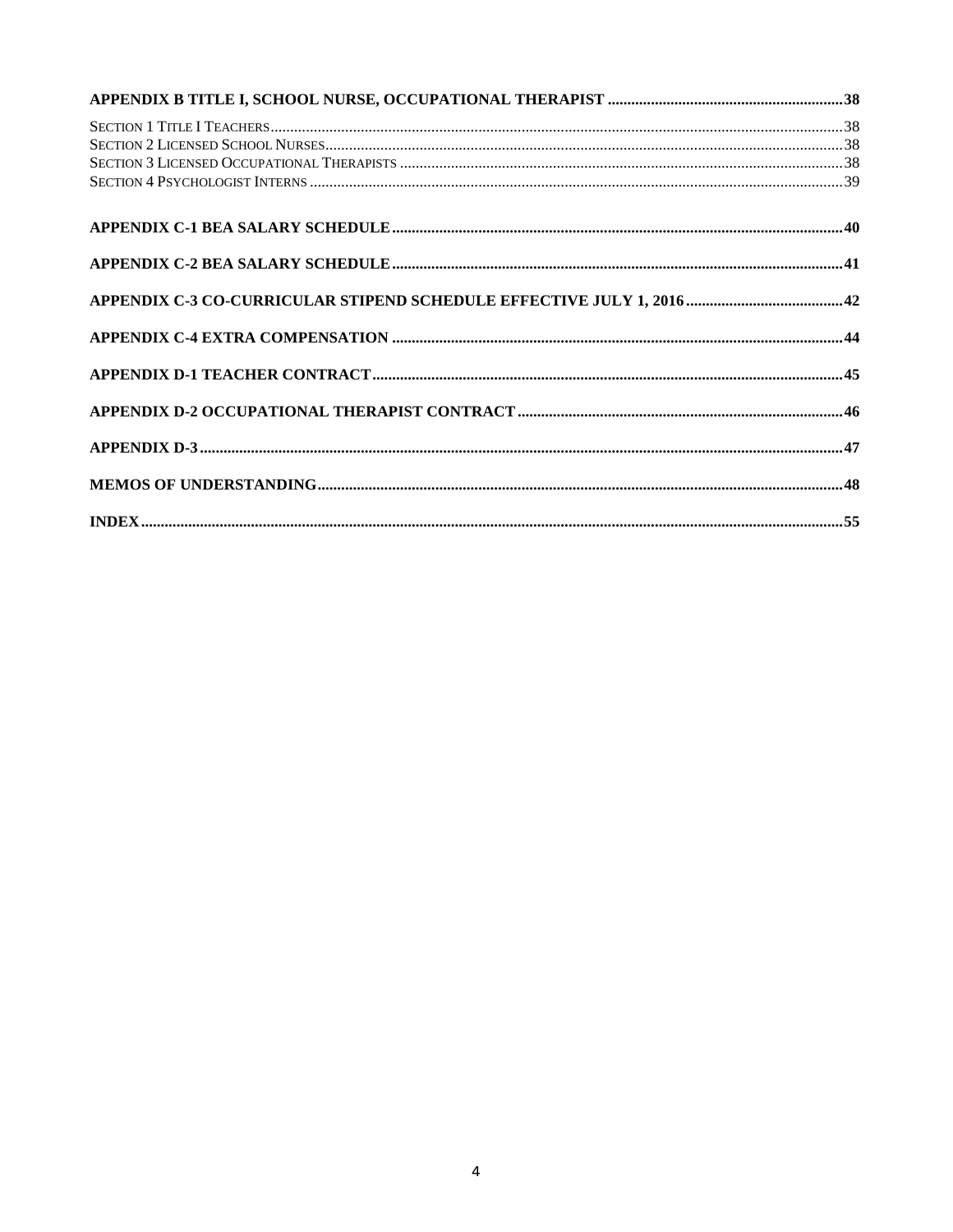#### **INDEPENDENT SCHOOL DISTRICT 191 BURNSVILLE EDUCATION ASSOCIATION 2021-2023**

#### **PREAMBLE**

THIS AGREEMENT, entered into between Independent School District No. 191, Burnsville, Minnesota (hereinafter referred to as the School District) and the Burnsville Education Association (hereinafter referred to as the Association or BEA), pursuant to and in compliance with the Public Employment Labor Relations Act, as amended (hereinafter referred to as the P.E.L.R.A.), is to provide the terms and conditions of employment for teachers for the duration of the Agreement.

#### **ARTICLE I RECOGNITION**

The School District hereby recognizes the Association as the sole and exclusive bargaining representative for all licensed teaching personnel as defined in the P.E.L.R.A. whether under contract, on leave, on a per diem, hourly or class rate basis. Such representation shall exclude the superintendent, assistant superintendents, principals, assistant principals, supervisory and confidential employees as defined in the P.E.L.R.A, and such other employees excluded by law. The term "teacher," when used hereinafter in the Agreement, shall refer to all professional employees represented by the Association in the bargaining or negotiating unit as above defined who are required to be licensed by the State of Minnesota. In addition, occupational therapists, licensed by the American Occupational Therapy Certification Board, are represented by the Association.

#### **ARTICLE II COPIES OF RECORD**

There shall be two (2) signed copies of the final Agreement for purposes of record; one (1) retained by the School District and one (1) by the Association.

#### **ARTICLE III STATUTORY RESPONSIBILITIES AND OBLIGATIONS OF THE SCHOOL DISTRICT**

Section 1. Management, Rights, and Responsibilities: All teachers covered by this Agreement shall perform the teaching and other professional services prescribed by the School District and shall be governed by the laws of the State of Minnesota, and by properly designated officials of the School District. The School District and its properly designated representatives have the obligation and duty to promulgate rules, regulations, directives and orders from time to time as deemed necessary by the School District insofar as such rules, regulations, directives and orders are not inconsistent with the terms of this Agreement.

Section 2. Effect of Laws, Rules, and Regulations: All teachers covered by this Agreement, the School District and all provisions of this Agreement are subject to the laws of the State of Minnesota, Federal Laws, rules and regulations of the United States Department of Education, Minnesota Department of Education, and valid rules, regulations, and orders of all other State and Federal governmental agencies. Any provision of this Agreement herein found to be in violation of any such laws, rules, regulations, or order shall be null and void and without force and effect. The School District has the obligation and authority to comply with any such law, rule, regulation, and order.

Section 3. Meet and Negotiate: The School District agrees not to meet and negotiate with any teachers' organization other than the BEA, as long as the BEA is the exclusive representative of the teachers of Independent School District 191 as defined in P.E.L.R.A. The exclusive representative recognizes the School Board's inherent rights as defined in P.E.L.R.A.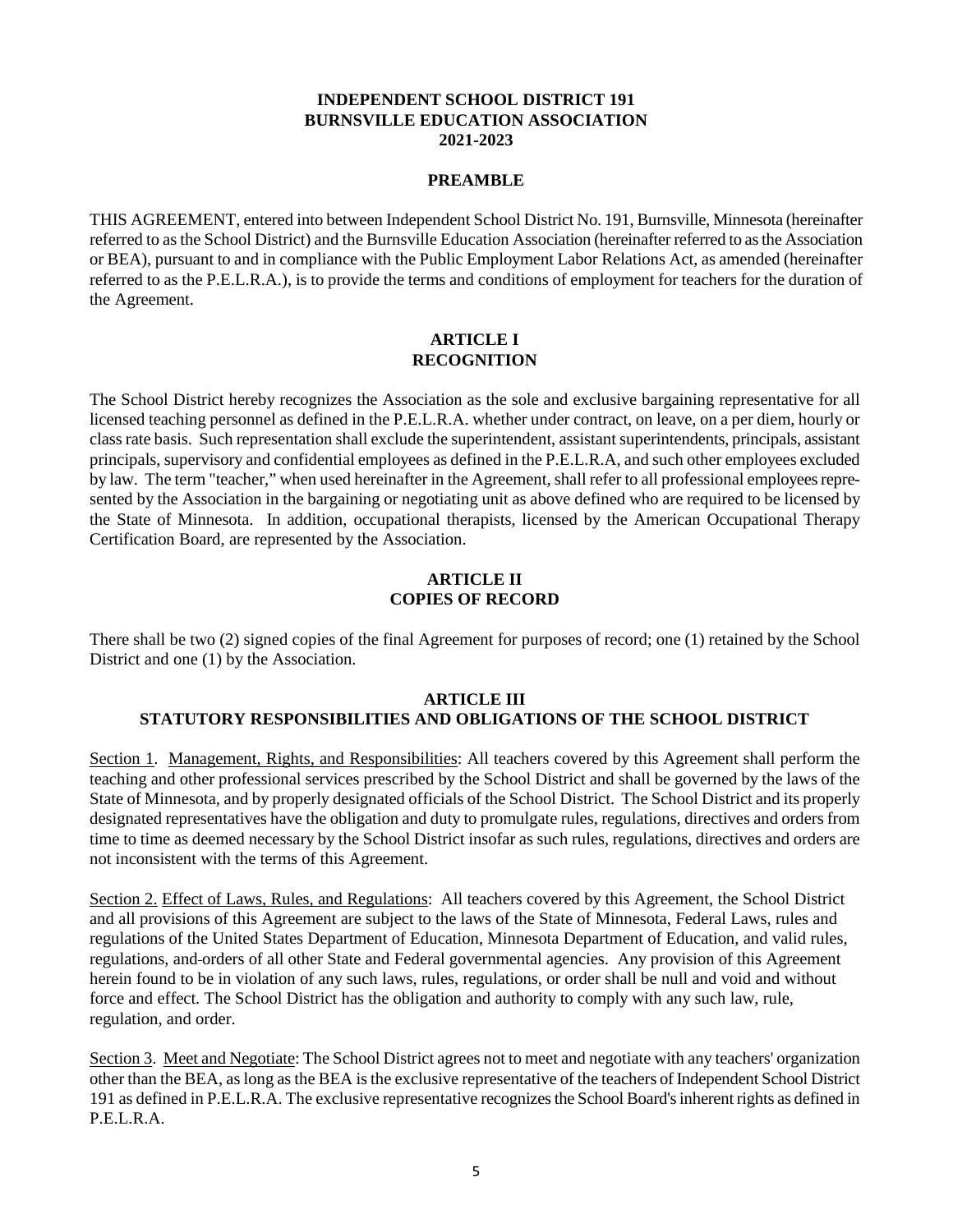Section 4: Reservation of Responsibilities and Obligations: It is further understood that the foregoing enumeration of the School District's responsibilities and obligations is not exclusive and the School District expressly reserves all its statutory authority not expressly delegated in this Agreement.

#### **ARTICLE IV TEACHER RIGHTS**

Section 1. Rights in this Agreement: Nothing contained in this Agreement shall be construed to limit, impair or affect the right of any teacher or his/her representative to the expression or communication of a view, grievance, complaint or opinion on any matter related to the conditions of compensation of public employment or their betterment, so long as the same is not designed to and does not interfere with the full, faithful and proper performance of the duties of employment or circumvent the rights of the Association, nor shall it be construed to require any teacher to perform labor or services against his/her will.

Section 2. Right to Join: Teachers shall have the right to form and join employee organizations, and shall have the right not to form and join such organizations. Teachers in an appropriate unit shall have the right by secret ballot to designate an exclusive representative for the purpose of negotiating grievance procedures and the terms and conditions of employment with the School District.

Section 3. Meet and Confer Committee: Recognizing that teachers have the right to meet and confer with the School District regarding any and all policies and practices of the School District, the School District agrees to work with the BEA president to establish topics, format and schedule for the coming school year.

Section 4. Dues Check Off: Effective July 1, 2020, any teacher who is a member of the Association, or who has applied for membership, may sign and deliver to the School District an assignment authorizing deduction of membership dues in the Association, including Education Minnesota and the National Education Association. The Association will notify the District by September 15, each year the amount of dues to be deducted. Pursuant to such authorization, the School District shall deduct one seventeenth (1/17) of such dues from each regular salary check of the teacher beginning in mid-October and ending in mid-June of each year. Deductions for teachers employed after the commencement of the school year shall be appropriately prorated to complete payments by mid-June.

Section 5. If an assignment requires a substitute teacher to works more than fourteen (14) hours per week and for more than thirty (30) consecutive days per year for the same teacher, the position shall be filled with a teacher hired by the district for the duration of the assignment. That teacher automatically becomes for the duration of that assignment a member of the appropriate unit covered by this Agreement. In such instances, daily pay shall be calculated by placing the teacher appropriately on the salary schedule per Article V, Section 1, and sick absence shall be accrued at the rate of one (1) day per month.

Section 6. Payment to Association: With respect to sums deducted by the School District in Section 4 hereof, the School District agrees to remit to the Association said amounts promptly each month accompanied by an alphabetical list of teachers from whom such deductions have been made.

Section 7. Association Representatives: Duly authorized representatives of the Association shall be permitted to transact official Association business on school property provided that this shall not interfere with or interrupt normal school operations. An Association representative shall check with the building principal's office upon entering the building.

Section 8. Buildings and Facilities: The Association shall have the right to use school facilities and equipment, including typewriters, computers, e-mail, voicemail, fax machines, other duplicating equipment, calculating machines, and all types of audio-visual equipment at reasonable times, when such equipment is not otherwise in use. The Association shall pay for the cost of all materials and supplies incident to such use, and the School District reserves the right to assess charges for such usage consistent with the School District practice relating to private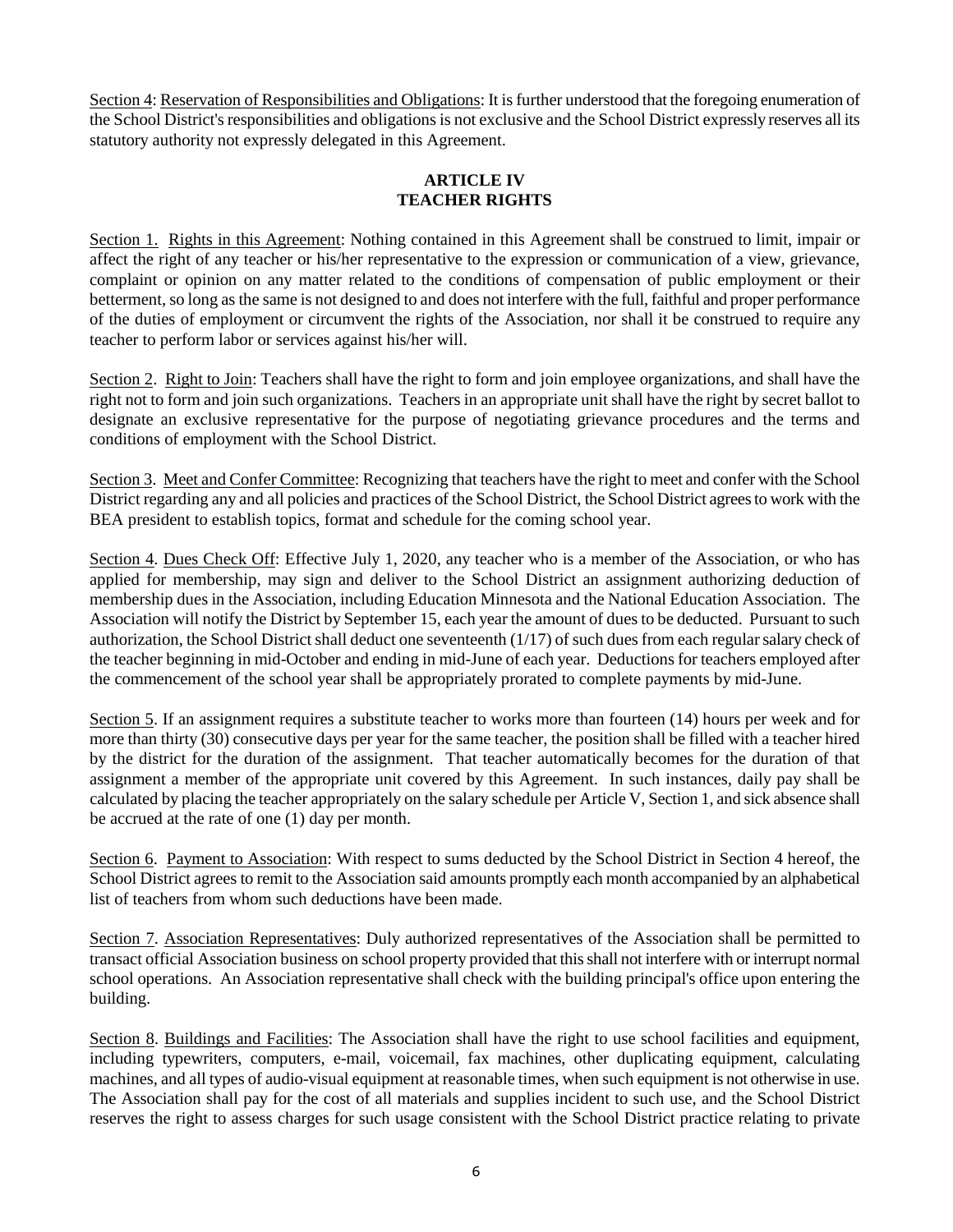organizations. The user shall request equipment from the responsible individual and have time and use determined when checked out.

Section 9. Bulletin Boards: The Association shall have the exclusive right to post notices of activities and matters of Association concern on an Association bulletin board, at least one (1) of which shall be provided in each school building. The Association shall have the right to use the District mail service and teacher mailboxes for communications to teachers and the School District shall have an Association mailbox in the building designated by the Association; such communication to be unimpaired and uncensored.

Section 10. Information: The School District agrees to furnish to the Association information concerning the financial resources of the District, annual financial reports and audits, after official adoption at a regular School Board meeting, register of certificated personnel, and agendas and minutes of all Board meetings. In addition, by October 1 of each school year, the District shall provide in electronic form to the Union census and membership data; names, social security numbers, starting and ending employment dates, addresses, telephone numbers, birthday (not including the year of birth), full-time equivalency (FTE) status, worksite location and assignment of all bargaining unit members employed; and salaries paid thereto. This information will be provided in a timely fashion upon request to the Union president. In addition, the Association president or designee shall be provided with a Board packet of information as is provided by the District for members of the media.

#### Section 11. Teacher Organization Absence

- Subd. 1. The exclusive representative shall have twenty-five (25) non-cumulative days credited to it at the beginning of each school year. Four (4) non-cumulative additional days shall be granted the exclusive representative for purpose of cooperative lobbying efforts in coordination with the Board of Education and District Administrators.
- Subd. 2. The Association president shall designate the individuals and dates involved by notifying the Executive Director of Human Resources or designate at least three (3) days prior to the absence.
- Subd. 3. Up to five (5) teacher representatives shall be allowed to attend mediation or arbitration sessions, at no loss of pay, when ordered by the Bureau of Mediation Services.
- Subd. 4. Additional days may be purchased by the Association at substitute teacher reimbursement rates.
- Subd. 5. The BEA president shall be released full-time without loss of pay, benefits, or seniority in order to conduct duties as President. The teacher serving as BEA president shall retain all rights to his/her assignment held in the school year prior to the release time. The BEA shall compensate the district 50% of the average salary and benefits of the teacher's unit per year. 50% of the cost of the average salary and benefits of the teacher's unit shall be incorporated into the 2021- 2023 contract settlement. The BEA agrees to notify the District by April 1st of each year as to who this individual will be for the following year.

#### Section 12. Just Cause, Obligations and Professional Conduct:

- Subd. 1. The teacher shall adhere to the set of principles which define professional conduct. The School District shall not take any disciplinary action, including adverse evaluation and reduction of compensation, with respect to any teacher without just cause.
- Subd. 2. The School District shall draw a teacher's attention to the lack of professional conduct in the following ways: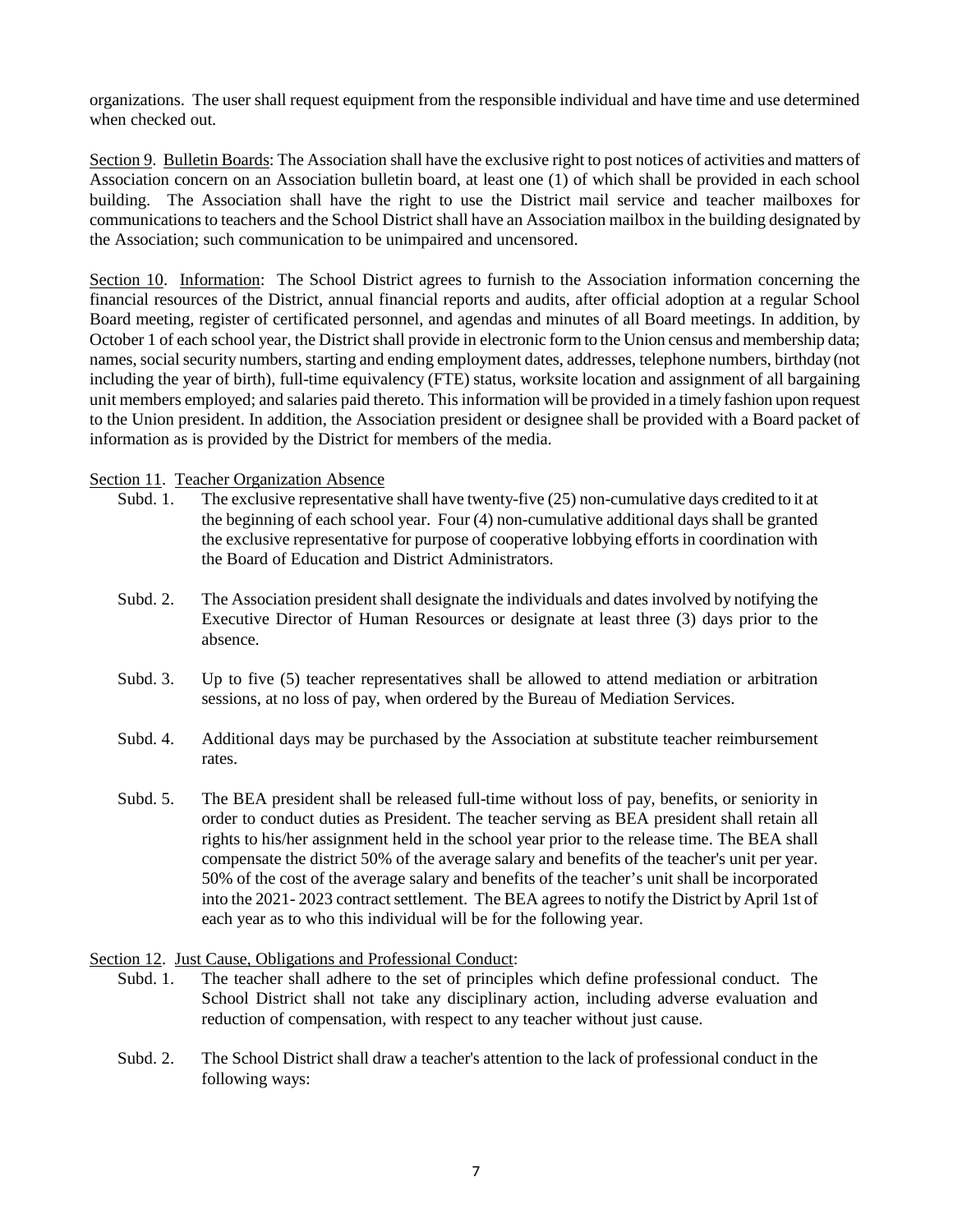- a. Coaching and non-disciplinary corrective actions including:
	- i. Informal conversation with supervisor
	- ii. Communication via e-mail outline expectations, supports and directives
	- iii. Written documentation of Verbal Warning
	- iv. Written Warning
- b. Discipline actions including:
	- i. Written Reprimand
	- ii. Suspension without pay
	- iii. Letter of Deficiency
	- iv. Loss of salary increase for substandard performance
	- v. Discharge per M.S. § 122A. 40.

Use of items "a" to "b" above need not be in progressive order; dependent on the frequency and severity of the lack of the professional conduct any or all of the above corrective actions or forms of discipline may be used.

Subd. 3. The following information will be provided with notice of disciplinary action:

- a. a review of the rule, regulation, code, policy, etc. that defines the expected behavior;
- b. a description of the inaction or failure of the employee to comply with the expectation, including an outline of previous oral or written reprimands;
- c. a reference to the grievance process as defined in the Master Agreement; and
- d. notice that the Association President will be copied any suspension without pay, notices of deficiency, loss of salary increase, or notice of discharge unless the teacher objects in writing within ten (10) calendar days; any grievance in this category would begin at Level III.

## **ARTICLE V COMPENSATION**

Section 1. Status of Salary Schedules: The salary schedules contained in Appendix A are adopted by the School District for the term of this Agreement. The salary schedule is not to be construed as a part of the continuing contract and the schedule contained herein is no longer applicable after June 30, 2023. In the event that a new Agreement has not been mutually adopted by July 1, 2023, teachers will be covered under M.S. § 122A. 40 and the salary for 2022- 2023 will be that stipulated on the individual contract for 2023-2024 until a new Agreement is reached subsequent to July 1, 2023, and the conditions of the new Agreement will determine salaries for 2023-2024.

Section 2. Licensure: Each teacher must submit a copy of a valid Minnesota teacher's license, and an official transcript of all college credits. This material will be kept on file in the District office during the entire time that the teacher is employed in the school system.

- Subd. 1. Effective until January 1, 2019, teachers hired on or after July 1, 2010 must maintain the certifications on their license in place at the time of hire for the duration of their career in the district. Failure to maintain such certifications in place at the time of hire, will result in termination, effective at the conclusion of the school year during which the certification is surrendered.
- Subd 2. In the event a teacher does not have a current, valid license by the first day of class of a given year, he or she will not be allowed to teach, will not be paid and will not receive benefits until such time a current, valid license has been printed as documented on the MDE website.
- Subd. 3. In the event a teacher does not have a current, valid license by October 15th of a given year, he or she will be terminated immediately.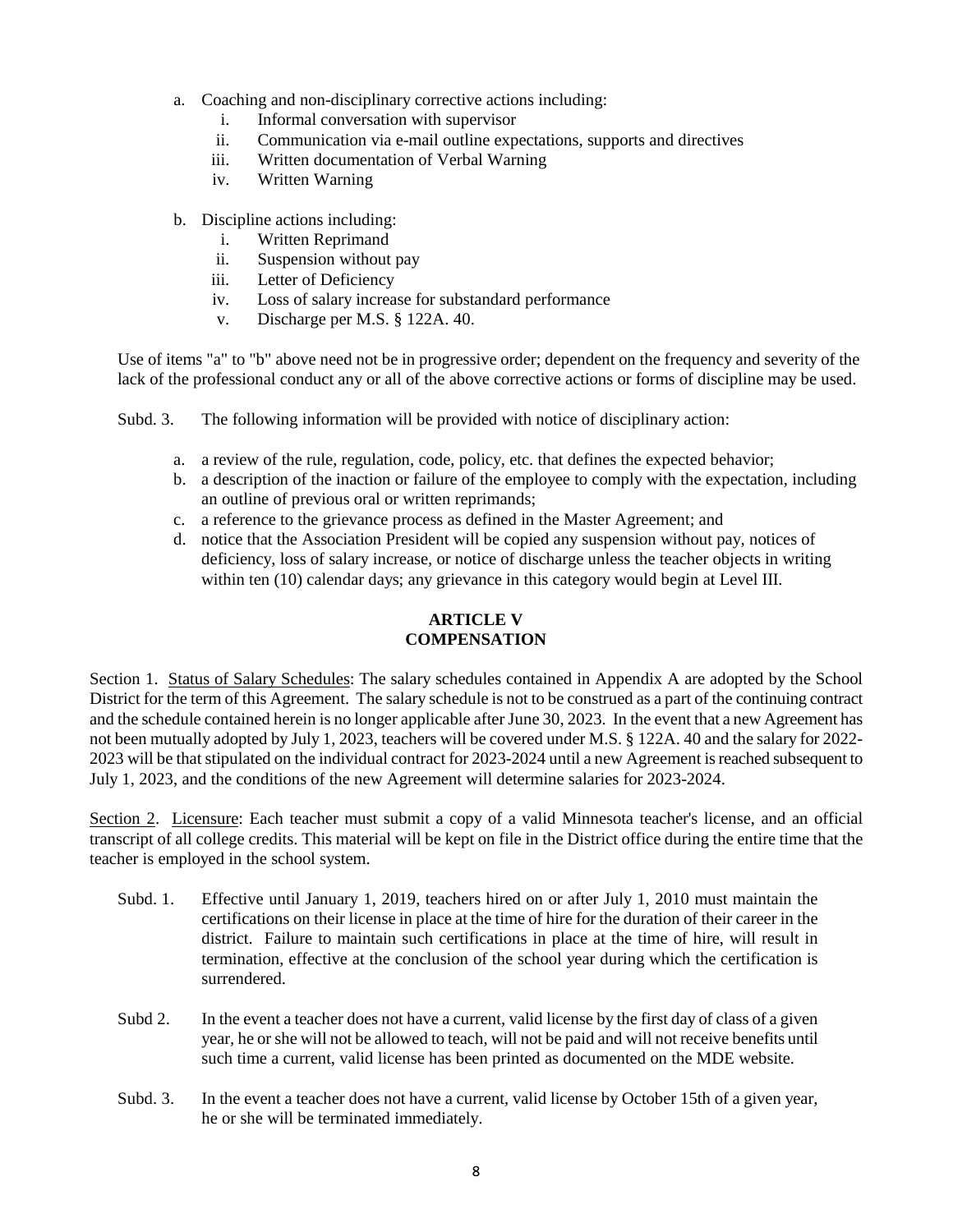Subd 4. A teacher may petition the Executive Director of Human Resources by August 15th if the teacher believes that their license will not be renewed prior to the first day of class. If evidence supports that the Department of Education caused the delay in issuing the license, the Executive Director of Human Resources may waive Subd. 2 and Subd. 3.

Section 3. Credits allowed for lane placement or advancement:

Subd. 1.

- a. Degree credits are part of a teaching or administrative degree program; i.e. recognized by an accredited graduate school.
- b. Graduate degrees earned exclusively on-line must be from an accredited graduate school.
- Subd. 2. Program credits are not part of a teaching degree program but reflect intent to improve content knowledge specific to assignment or pedagogical skills.
- Subd. 3. In-service credits may be assigned for instruction or professional activities for which no college credits are given. Approved in-service credits are defined by the Executive Director of Human Resources, including quarter credit values.
- Subd. 4. Prior to denying credits for lane change or reimbursement, the Assistant Superintendent for Teaching and Learning and President of the BEA will review the proposed coursework and make a recommendation to the Executive Director of Human Resources.

#### Section 4. Initial Placement:

- Subd. 1. All credits to be counted for initial placement must be earned after licensure to teach, except as noted below.
	- a. Credits earned as part of a specific post baccalaureate program to provide teaching licensure shall be counted toward lane placement.
	- b. If an advanced degree is obtained before licensure, that degree counts only if it is in a field directly related to license(s) held and/or the assignment for which he or she was hired.
	- c. Persons hired with two (2) Bachelor's degrees may be credited with a lane advancement at the time of initial employment.

#### Section 5. Credits disallowed for lane placement or advancement:

- Subd. 1. Credits older than five (5) years unless part of a degree program.
- Subd. 2. Undergraduate credits earned prior to teacher licensure.
- Subd. 3. In-service credits obtained while in employment outside District 191.
- Subd. 4. Credits earning lower than a C grade.
- Subd. 5. Step placement:
	- a. A teacher new to the School District may be placed on a step of the salary schedule at the discretion of ISD 191.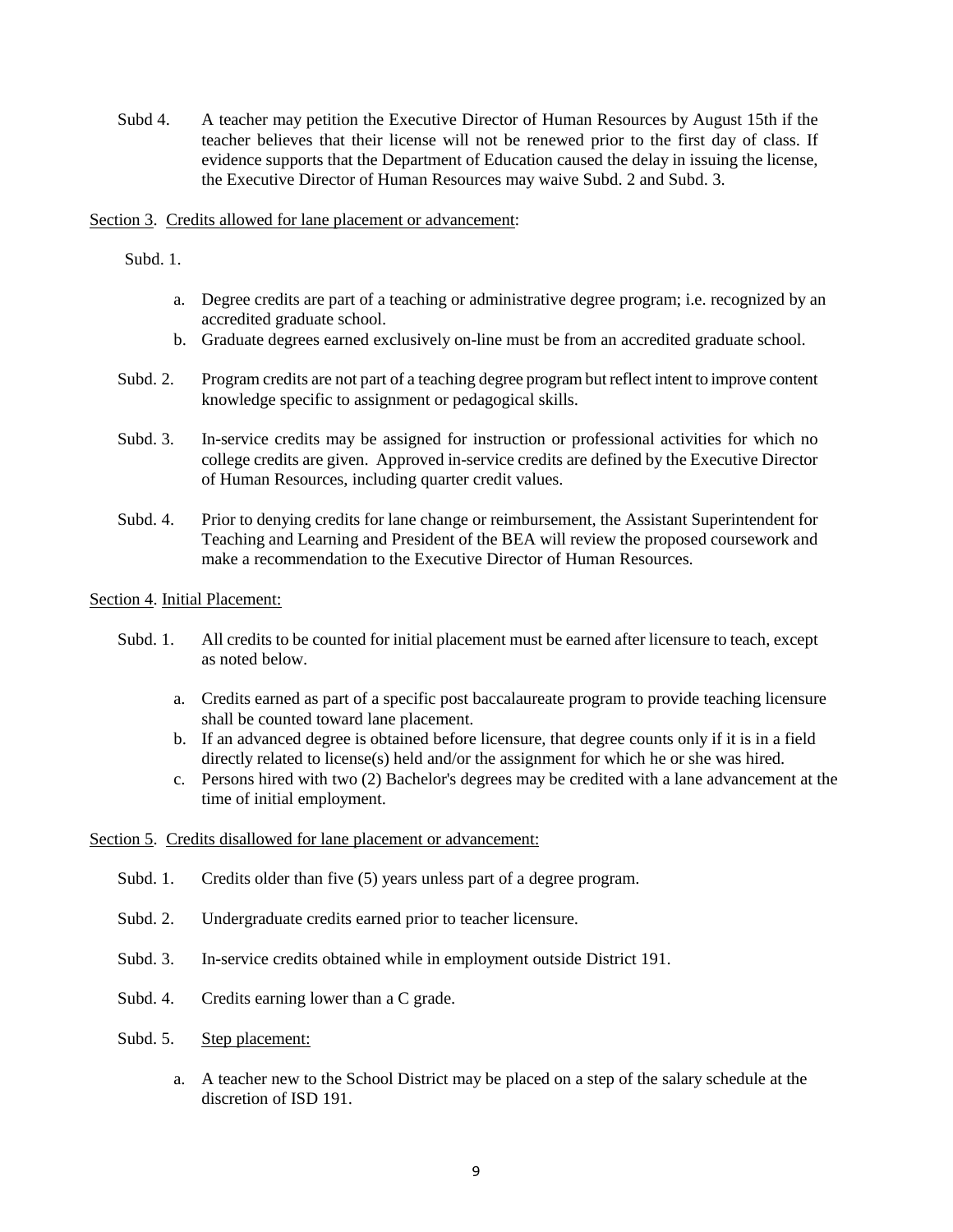- b. Experienced teachers new to the Burnsville system shall receive credit for up to five (5) years for past teaching experience in public schools on a year for year basis, and appropriate lane placement. Such experience must have been gained within the last seven (7) years.
- c. Additional experience may be granted upon the discretion of the Executive Director of Human Resources or designate, for past teaching experience in public schools if the experience specifically benefits both parties. Such other types of experience as teaching in non-public schools, teaching in colleges, trade and industry activities, specialized work requiring technical skills and training, etc., may be counted. Such experience if allowed, must have been within the immediately preceding years.
- d. Outside experience will be counted for full academic years only of actual teaching or related services.

#### Section 6. Lane Changes:

- Subd. 1. Credits must be pre-approved in writing in Human Resources.
- Subd. 2. Credits may be used only once for lane advancement.
- Subd. 3. Teachers eligible for a lane change must file a lane change request form which shall list previously approved courses to be used for the lane change.
- Subd. 4. Upon verification of the completion of course work (e.g., college transcript), a lane change will be retroactive to the date of completion of the course work. In no instance shall the date of retroactivity exceed six months.

#### Section 7. Reimbursable Credits:

- Subd 1. Teachers hired prior to July 1, 2014, a maximum of one-half  $(1/2)$  of the equivalent of the annually adjusted graduate level tuition of the U of MN, College of Education for approved coursework appropriate to the area of the teacher's assigned responsibilities or taken with the intent of becoming highly qualified in a needed licensure area taken beyond the M.A. + 60/Specialist will be paid by the School District subject to Subd 3:
- Subd 2. Teachers hired after July 1, 2014, a maximum of \$2,000 tuition costs for approved coursework appropriate to the area of the teacher's assigned responsibilities or taken with the intent of becoming highly qualified in a needed licensure area taken beyond the M.A. +60/Specialist will be paid annually by the School District subject to Subd 3:
- Subd 3. Criteria:
	- a. Courses must carry prior approval by the Executive Director of Human Resources.
	- b. Payments are for tuition only.
	- c. Tuition payments apply only for college credits obtained and shall be made after verification of the satisfactory completion of the course(s).
	- d. Tuition payments will not be made for work taken while on a regular or sabbatical leave.
	- e. The teacher may elect either the A/F or S/N grading system. A grade no lower than a C or an S must be earned.

#### Section 8. Professional Growth/Step Advances:

Subd. 1. Step advancement is granted at the beginning of the academic year, provided each teacher has completed a year of satisfactory service.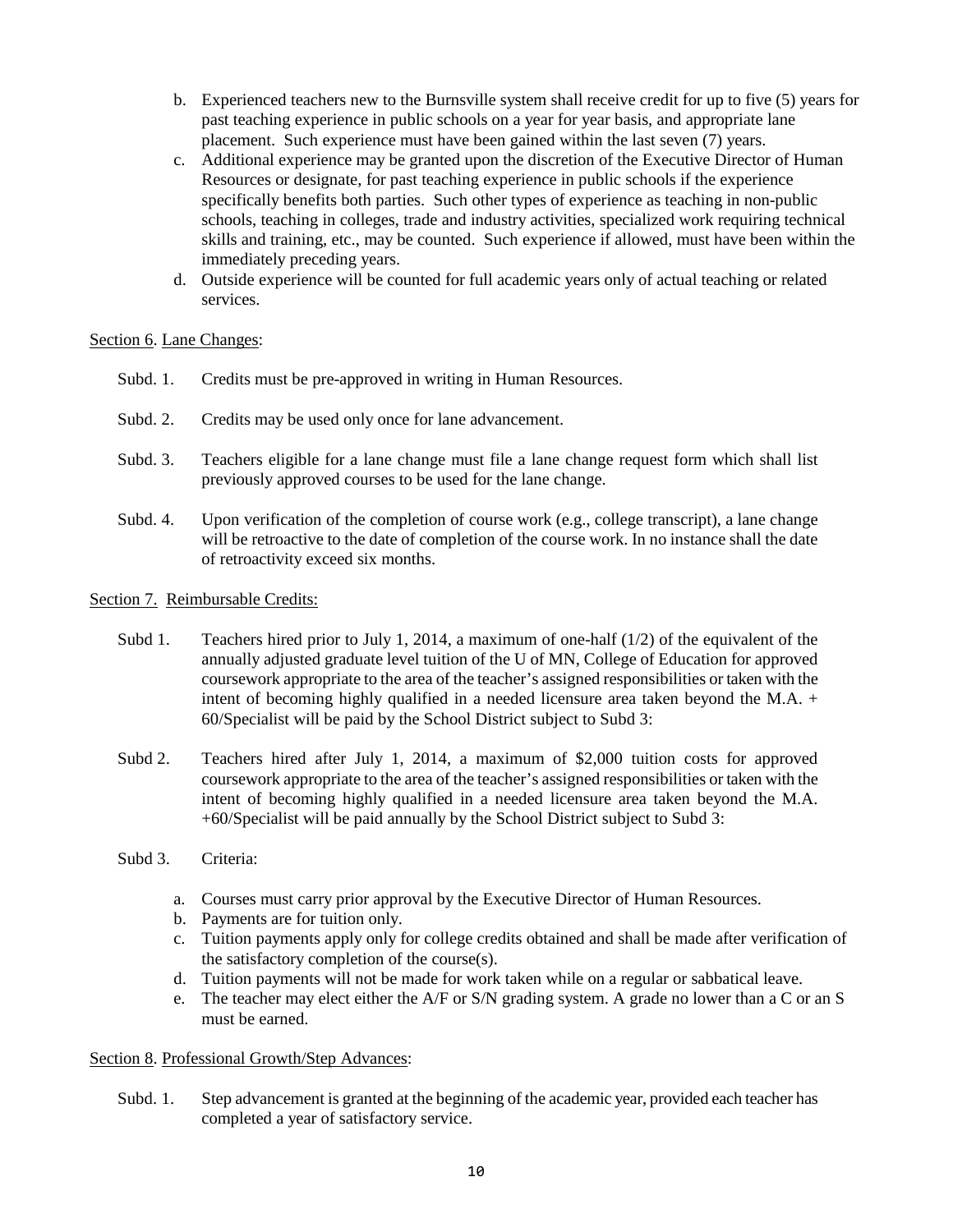- a. Teachers, K-12, who work 1104 hours (three-fourths full time) or more of satisfactory service shall advance each year.
- b. Teachers, K-12, who work fewer than 1104 hours shall advance when experience earned equals three-fourths (3/4) year or more and is in consecutive years unless separated by an approved leave. All fractions over three-fourths (3/4) are dropped in calculating cumulative experience.
- Subd. 2. Probationary teachers shall be evaluated according to statute using the District's Teacher Development and Evaluation instrument. Notification that a probationary employee's contract will not be renewed shall be given according to statutory timelines.
- Subd. 3. Consistent with M.S. 122A.40 Peer Review, continuing contract (tenured) teachers shall be reviewed by their peers consistent with the Performance Appraisal System adopted by the Board of Education. A continuing contract teacher shall be deemed to have had a year of satisfactory performance unless that employee has been given notification, in writing, of substandard performance by January 1 and prior to March 1 of that year, the employee has had the opportunity to have consulted and worked with immediate supervisors in raising the level of job performance.
- Subd. 4. After the procedures set forth in Subd. 2 above have been followed and assuming dismissal proceedings have not been instituted, a licensed employee who has had a year of unsatisfactory performance will not be granted a salary increase.

Section 9. Successive Years on the Same Step: If a teacher remains for more than one (1) year at any given step for any reasons, none of the repeat years at that step qualifies for step advancement in that or any other lane. If eligible, career teacher compensation pay shall be paid but added to current placement if the above sentence is applicable.

#### Section 10. Career Teacher Compensation

- Subd. 1. In the fifteenth year of service to the School District 191, a teacher shall receive the first career step. In the twentieth year of service to the School District 191, a teacher shall receive the second career step. (See Appendix C)
- Subd. 2. See Article V, Section 9 for teachers on same step for successive years.
- Subd. 3. A year of employment for career teacher compensation purposes shall be any year for which the teacher received step advancement under that Master Agreement or policy. (Effective 1987).
- Subd. 4. A year of experience within the School District is one in which a teacher has worked in a position covered by this collective bargaining agreement at least 1104 contracted hours.
- Subd. 5. A teacher who works at least 1104 contracted hours in consecutive years also gains a year of experience. Part years separated by an approved leave shall accumulate toward a year of experience credit.
- Subd. 6. To be eligible for career teacher compensation steps, the service must have been rendered in District 191. A break in seniority will zero out the years of service credit.
- Subd. 7. Exceptions to Subd 6. are sabbatical leaves, exchange teaching and teaching while on professional leave. Subdivisions 3, 4 and 5 remain applicable.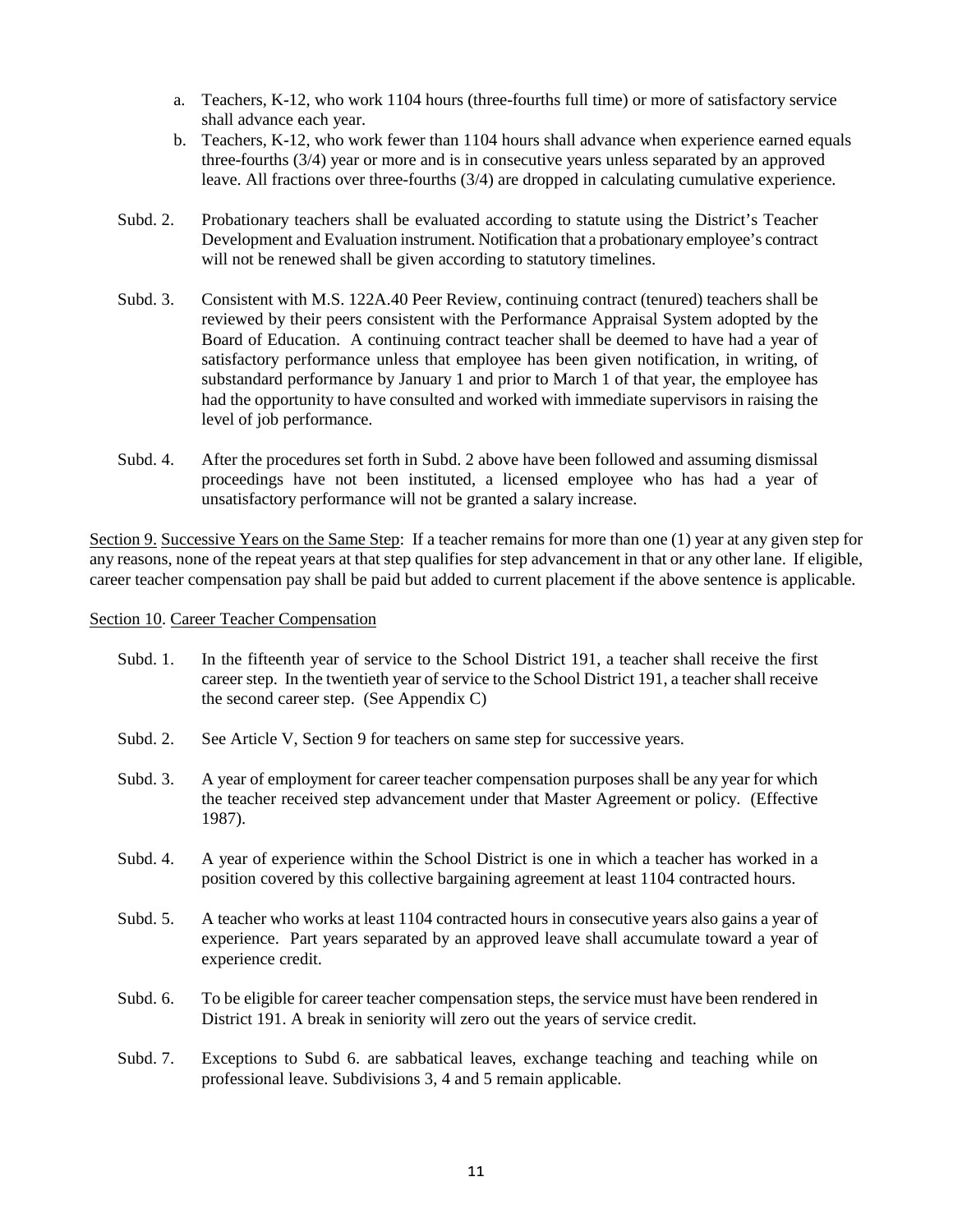Section 11. Part-day Licensed Employee Compensation: Part-day licensed teachers shall receive pay based on the comparison of the student contact time with that of full-time teachers at the same level of instruction. Part-day licensed teachers shall receive preparation and professional time in the same proportion as that of a full-time teacher at the same level of instruction.

#### SECTION 12. Prep Reimbursement for Traveling Teachers:

- Subd. 1. Teachers who travel to more than one site in a given day, shall receive preparation, lunch and instructional time in the same proportion as that of a teacher with an equivalent assignment at a single location. Adequate time shall be given for travel from one location to another.
- Subd. 2. Teachers who travel and receive additional annual FTE will not be assigned before school or after school supervision duties but may still be required to attend meetings.
- Subd 3. Teachers who do not have prep time equivalent to 5 minutes for every 25 minutes instruction will be compensated for the loss prep time an additional .2 annual FTE prorated for the period of time they work that schedule.

#### Section 13. Pay Dates and Deductions:

- Subd. 1. The final payroll check may be withheld by the School District until all required reports are submitted.
- Subd. 2. Teachers under continuing contract shall receive their salary payments via direct deposit within the following options:
	- a. 1/24 of their annual salary on each of the first nineteen (19) pay dates and 5/24 of their annual salary on the 20th pay date.
	- b. 1/24 of their annual salary on each of the twenty-four (24) pay dates.
- Subd. 3. Options once made are final for the entire school year. Returning teachers shall retain the same option for each year as they selected in the preceding year unless Accounting is notified in writing to the contrary by August 15 of each year of the contract, in individual cases.
- Subd. 4. Teachers new to the District and beginning on the first working contract day will have their first pay date on September 15 or on the Friday preceding September 15 if it should fall on a week-end. Teachers new to the District will receive 1/23 of their annual salary on each of the 23 pay dates.
- Subd. 5. Teachers hired prior to April 1 will have their pay for each pay date determined by spreading the pay over the remaining pay dates ending in mid-August. Teachers employed on or after April 1, will have their pay for each pay date determined by spreading the pay over the remaining pay dates ending in mid-June each year.
- Subd. 6. For returning teachers, the first pay date of each school year shall be the last working day of August. Pay dates shall be the 15th and last day of each month. If the date falls on a weekend or holiday, the pay date shall be on the first banking date prior to the weekend or holiday.
- Subd. 7. The District shall make available voluntary payroll deductions for the National Education Association (NEA) Political Action Committee (PAC).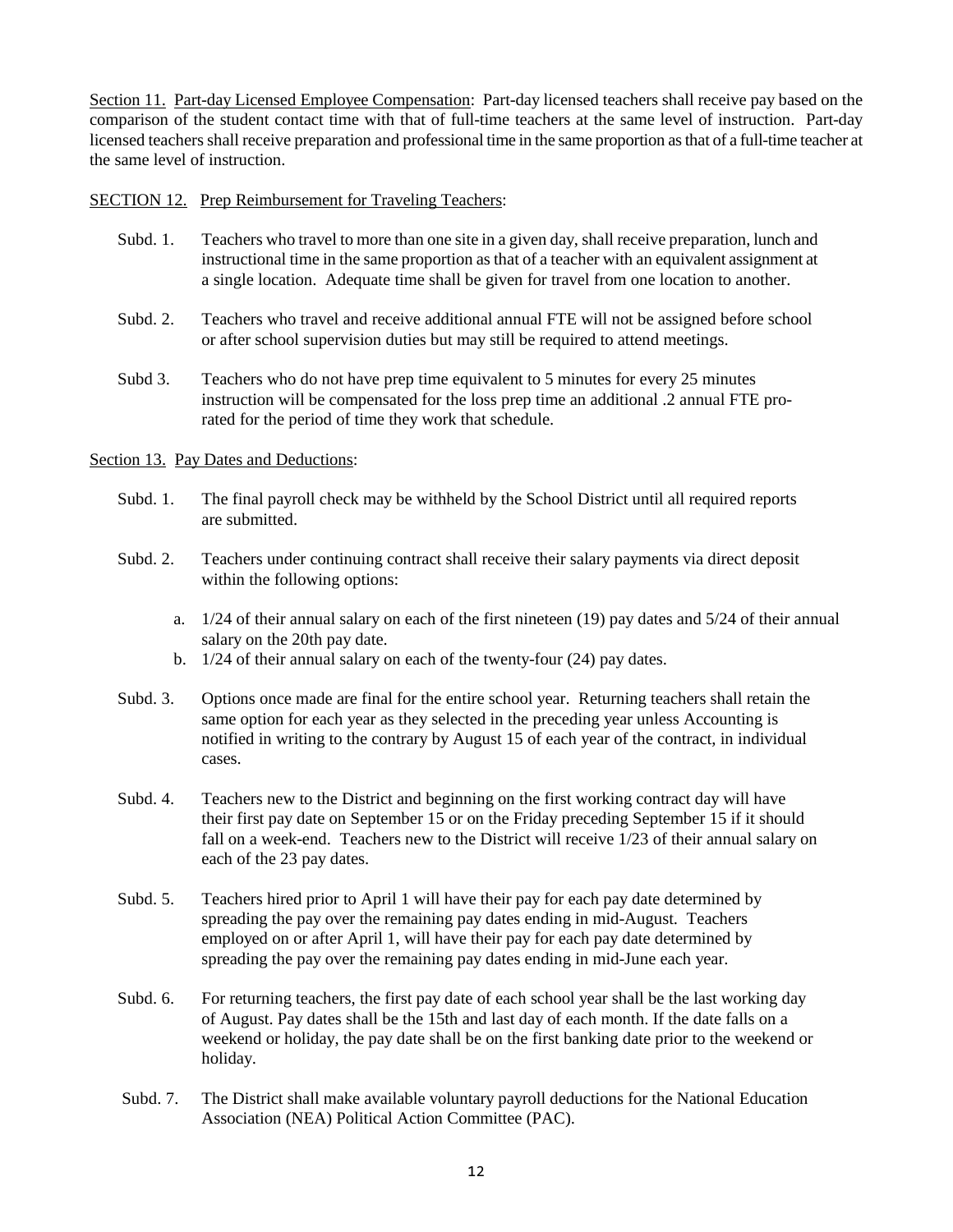Section 14. Tax Sheltered Annuities, Qualified Retirement Plans and Deferred Compensation Plans: Tax sheltered annuities, qualified retirement plans and deferred compensation plans, either variable or fixed, shall be made available to teachers. District matches as described in Article XII, Section 9 will only be made to approved 403(b) plans. Regulations and procedures are available in the Human Resources Office (see Article XII, Section 9).

- Subd. 1. TSA payments deducted from payroll shall be sent to vendors within five (5) business days of each deduction.
- Subd. 2. Board policy and regulations will be updated annually for compliance with State/Federal Laws.

Section 15. Flexible Benefit Plan: Regulations and procedures are available in the Human Resources Office. Board policy and accompanying regulations will be updated annually to comply with IRS Regulations.

Section 16. Rolling Window: If a teacher has been misplaced on the salary schedule, the teacher has a two-year rolling window to make corrections. If it is found that the teacher has been misplaced on the salary schedule, the recalculation period will go back two years from the time that the Executive Director of Human Resources is made aware of the problem.

#### **ARTICLE VI EXTRA COMPENSATION**

Section 1. Co-Curricular Assignments: Effective July 1, 2020, stipends are negotiated by position as identified in Appendix C-3 and will apply only to ISD 191 teachers.

- Subd. 1. Vacancies shall be posted at least seven (7) days prior to filling the vacancy.
- Subd. 2. The assignments for stipend positions are appointed by the administration.
- Subd. 3. Stipend pay shall be issued in equal payments over the duration of the assignment commencing on the pay date following fifteen (15) days of co-curricular assignment and ending on the pay date following completion of the co-curricular assignment. Errors in payments will be corrected on the pay date following detection of the error.
- Subd. 4. Longevity: Effective July 1, 2004, after completing seven (7) years as a head coach or chief advisor for a single activity (male/female), the coach or advisor will receive an additional longevity increment equivalent to 5% of the stipend amount.
- Subd. 5. M.S. §122A. 58 shall apply to all licensed coaches.

Section 2. Pro-rated Assignments: Pro-rated pay is paid to teachers who are assigned work beyond or before the regular contract year at duties similar to their work year assignment and to vocational education teachers who are eligible to receive categorical funding for their salaries.

- Subd. 1. Pro-rated pay is calculated on the previous year's salary using an 8-hour day for work prior to July 1, and on the next year's salary for work July 1 or later.
- Subd. 2. Activities appropriate for prorated pay for vocational education teachers may include direct student contact, curriculum writing and attendance at workshops approved for vocational education licensure.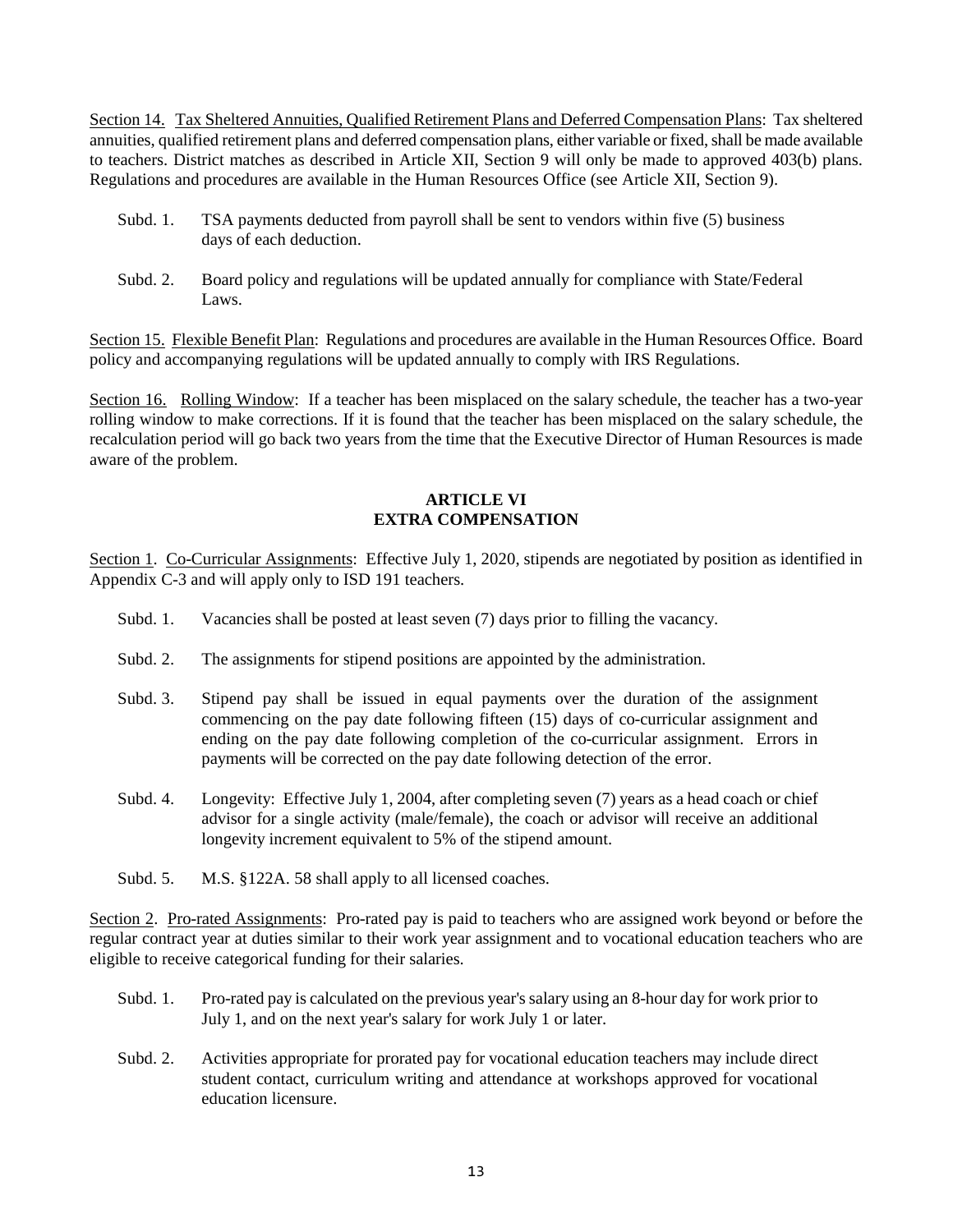Section 3. Speech Pathologists: Speech Pathologists who provide the District with a copy of their Certificate of Clinical Competence issued by the American Speech and Hearing Association will receive a stipend of \$2,500 per school year, provided the copy is received by January 31st of each year.

Section 4. Hourly Assignments: Hourly pay is negotiated for type of work, as identified in Appendix C-4.

Section 5. Minor Administrative Assignments: Minor administrative assignments shall include, but not be limited to, athletic coordinators, PAC manager, area leaders, computer facilitators, and administrative assistants. The Executive Director of Human Resources shall determine stipends for minor administrative assignments within sixty (60) days of the ratification of the new Master Agreement.

Section 6. Mileage: Staff members who receive prior authorization to use their personal cars for school business shall be reimbursed at the rate in effect according to District policy. Requests for reimbursement should be made monthly, but must be made quarterly or claims are forfeited.

Section 7. Voluntary: Acceptance of any position described in this Article shall be voluntary.

Section 8. Docking: Instances of absence without pay will call for deduction of salary on a pro-rata basis with a minimum of one-half  $(\frac{1}{2})$  day.

Section 9. Overloads: When a teacher accepts an overload assignment, he/she shall receive additional compensation for the length of that assignment. Compensation for one semester shall be \$2,000 per semester plus calculation for lost prep time per semester for the addition of a current course offering or \$3,500 per semester plus calculation for lost prep time per semester for the addition of a new course offering.

#### **ARTICLE VII GROUP INSURANCE**

Section 1. Health and Hospitalization Insurance Options:

- Subd. 1. Effective July 1, 2011, for all teachers who have a full-time assignment, who are employed by the School District, who qualify for and are enrolled in the health care insurance plan, the School District will contribute the equivalent value of 95% of the single, (composite) premium. The composite premium shall be based on a health care insurance plan with an HRA (Health Reimbursement Account) whereby the HRA and the in-network deductible equals the in-network out of pocket maximum. The remainder shall be borne by the employee. Effective at the start of the 2006-2007 school year, full-time assignment, for insurance purposes as outlined in this Section, shall mean thirty (30) hours per week.
- Subd. 2. Effective July 1, 2011, a teacher with dependent coverage shall contribute the equivalent value of 20% of the monthly, composite premium as defined in Subd. 1. The balance of the premium shall be paid by the District.
- Subd. 3. Effective with the March 15, 2010 paycheck, when a teacher and his/her spouse are both employees of the district and are enrolled in dependent coverage, one of the employees will contribute an amount equal to that those with single coverage contribute.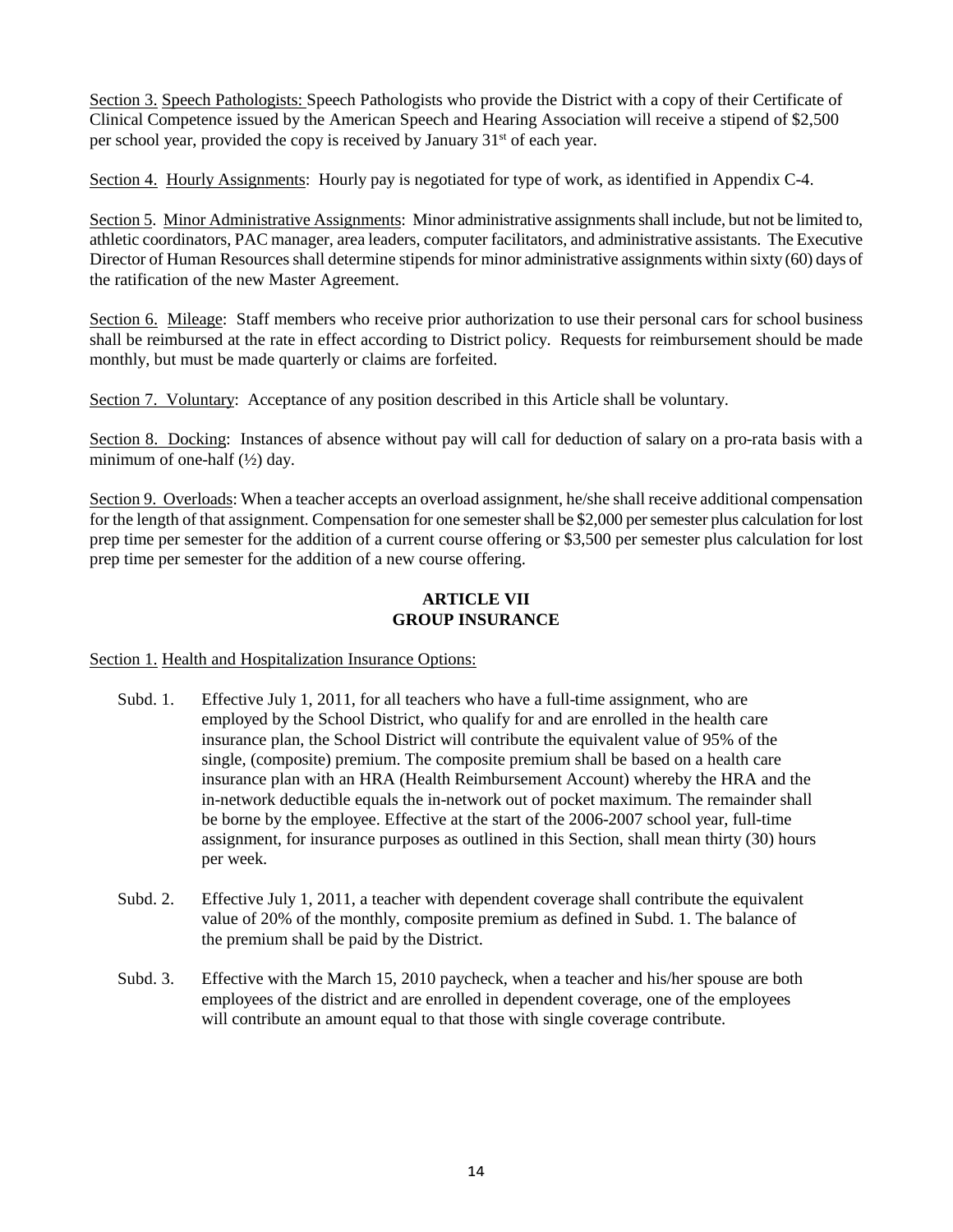Subd. 4. Except as listed below, teachers working at least 20 hours per week but less than 30 hours per week shall contribute 30% of the premium for dependent coverage, effective July 1, 2006. Effective July 1, 2010, teachers working at least 20 hours per week but less than 30 hours per week shall contribute the equivalent value of 30% of the composite premium for dependent coverage. The balance shall be paid by the District.

Exceptions as listed below receive health insurance contributions as per Subd. 2.

- a. teachers on parental leave, working at least .5
- b. teachers hired prior to July 1, 2006 with a .5 or greater contract
- c. teachers with a .5 contract prior to July 1, 2006, who temporarily accept an assignment greater than .5, have the right to return to .5 with benefits as per a full-time employee as outlined in Subd. 2.
- Subd. 5. The balance of any additional premium for optional single or dependent District plans shall be paid by the teacher.

#### Section 2. Life Insurance and Accidental Death and Dismemberment Coverage:

- Subd. 1. Teachers employed fewer than 20 hours per week shall not receive life insurance coverage.
- Subd. 2. Life insurance and accidental death and dismemberment insurance in the amount of \$50,000 shall be carried by the School Board for each full-time teacher, who is qualified for and enrolled in the school district's group life and accidental death and dismemberment plan.
- Section 3. Income Protection:
	- Subd. 1. Teachers employed fewer than twenty (20) hours per week shall not receive income protection benefits.
	- Subd. 2. Disability pay and qualifying period will be governed by the policy in effect. Coverage will be no less than 60% of the base pay when coordinated with other sources of income as described in the insurance policy.
	- Subd. 3. After a teacher has been ill for the qualifying period, not to exceed 90 working days, the teacher will use fractional sick absence, if accumulated, for one-third (1/3) day, subject to Subd. 2 above together with the income protection plan for an additional sixty (60) fractional days. An employee who does not wish to use sick days must make the request in writing prior to using fractional sick leave. A maximum of twenty (20) full sick days per illness may be used by the teacher in this manner. When such sick absence is used to supplement income protection, it shall be counted as fractional days worked and be credited toward step advancement on the salary schedule. In no case shall total payment exceed one (1) day's gross pay.
	- Subd. 4. As of June 30, 2002, any teacher who has been on long-term disability for more than one year may choose one of the following options:
		- a. Retire and receive severance and retiree health insurance (if eligible) as per the Master Agreement or
		- b. Continue to receive employee health insurance benefits until eligible for full retirement in lieu of severance and retiree health insurance.

For those who choose to retire under option A above, the minimum age requirement for severance and retiree insurance benefits (55) will be waived. Article XII, Section 2, Subdivision 1 does not apply.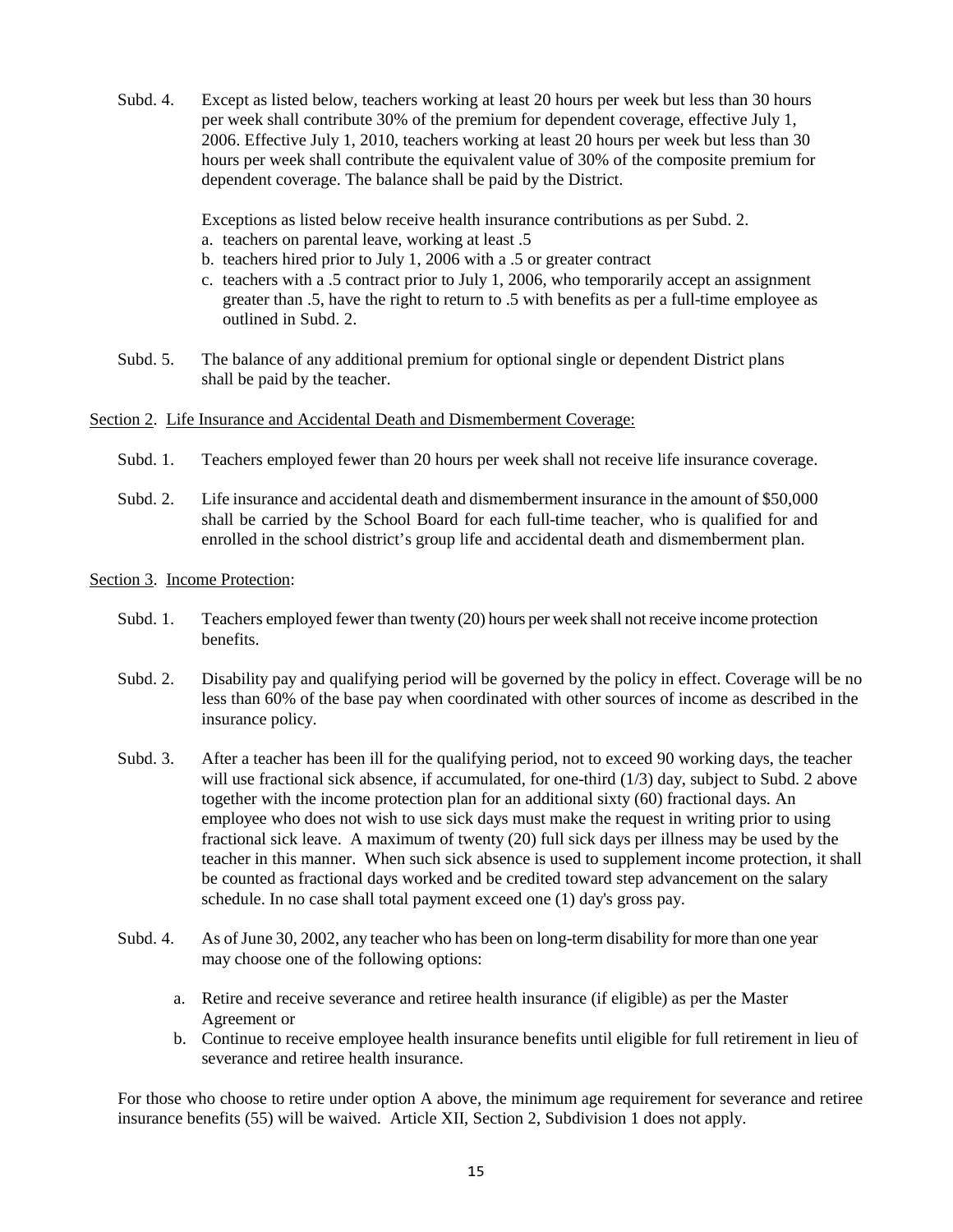Subd. 5. Effective July 1, 2002, teachers who anticipate an extended absence due to a long-term disability shall apply for and will be granted up to a one-year Medical Leave of Absence. The District will continue to make contributions to insurance as per Article VII, Section l, while the teacher is on medical leave. If a teacher has met the years of service requirement described in Article XII, Section 2, the teacher will receive severance at the time of resignation. In the event a teacher is so physically or mentally incapacitated that they are unable to make a decision, the district will work with the power of attorney and/or next of kin to address employment decisions. Teachers who resign following a year's leave of absence due to disability, will receive a \$500 contribution to their account with the Post Retirement Healthcare Savings Plan administered by the Minnesota State Retirement System. Terminated teachers will not be eligible for severance. Teachers can continue to participate in health insurance at their expense. For retirement option, see Article XII.

Section 4. Dental: The District will provide single coverage dental insurance for each full-time teacher who is employed by the School District, who qualifies and is enrolled in the School District base plan. Dependent coverage will be provided to full-time teachers, an employee contribution of \$5.00 per month. Effective July 1, 2004, the teacher contribution for dependent dental insurance shall be \$15.00 per month.

Section 5. Claims Against the School District: The parties agree that any description of insurance benefits contained in this Article is intended to be informational only and the eligibility of any employee for benefits shall be governed by the terms of the insurance policy provided by the School District pursuant to this Article.

It is further understood that the School District's only obligation is to provide an insurance policy and pay such amounts as agreed to herein and no claim shall be made against the School District as a result of a denial of insurance benefits.

Section 6. Duration of Insurance Contribution: An employee is eligible for School District contributions as provided in this Article as long as the employee is employed by the School District. Except as otherwise provided in this Agreement, upon termination of employment, all School District participation and contribution shall cease, effective on the last working day. However, terminated employees may continue coverage in the group plan, at the employee's expense, pursuant to COBRA extensions provided in state and federal statutes.

#### **ARTICLE VIII LEAVES OF ABSENCE**

Section 1. Personal Illness: When the District has reason to believe that leave is being abused or misused, it has an obligation to investigate and take appropriate action to prevent or remedy the misuse.

- Subd. 1. All full-time teachers shall earn personal illness absence at the accumulative rate of ten (10) days for each year of service in the employ of the School District. Effective July 1, 2019, ten (10) days shall be deposited to each full-time teacher at the beginning of each school year. Teachers hired after the first day of the school year shall have the ten (10) days prorated based upon the number of days missed divided by 184 days. Part-time teachers shall accrue and be eligible for such benefit on a pro-rata basis.
- Subd. 2. Unused personal illness absence days may accumulate to one hundred eighty (180) days.
- Subd. 3. When a teacher has exhausted personal illness absence, the teacher shall have 1/184th of salary for each day of absence deducted from a subsequent payroll. (Teachers in their first year of employment with the District shall have 1/187th of salary deducted.)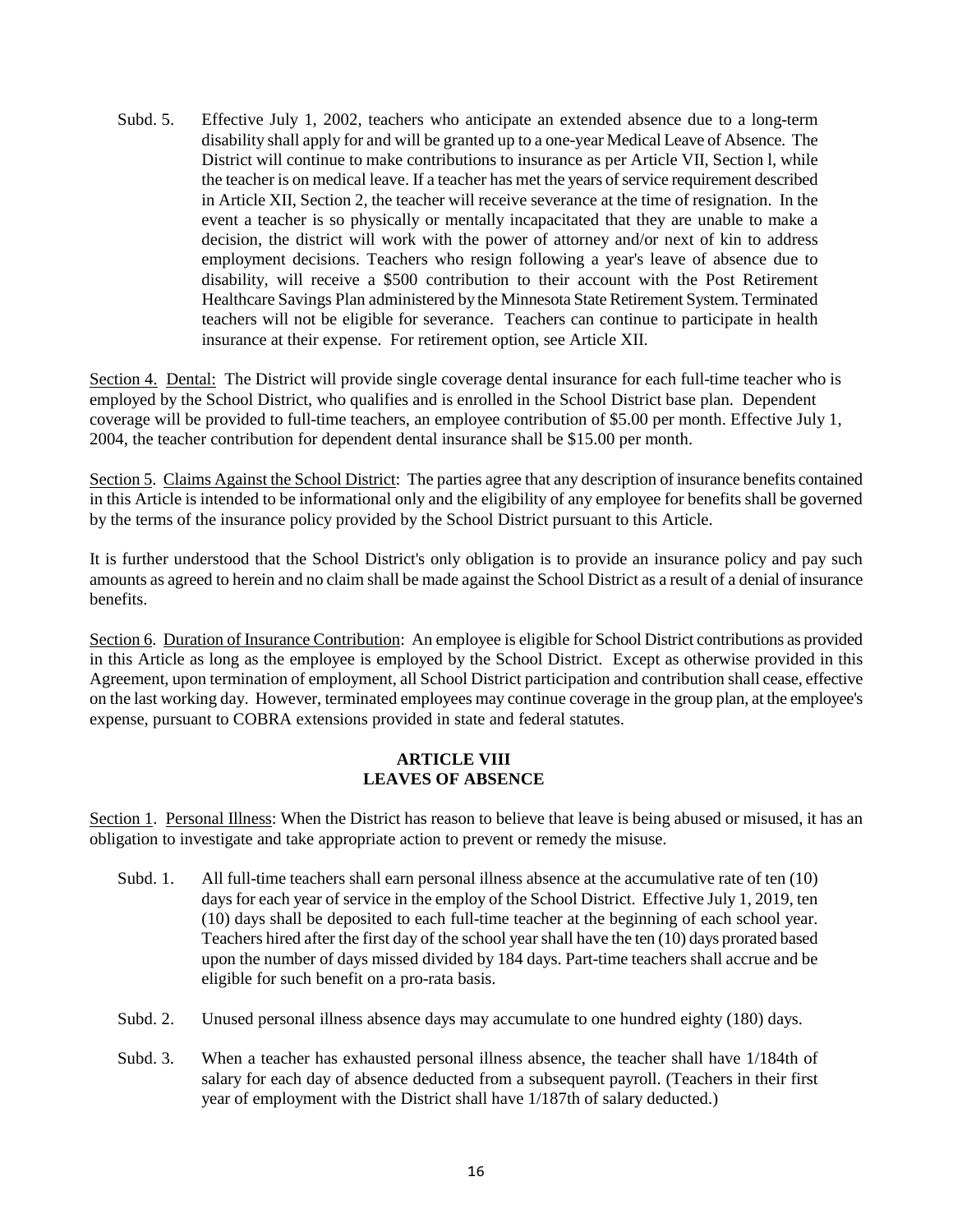- Subd. 4. In the event the illness or injury necessitates absence beyond thirty (30) consecutive days, income protection insurance will ensue in accordance with the existing policy. Excess days, if any, will be available upon return.
- Subd. 5. Personal illness, disability, and emergency medical and dental procedures, required health care examinations, required dental examinations, and time needed to travel to and from required medical examinations are covered by this Section.
- Subd. 6. Teachers currently under contract and employed during summer school may use accumulated personal illness absence if necessary. Such days shall be deducted on a pro-rata basis rounded to the nearest tenth.
- Subd. 7. Any employee who is absent because of injury, who deserves compensation under Minnesota Worker's Compensation Act, shall receive from the Board the difference between the allowance under the Act and his/her regular salary for a period of time that funds from his/her accumulated sick absences will provide on a prorated basis, or until he/she is eligible for long term disability.

Section 2. Personal Absence: The purpose of personal absence is to provide protection for the teacher so that the employee not suffer income loss for personal affairs. Teachers should not accept a position with another employer knowing that the schedule of that employer is likely to conflict with the established work schedule of the district.

#### Subd. 1. Procedure:

- a. A teacher planning to use personal absence shall notify the Human Resources Office at least forty-eight (48) hours in advance except in the case of an emergency approved as such retroactively by the Executive Director of Human Resources.
- b. Bereavement absence not covered under Section 4, Subds. 1 and 2, of the bereavement absence policy or family illness absences is automatically allowable for personal absence.
- c. Failure to provide timely notification may result in discipline.

#### Subd. 2. Limitations:

- a. Personal absence days may not be used to earn income from another employer.
- b. No more than (2) licensed staff or five percent of the staff, whichever is greater, at any site may use personal absences on a particular day. Personal days will be granted based on the order requested at the site.
- c. Personal absence shall not be granted for appearing before governmental bodies in which the petitioner for personal absence is a participant to any degree, including membership in an organization, in any action brought against the Board of Education of District 191.
- d. In addition to b and c above, personal absence is not to be used for vacation, recreation or leisure-time activities when taken sequentially with a general absence, the day prior to and the day following winter and spring breaks or during the first and last week of the teachers' / work year. Reasons must be given when a personal absence falls sequentially with a general absence or during the first and last week of the teachers' work year. On the days specified, personal absence is for personal affairs, the time and occurrence of which are not within the teacher's control but the nature of which requires the teacher's presence.
- Subd. 3. At the beginning of each school year, each teacher shall be credited with two (2) days, cumulative to three (3) to be used for the teacher's personal absence. Part-time teachers shall accrue and be eligible for such benefits on a prorated basis.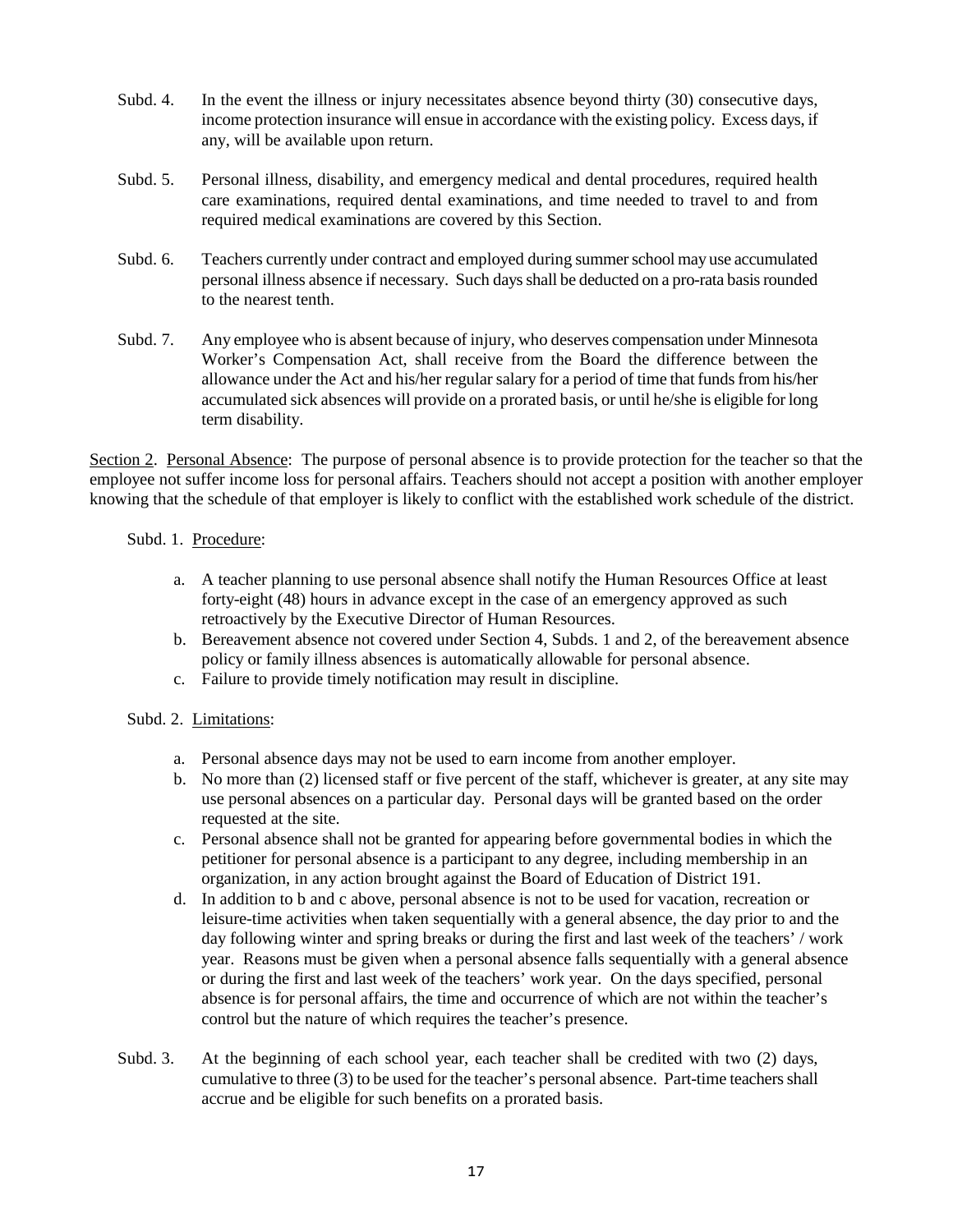- Subd. 4. Beginning in the 20th year of employment as defined on the seniority list with the district, each teacher shall be credited with three (3) days, cumulative to four (4) to be used for teacher's personal absence.
- Section 3. Family Illness Absence:
	- Subd. 1. At the beginning of each school year, each full-time teacher shall be credited with a maximum of five (5) days per school year, cumulative to seven (7), for illness in the family for each fulltime teacher. Part-time teachers shall accrue and be eligible for such benefits on a prorated basis.
	- Subd. 2. The term family is interpreted to mean anyone of personal significance to a teacher.
	- Subd. 3. Teachers who have exhausted their family illness absences may use personal illness absence provided by the employer for absences due to an illness of the employee's family member for such reasonable periods as the employee's attendance with the family member may be necessary, on the same terms the employee is able to use sick leave benefits for the employee's own illness. This section applies only to sick leave benefits payable to the employee from the employer's general assets.

#### Section 4. Bereavement Absence:

- Subd. 1. A maximum of five (5) days for each death in categories "a", "b", "c", "d", and "e" as listed below for each full-time teacher.
- Subd. 2. One (1) day for each of the categories "f" through "l." A maximum of an additional three (3) days may be permitted at the discretion of and upon the approval of the Executive Director of Human Resources. Part-time teachers shall accrue and be eligible for such a benefit on a prorata basis.
	- a. parent, step parent or former guardian of teacher
	- b. spouse of teacher
	- c. individuals who dwell under the same roof and comprise a family or domestic establishment
	- d. child, step child of teacher
	- e. parent or step parent of spouse
	- f. brother, step brother, sister, or step sister of teacher
	- g. spouse of teacher's child
	- h. grandchildren or step grandchildren of teacher
	- i. grandparents or step grandparents of teacher or spouse
	- j. brother, step brother, sister, or step sister of spouse
	- k. brother-in-law, sister-in-law, nephew, niece, uncle or aunt
	- l. or a dependent living in the immediate household and is included as a dependent by the employee in filing state and federal tax returns.
- Subd. 3. If a teacher has exhausted all accrued personal days in a given school year, he or she may use (3) personal sick days per year to attend the funeral of a person with whom they have a significant relationship.

#### Section 5. Civic Duty Leave:

Subd. 1. Involuntary appearances (i.e., where the employee or an organization in which the employee is a member has not initiated the action) for appearances before governmental bodies, for jury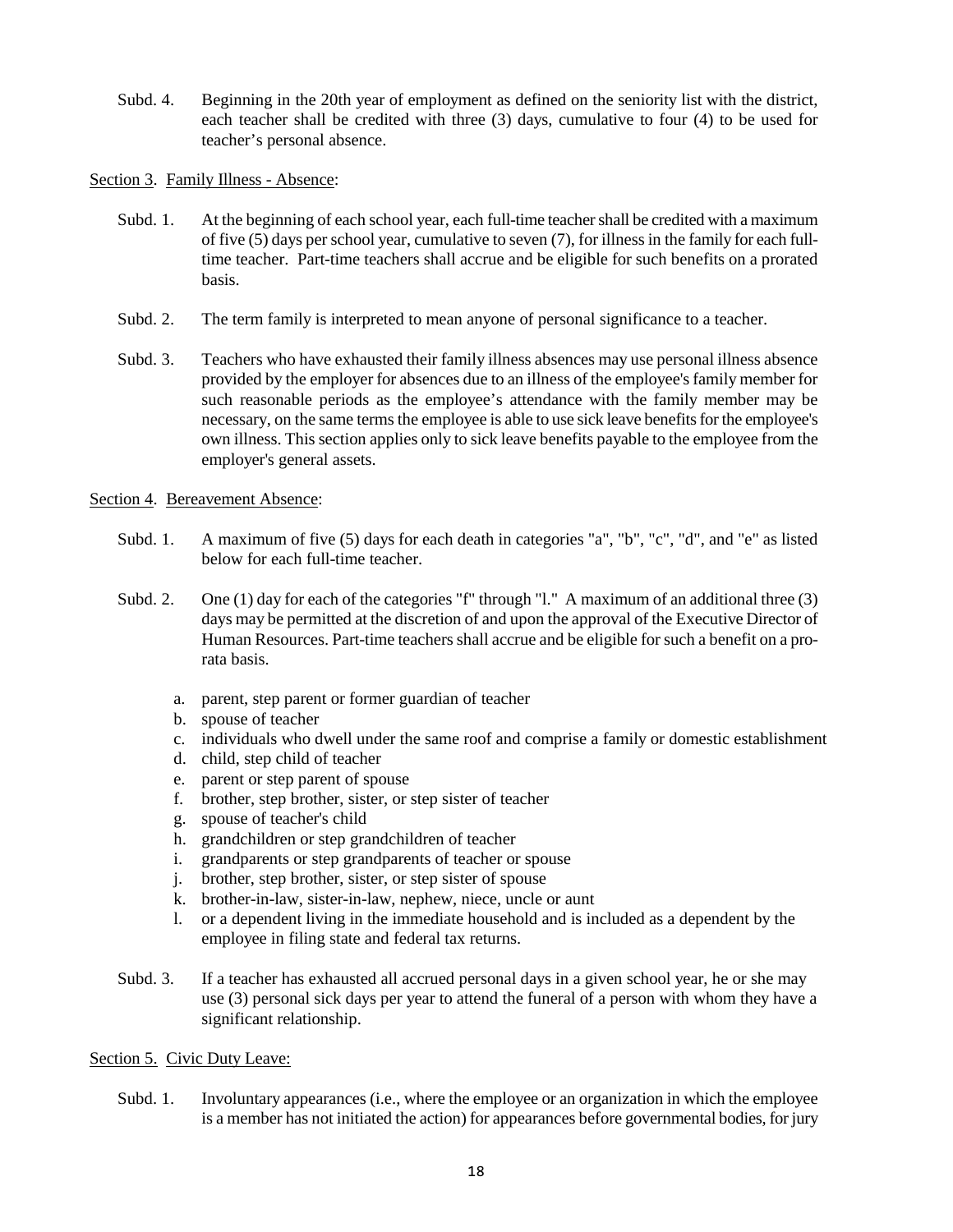duty, or for military duty (by appropriate orders) shall carry regular compensation from the District. Working as an election judge is a voluntary activity. Teachers who choose to serve as election judges on a scheduled work day must request personal leave to do so.

- Subd. 2. Any remuneration for such appearances shall be deducted from the employee's regular pay from the District with the exception of ordered military service, which is subject to federal law. To receive regular pay the employee must provide to Human Resources verification of hours of on-site duty. Any sum for travel expense shall be retained by the employee.
- Subd. 3 Any other political leave shall be granted in accord with appropriate statute.

#### Section 6. Organizational Leave:

Members of the bargaining unit who assume a full-time, paid officer position in Education Minnesota, the National Education Association, or the American Federation of Teachers shall be granted annual leave for the duration of their term in office. Such leave shall not count against the 3 year general leave limit.

#### Section 7. Professional Absence:

- Subd. 1. Teachers may be allowed to attend, with full pay, professional meetings and other activities of a professional nature upon the advance approval of a site's staff development committee. That committee shall determine in advance what expenses, if any, shall be paid by the site.
- Subd. 2. When staff development money is not available from the site staff development committee, the site staff development committee may authorize the teacher to buy Professional Development days at the current rate of experienced substitute pay per half day of absence.
- Subd. 3. The school assumes the responsibility for the substitute teacher in any approved absence.
- Subd. 4. When teachers attend meetings on behalf of the School District and upon the instructions of the administration, expenses shall be paid by the School District.
- Subd. 5. Exclusive representatives and similar organizations and their affiliate meetings and conferences do not qualify for professional absence unless their content is judged to be directly contributory to the instructional program.

#### Section 8. General Absence:

- Subd. 1. Effective July 1, 2016, a maximum of five (5) days of general absence without pay may be requested by each teacher.
- Subd. 2. No more than 2% of staff shall be granted such absence at any one time. Absence shall be granted in the order of application.
- Subd. 3. General absence exceeding five (5) days or 2% of staff shall be granted only at the discretion of the Executive Director of Human Resources.
- Subd. 4. A minimum of five (5) days notification shall be given by the teacher to the Human Resources Office to be eligible for such leave.
- Subd. 5. Such absence will not be granted during the first two (2) weeks of school or the last week of school. Exceptions for emergencies may be approved at the discretion of the Executive Director of Human Resources.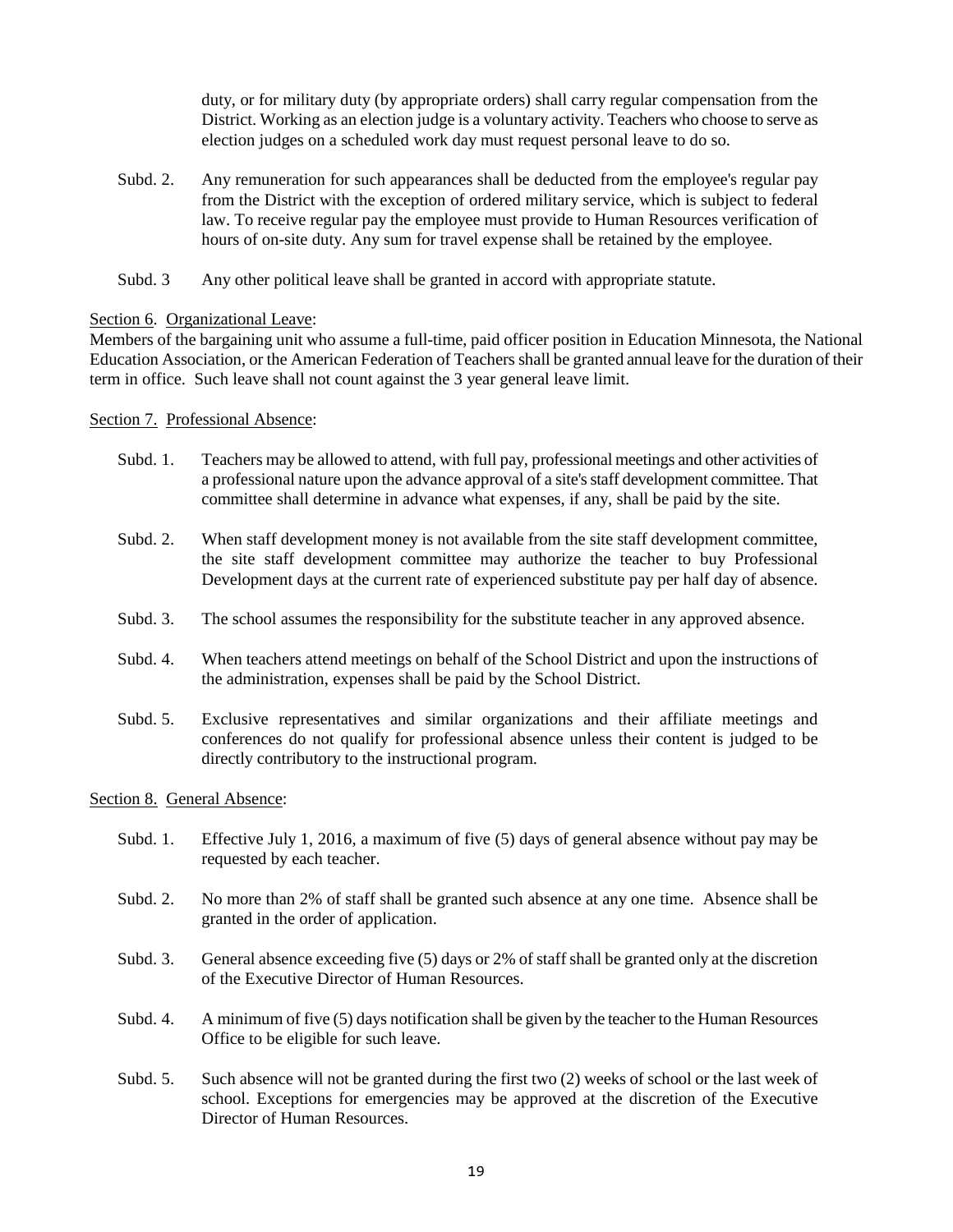#### Section 9. General Leave of Absence:

- Subd. 1. Teachers may apply for a general leave without pay or fringe benefits for the following year by January 15th. Such application shall be in writing, to the Executive Director of Human Resources. Such leave shall be at the discretion of the Board of Education.
- Subd. 2. Approved leaves allow the employee to continue to accrue seniority but not step or career advancement. The employee may participate in District health, dental and life insurance plans at the employee's expense.
- Subd. 3. A teacher shall inform in writing, the Executive Director of Human Resources by February 1 of plans to return the coming school year. If a teacher has exhausted their general leave and has not been granted a leave for the coming school year, the teacher must return to work, or employment will be terminated.
- Subd. 4. A teacher is limited to general leaves in no more than three (3) school years regardless of the FTE of the leave.
- Subd. 5. A teacher may apply for an extended leave of absence for at least three but no more than five years of absence pursuant to MN Statute 122A.46.
- Section 10. Sabbatical Leave:
	- Subd. 1. One (1) year or part of a year will be available and may be granted to members of the certificated staff who have demonstrated by performance that a sabbatical leave experience would enable them to make a contribution to the improvement of the instructional program of District 191.
	- Subd. 2. To be eligible for a sabbatical leave, an individual must have taught for seven (7) years in the District. Sabbatical leave shall be for the following reasons: Accredited advanced study, Research, or Related professional activity.
	- Subd. 3. Staff members must make application to the Executive Director of Human Resources after December 15, and before January 15, for leaves to be taken during the following school year. An application for a leave to be taken the second semester of an academic year may be submitted after June 15, and before August 15, preceding that academic year. The application shall include:
		- a. A detailed prospectus of the proposed activity;
		- b. A statement of the relationship between the proposed activity; and improvement of the instructional program of District 191 and a plan for implementation;
		- c. A letter of recommendation from the immediate supervisor and one (1) other administrator who has knowledge of the applicant; and
		- d. Two (2) letters of recommendation from professional educators not in the employ of District 191.
	- Subd. 4. Applicants will be interviewed by a Sabbatical Leave Committee composed of two (2) members appointed by the BEA president, two (2) administrators appointed by the Superintendent of Schools, and a member of the Board of Education designated by the Board of Education. Two (2) separate committees shall be formed, one (1) for the full year requests and one (1) for the half-year requests. The committees shall hear all requests for its particular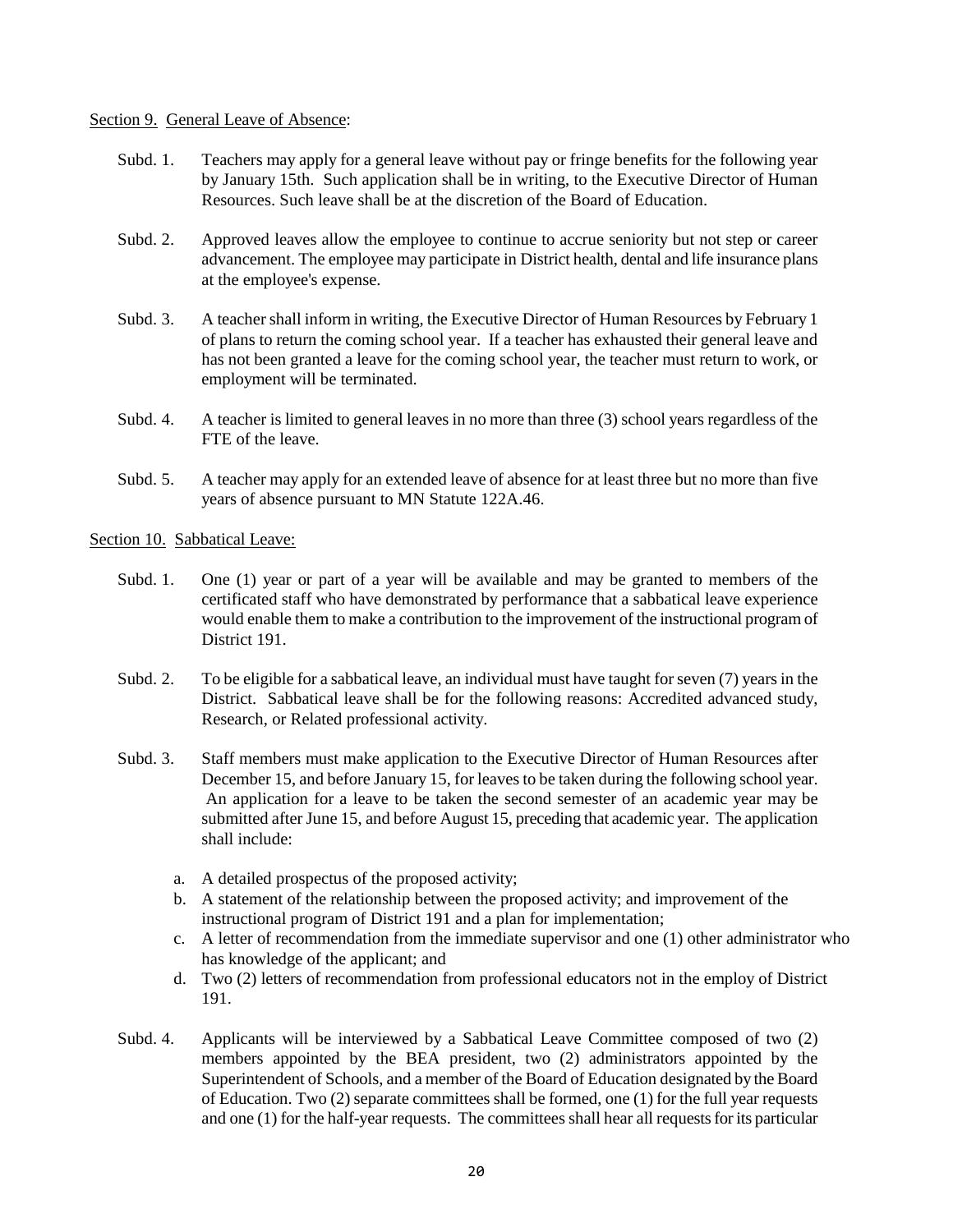category. The committees shall be formed as early as possible to fit the deadline dates for application. Interviews will be scheduled within thirty (30) days of the date of application.

Applicants will be notified of their status within fifteen (15) days of closing date for application.

- Subd. 5. The number of teachers on sabbatical leave shall be limited in number to 2.5 FTE teachers. If the number of qualified applicants exceeds the quota, the Sabbatical Leave Committee shall rank the applicants and granted leaves shall be in that order. The quota shall be determined by rounding off the total number of full-time equivalent members of the teachers' appropriate unit to the nearest one hundred (100) members.
- Subd. 6. The allowance granted to a teacher on sabbatical leave shall be the lesser of seventy (70%) of the base contract salary of the individual or \$15,000 for the school term during which the leave takes place. For periods less than one (1) year, allowance shall be prorated. Teachers on sabbatical leave may augment their sabbatical salary with aids, fellowships, scholarships, or other stipends. Teachers may also augment their sabbatical leave salary by accepting parttime employment, but in no case shall a commitment to part-time employment exceed halftime.
- Subd. 7. A teacher who is granted a sabbatical leave must pledge to teach in School District 191 for one (1) full year following the termination of the leave. If the teacher's service is discontinued for any reason other than the individual's incapacity to teach before the expiration of the one (1) year, the teacher shall pay back to the Board a pro-rata of the sabbatical allowance.
- Subd. 8. Upon expiration of the sabbatical leave, the individual shall have the privilege of returning to an equivalent contractual position occupied prior to the leave, plus credit for one (1) year's teaching or professional experience for the year spent on sabbatical leave. All fringe benefits will remain in force as long as they do not conflict with Minnesota State law or Board policy. Fringe benefits for purposes of this Section mean: insurance coverage will be the same as active teachers, sick absence shall not accumulate, and other absences are not applicable.
- Subd. 9. Sabbatical leaves that are approved but extend beyond the contract expiration date will be subject to the provisions of the subsequent contract.
- Section 11. Paid Parental Leave:
	- Subd. 1. The start of a physical disability absence for pregnancy, delivery, and recovery from childbirth shall be determined by the teacher's physician or certified health care professional. The end of a physical disability absence for childbirth shall be determined by the teacher's physician or certified health care professional at the time of the child's birth.
	- Subd. 2. To access paid personal illness days and, if necessary, long-term disability insurance, the teacher must provide the estimated start of a physical disability to Human Resources no later than the start of the certified disability (usually the birth of the child). Estimated start and end times can be modified by the physician.
	- Subd. 3. The teacher is responsible for ensuring adequate preparation for substitute coverage in her absence (barring an emergency); i.e., enough time to find a long-term substitute, discuss transition, and provide communication to parents.
	- Subd. 4. A teacher who becomes disabled as a result of pregnancy, childbirth, and delivery shall have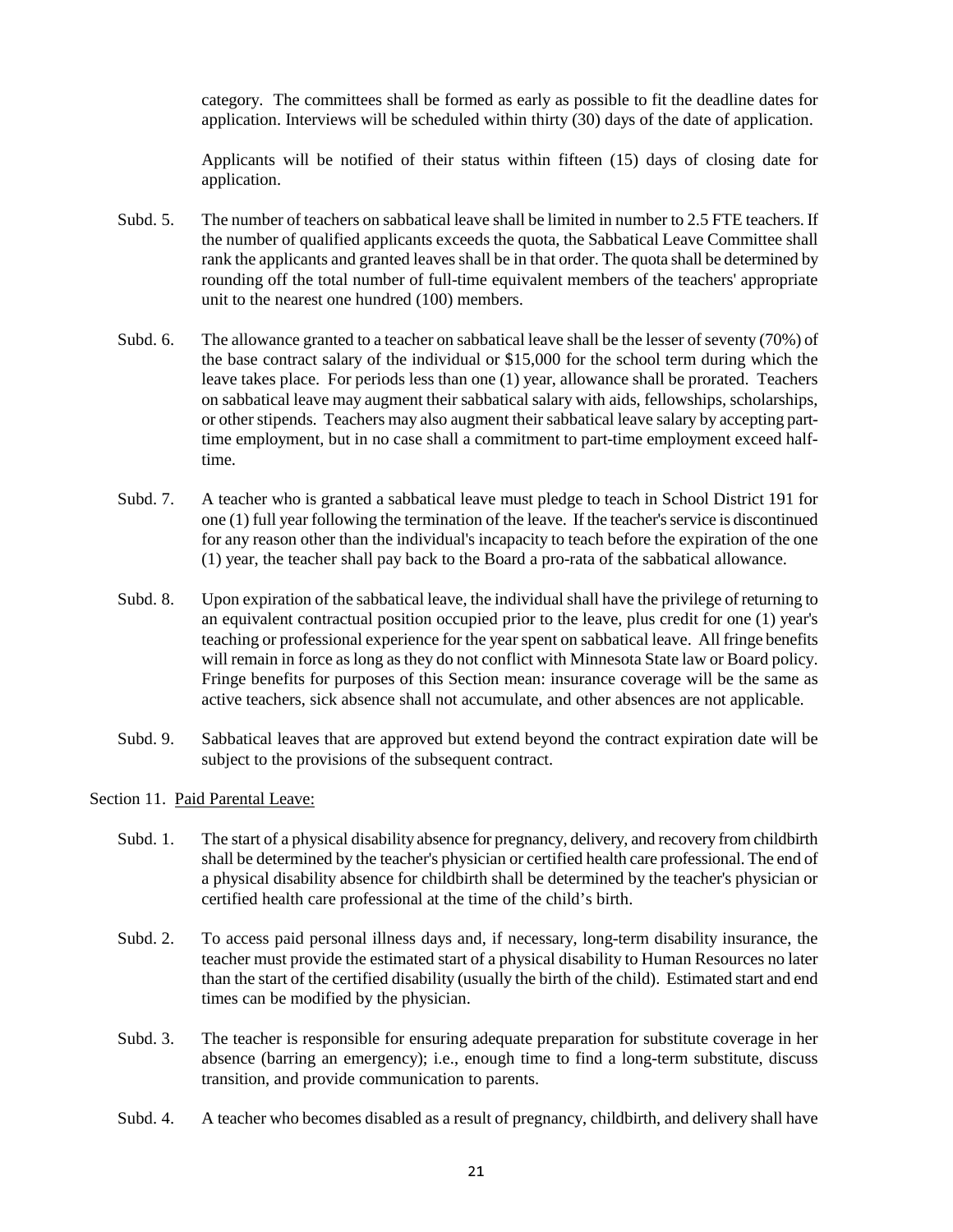the right to utilize accrued sick leave and long-term disability benefits for the period of time they are disabled due to pregnancy, childbirth, and delivery shall continue to receive all benefits during the period of illness/disability in accordance with Article VII, Section 3 Longterm disability.

- Subd. 5. A teacher's maternity absence may encompass school holidays and/or school vacations. Personal illness days are not used during school holiday and/or vacations. Holidays and/or vacations that fall during the period of disability, do not in and of themselves cause the period of disability to be extended.
- Subd. 6. A paternity leave shall be granted by the District of up to six (6) weeks immediately following the birth or adoption. A paid paternity leave must utilize personal day(s)/sick day(s). A paternity leave shall be granted because of the need to prepare and provide care for a child in conjunction with a birth or adoption. The teacher is responsible for ensuring adequate preparation for substitute coverage in their absence (barring an emergency); i.e. enough time to find a long-term substitute, discuss transition, and provide communication to parents. A teacher's paternity absence may encompass school holidays and/or school vacations. Personal illness days are not used during school holiday and/or vacations. Holidays and/or vacations that fall during the period of absence do not in and of themselves cause the period of absence to be extended.
- Subd. 7. An adoption leave shall be granted by the District of up to six (6) weeks. A paid adoption leave must utilize personal day(s)/sick day(s). An adoption leave shall be granted because of the need to prepare and provide care for a child in conjunction of an adoption. The teacher is responsible for ensuring adequate preparation for substitute coverage in their absence (barring an emergency or last-minute placement); i.e. enough time to find a long-term substitute, discuss transition, and provide communication to parents. A teacher's adoption absence may encompass school holidays and/or school vacations. Personal illness days are not used during school holiday and/or vacations. Holidays and/or vacations that fall during the period of absence do not in and of themselves cause the period of absence to be extended.

#### Section 12. Parental Leave:

- Subd. 1. Parental leave of absence shall be available to teachers for the purpose of caring for a child for which the applicant has the legal responsibility for the care and/or support of said child. Such leave to be subsequent to birth of the teacher's child, or in the case of adoption, when the child is physically turned over to the teacher-parent. Only one (1) parent is eligible for parental leave for each pregnancy.
- Subd. 2. Parental Leave Special Circumstances: Two additional years of parental leave are available on a full –time, full year basis only. Teachers must apply for the full-time, full-year leave by February 1st of the year preceding the leave. Under the terms of special circumstance parental leave, provisions 7, 12, 14, and 15 will apply.

#### Subd 3.

a. At least two (2) calendar months prior to the estimated delivery date of the child, the employee shall be required to notify the employer in writing whether or not the employee intends to take parental leave. This election may be changed at any time before the end of the maternity absence.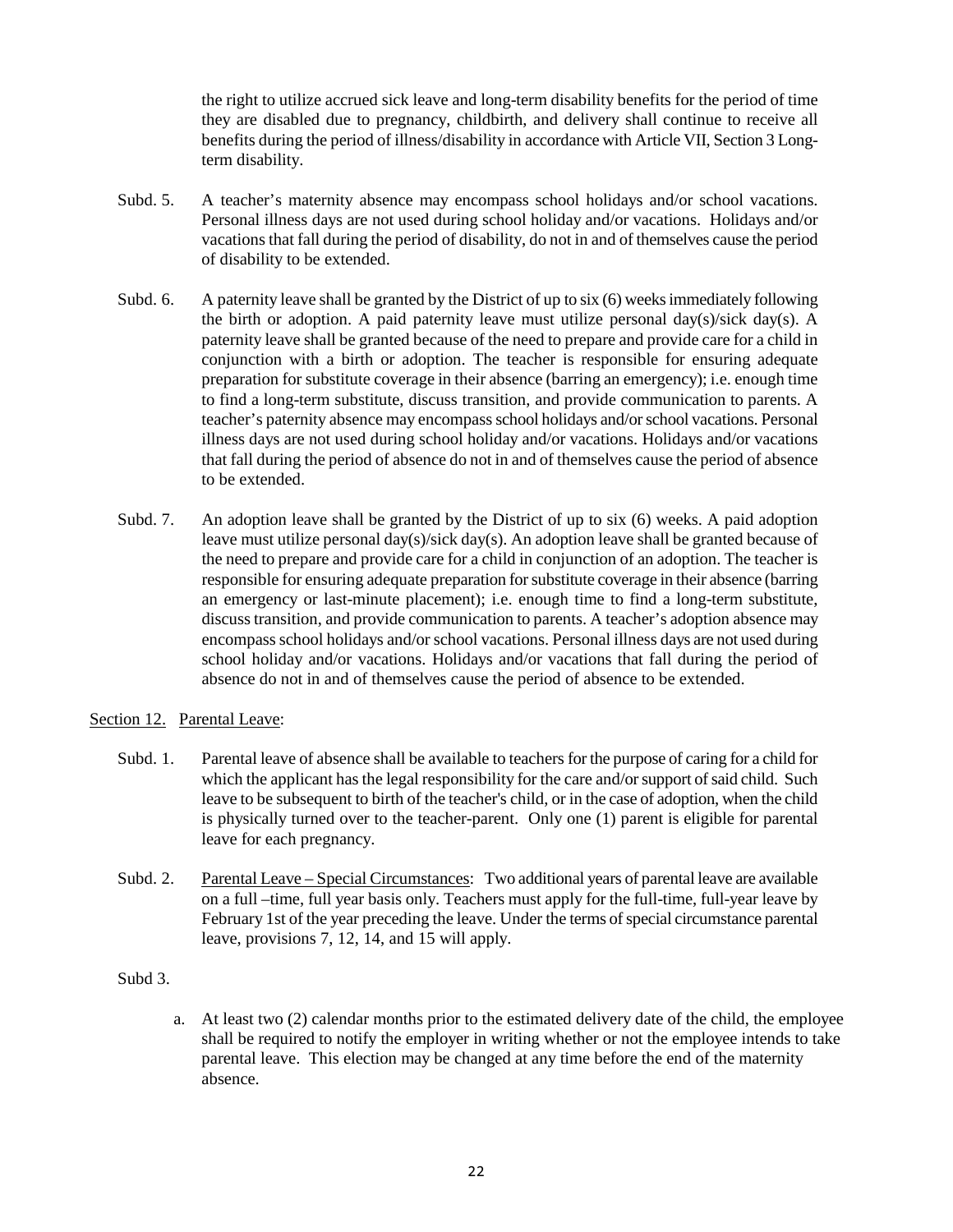- b. Upon filing an application for adoption of a child, the employee shall be required to notify the Human Resources Office, in writing, of the teacher's intention to take a parental leave. Such notice to include the estimated date when such leave shall become effective.
- Subd. 4. In connection with election to take parental leave, the teacher shall submit a request for such leave in writing. Such request shall include an estimated commencement date and a return date. The estimated commencement date shall be the date following the physician's estimated date of cessation of disability, or, in the case of an adoption, the estimated date when the child will be turned over to the parent. The return date need not coincide with a quarter or semester break.
- Subd. 5. A parental leave that commences during the first semester of the 2021-2022 contract year shall cease no later than the first day of the 2023-2024 school year. A parental leave that commences during the second semester of the 2021-2022 school year shall cease no later than the first day of the second semester of the 2023-2024 school year. A parental leave that commences during the first semester of the 2022-2023 contract year shall cease no later than the first day of the 2024-2025 school year. A parental leave that commences during the second semester of the 2022-2023 school year shall cease no later than the first day of the second semester of the 2024-2025 school year.
- Subd. 6. The actual commencement date of parental leave shall be the return date from maternity absence, or, in the case of an adoption, the date when the child is physically turned over to the teacher-parent.
- Subd. 7. If a teacher complies with all the provisions of this Section, a parental leave shall be granted by the employer. The employer shall notify the teacher in writing of its action.
- Subd. 8. By mutual agreement, the length of the parental leave may be altered.
- Subd. 9. A teacher returning from parental leave shall be re-employed in his/her former position. If that position is not active, then to a position for which the teacher is qualified.
- Subd. 10. The teacher must return on the return date stated in Subd. 3 unless the teacher requests another return date within ninety (90) days of the expiration of the parental leave.
- Subd. 11. A teacher returning from parental leave will be placed on the next higher step on the salary schedule than when parental leave commenced provided the teacher has served three-fourths (3/4) of the agreed upon days in that school year. A teacher serving fewer than three-fourths (3/4) of the agreed upon days will return at the same step that the teacher was on when the leave commenced.
- Subd. 12. A teacher returning to employment after parental leave will be credited with the amount of sick absence days accumulated at the commencement of the leave. If the first day of return is the first duty date of a school year, the teacher will also be credited with sick absence days normally earned under Article VIII, Section 1.
- Subd. 13. A teacher on parental leave is eligible to participate in group insurance programs if permitted under the insurance policy provisions, but shall pay the entire premium for such programs as the teacher wishes to retain at the beginning of the parental leave. The right to continue participation in such group insurance programs, however, will terminate if the teacher does not return to the District pursuant to this Section, except as provided by law.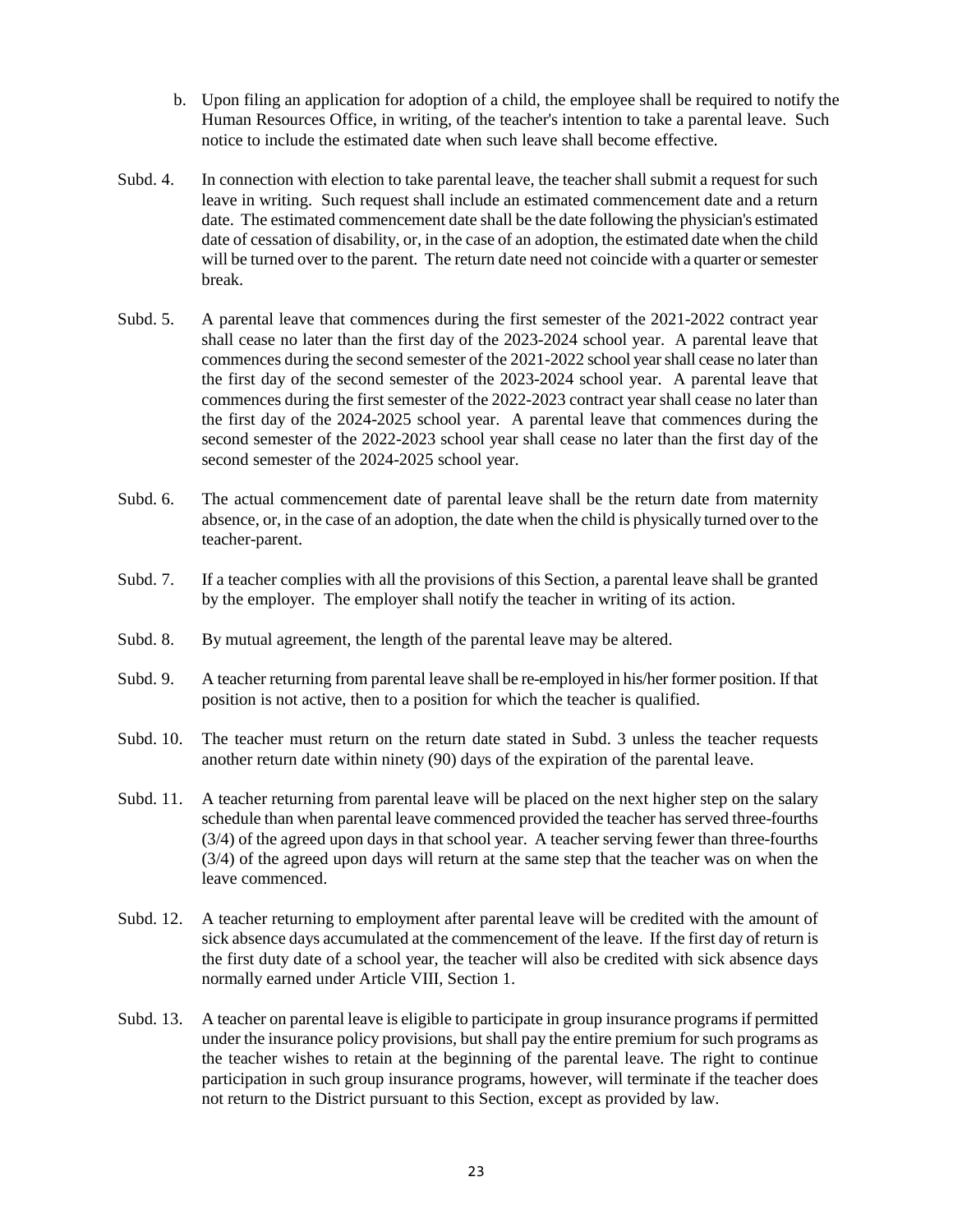- Subd. 14. A parental leave of absence granted under this Section shall be a leave without pay.
- Subd. 15. At the teacher's request, a parental leave may commence at a date preceding childbirth. In such cases, teachers shall not be eligible for sick absence benefits as established in Section 14, Maternity Absence.
- Subd. 16. Once parental leave commences, maternity absence is forfeited for that particular pregnancy.

#### Section 13. Professional Leave:

- Subd. 1. Professional leave is defined as an approved leave, without pay, for the purpose of improving competence.
- Subd. 2. Persons wishing professional leave of absence should make application to the Executive Director of Human Resources three (3) months in advance of the starting date.
- Subd. 3. The Board of Education will consider each application on the basis of the recommendation of the Executive Director of Human Resources and contingent upon ability to secure a replacement for the period of time.
- Subd. 4. Credit will be given for teaching experience while on an approved leave provided that experience fulfills the requirements of the School District policies on outside experience.

Section 14. Religious Absence: Persons absent for religious observance may exchange a maximum of two (2) days of sick absence or two (2) days of personal absence per year for religious absence under the following conditions:

- a. For religious observance of a sacred holiday as specified by the religion.
- b. Such observance cannot take place outside of the normal work day.
- c. Application must be made in writing to the Human Resources at least five (5) working days in advance.

#### Section 15. Attendance Incentive:

- Subd. 1. An employee who as of July 1,
	- a. has accumulated leave time in excess of six hundred (600) hours determined as of June 15 of the same tax year, and
	- b. has taken one (1) or less leave days in current school year, shall have sufficient leave days converted at the rate equal to six hundred and fifty dollars (\$650) which shall be contributed to an active ISD 191 approved 403(b) plan as of July 15th payroll.
- Subd. 2. An employee who as of July 1,
	- a. has accumulated leave time in excess of six hundred (600) hours determined as of June 15 of the same tax year, and
	- b. has taken more than 1 leave day up to three (3) leave days in the current school year, shall have sufficient leave days converted at the rate of equal to three hundred and ninety dollars (\$390) which shall be contributed to an active ISD 191 approved 403(b) plan as of July 15th payroll.
- Subd. 3. An employee that takes more than three (3) leave days during the measurement period is not eligible for the conversion of leave days to a 403(b) contribution.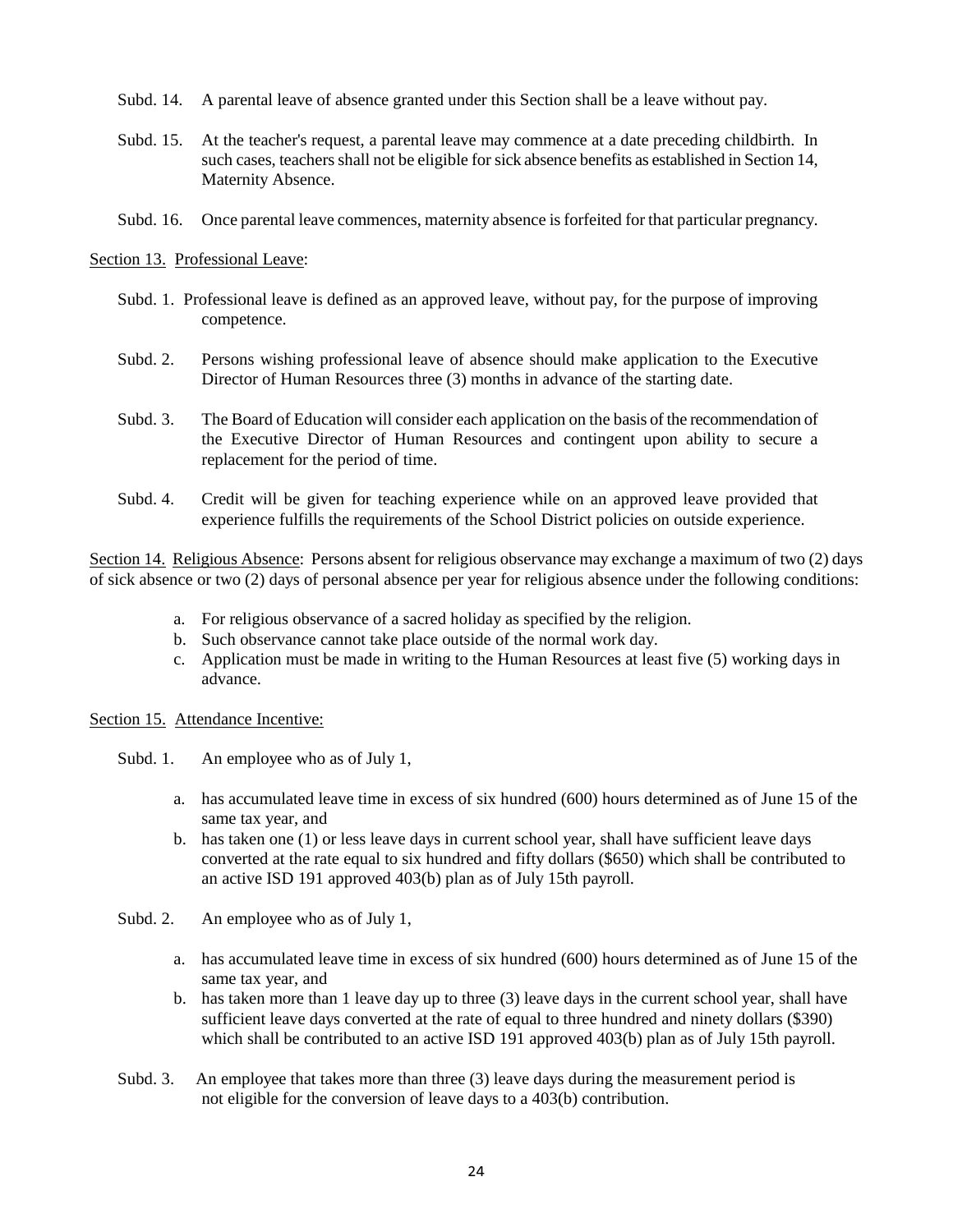- Subd. 4. "Leave days" include all absences except Bereavement, District Professional leave days, and paid days substituted for unpaid leave under the Family and Medical Leave Act of 1993 (FMLA), as amended.
- Subd. 5. Effective July 1, 2015 the conversion rate for leave days shall be one hundred and thirty dollars (\$130) per day.

#### **ARTICLE IX HOURS OF SERVICE**

Section 1. A duty day consists of eight (8) consecutive hours including a duty free lunch. Within the eight (8) hour day, the School District shall set time for performance of duties, instructional preparation, and noon supervision and lunch.

Section 2. Within the limitation provided in Section 1 hereof, the specific hours at any individual building may vary according to the needs of the education program of the School District. The specific hours for each building will be designated by administration.

Section 3. All kindergarten through grade five (5) elementary teachers shall receive fifty-two (52) minutes of uninterrupted conference and preparation time during the student day. The conference and preparation time for teachers in kindergarten through grade five (5) shall be consecutive. In the event that the School Board exercises its right to extend or shorten the school day, additional or less preparation time will be provided in the ratio of five minutes of preparation for every twenty-five minutes of instruction.

Section 4. When a teacher agrees to give up prep time in response to a request by administration to cover a class during his/her prep time due to the shortage of substitute teachers, the teacher will receive one (1) hour of pay at their prorated rate of pay. Effective July 1, 2018 when an elementary, grade level teacher is assigned by administration to cover another class combined with their own class for any amount of time due to the shortage of substitute teachers, the teacher will receive one (1) hour of pay at their prorated rate of pay.

Section 5. A minimum of five minutes of preparation time shall be provided within student contact time of the school day for every twenty-five minutes of instruction time. Preparation time shall be provided in one uninterrupted block during the student day. Exceptions in scheduling secondary preparation time may be made by mutual agreement between the District and the exclusive bargaining representative of the teachers.

Section 6. Conference Schedule Dates for parent conferences shall be scheduled within a two week window by the School District based on the advice of the District Calendar Committee in the following manner:

Subd. 1.

- a. One of the three days of conference shall be a 12-hour day. It will include 8 hours of work, inclusive of lunch plus an additional 4 clock hours inclusive of a 30-minute dinner for conferences scheduled to begin no earlier than 4:00 p.m. unless approved by the building principal.
- b. One of the three days of conference shall be a regular 8-hour work day inclusive of a 30-minute dinner with conferences scheduled to begin no earlier than 12:00 noon unless approved by the building principal.
- c. One of the three days of conference shall be a 3 3/4 hour work day exclusive of lunch with conferences beginning no earlier than the standard work day unless approved by the building principal. The remainder of the day is a non-work day.
- d. Within the two week window and prior to the three days of parent conferences, four (4) hours shall be provided for teacher preparation.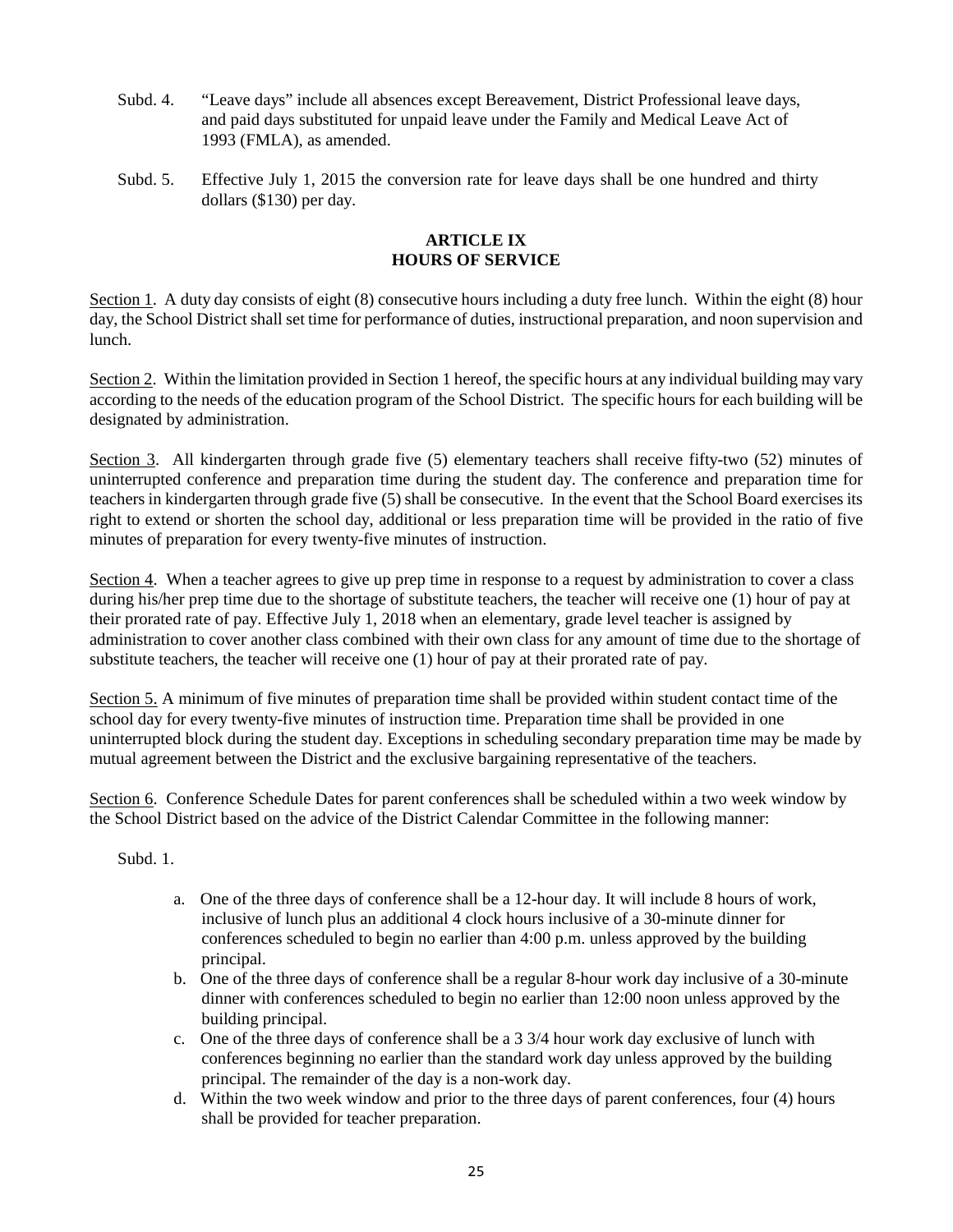Subd. 2. Any elementary school teacher who has a principal approved conference scheduled in excess of the 14.75 hours of conferences as designated by the contract in Subd. 1 for spring and fall conferences will be compensated on a pro rata basis of their daily rate of pay.

Section 7. Teachers who work part-time schedules are required to attend all non-student contact days and applicable full day professional development trainings for the entire day. In all other instances where a professional development training or meeting is mandatory, the teacher's building administrator will provide 15 days advanced notice of the requirement to attend. For attendance, the teacher will be paid at their pro-rata rate of pay for a full-day minus their daily assignment amount.

Section 8. Supervision of Special Education Students: A special education teacher shall be compensated at the supervision rate in Appendix C-4 for the supervision of special education students during the teacher's preparation time or lunch time when such supervision is required due to student behavioral issues/crises. No more than 3 occurrences shall be approved without administrative pre-approval and the development of an alternative coverage plan by other qualified staff.

Section 9. Paid Breaks During Professional Development: Teachers participating in Professional Development outside of the 184 duty days will be provided with paid breaks. Teachers who participate in Professional Development of six (6) hours or greater in length will also be given a paid 30 minute lunch break.

## **ARTICLE X LENGTH OF THE SCHOOL YEAR**

Section 1. Pursuant to M.S. §120A. 40, the School Board shall establish the number of school days for the next school year, the teacher shall perform services on those days and additional workshop days as determined by the School Board, including those legal holidays on which the School Board is authorized to conduct school and, pursuant to such authority, has determined to conduct school.

Section 2. In the event of a student day or teacher duty day lost, for any emergency, the teacher shall perform duties on that day or other day in lieu thereof as the School Board or its designated representative shall determine. However, one (1) day of such loss will be forgiven, thereby allowing the total number of duty days to fall to one hundred eightythree (183) days in the school year in which a lost time emergency occurs.

Section 3. The number of duty days in each year after the employee's first year of the Agreement shall not exceed one hundred eighty-four (184), including not more than one hundred seventy-five (175) student contact days. Any duty day scheduled shall count as a full duty day.

Section 4. The number of duty days in the first year of employment with the District shall not exceed one hundred eighty-seven (187), including not more than one hundred seventy-five (175) student contact days. Any duty day scheduled shall count as a full duty day.

#### **ARTICLE XI PERSONNEL FILES**

Section 1. Personnel files shall be subject to, and in accord with, applicable Minnesota statute.

Section 2. When any material that does not contain the signature or initials of the teacher is placed into a teacher's personnel file, a copy shall be sent to the teacher. Exceptions to this procedure are college placement papers and items listed in Article V, Section 5.

Section 3. No file material generated in buildings by the principal or the principal's designee may be used in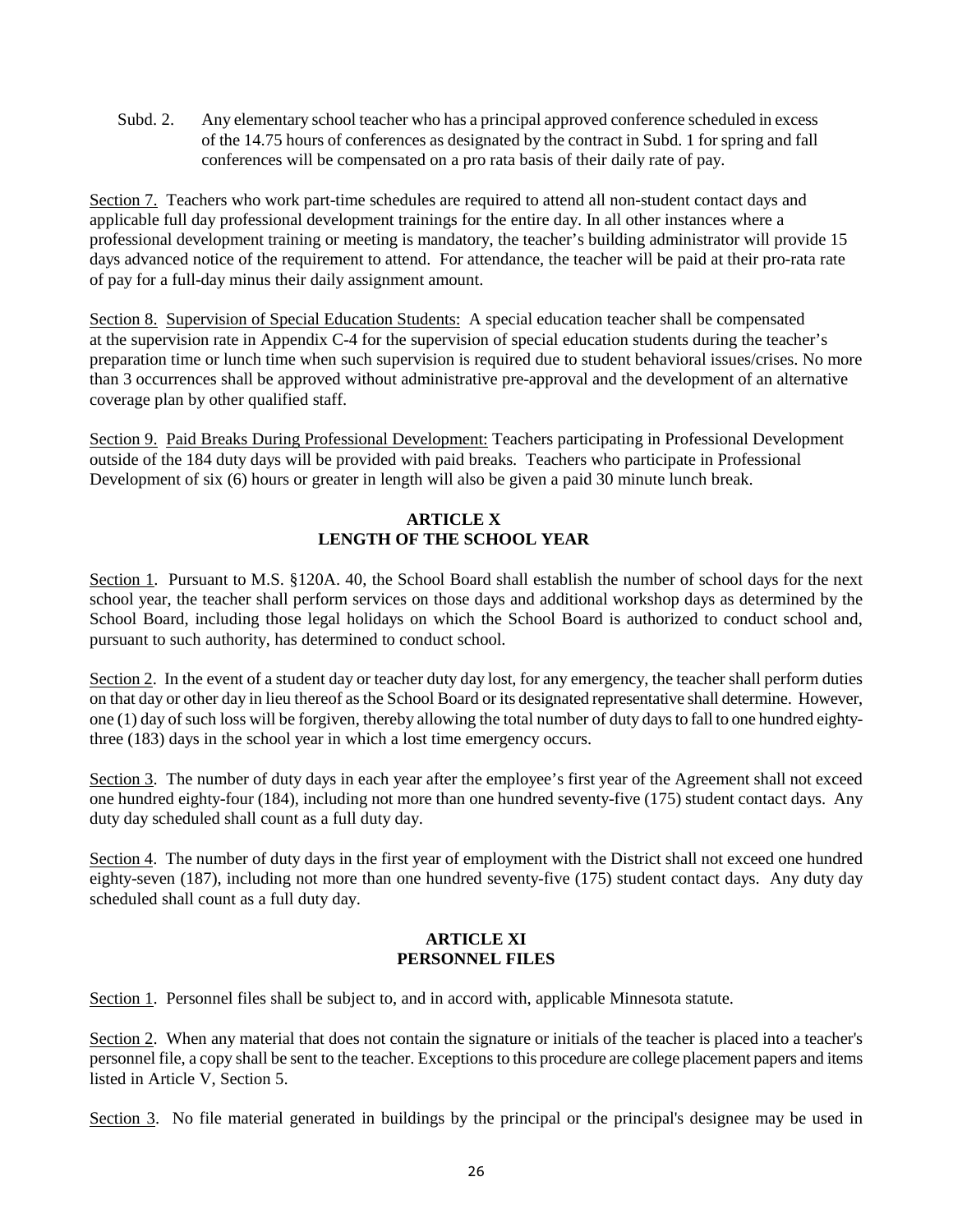disciplinary or grievance action unless it is forwarded to the personnel file by June 30 of the year of occurrence. All such material not forwarded by June 30, of the year of occurrence shall be expunged.

#### **ARTICLE XII RETIREMENT**

Section 1. Mandatory Retirement: The District will comply with Federal Law.

Section 2. Severance: Teachers who are at least 55 years of age will be eligible for an early retirement incentive of one day's pay for every day of unused sick leave up to a maximum of 92 days or one half (1/2) of their annual salary of the previous year. In no case shall severance exceed 1/2 of the annual salary as listed on the salary schedule. Teachers are eligible for the benefit provided they have had a minimum of fifteen (15) years of active teaching experience in the School District or twenty (20) years of active teaching experience of which ten (10) years of active teaching experience is in the School District. No teacher employed after July 1, 1989 shall be eligible for any provision of this article.

Subd. 1. In the event that the teacher is on long-term disability when he/she retires, he/she will qualify for severance if they meet the service requirements in Section 2. Severance will be based on the salary for the year in which they went on long-term disability provided they taught at least ¾ of a year or 1104 hours.

Section 3. Retirement Health Insurance: Teachers retiring under the Early Retirement Incentive (above in Section 2 of this Article) shall be eligible for 100% of the single health insurance premium payable under the following conditions: (No teacher employed after July 1, 1989, shall be eligible for any provision of this section.)

- Subd. 1. The full amount of the single insurance premium shall be capped at its cost at the time of retirement for those retiring at the end of the 2021-2022 and 2022-2023 years. For teachers retiring from a leave of absence, the full amount of the premium for single insurance shall be capped at its cost at the time the teacher went on leave.
- Subd. 2. District payments shall continue from the age of retirement until eligibility for Medicare or when due to disability the retiree becomes eligible for Medicare. If disabled, the teacher must apply for Medicaid/Medicare and notify the district when eligible for Medicaid/Medicare due to disability.
- Subd. 3. District maximum payments shall remain at the identical level established in the year of retirement for the teacher as determined by the applicable single rate of the plan in which the teacher is participating at the time of retirement. Monthly payments to the School District for the balance of the premium shall be made by the retiree to keep the policy in force.
- Subd. 4. Dependent coverage may also be purchased under the conditions outlined in Subd. 3 above.
- Subd. 5. The employee who opts to pay for a full year's coverage (July through June) will not be charged the 2% COBRA management fee. In the event that a death results in a change in premium, the remaining difference shall be returned to the survivor upon request.
- Subd. 6. The District will retain the right to determine the health insurance plan and network.

Section 4. Health: Teachers forced to leave teaching for health reasons shall have the right to purchase the health and hospitalization insurance at the group rate subject to the rules of the insurance carrier.

Section 5. Severance: In order to be eligible for severance, teachers intending to retire at the end of the school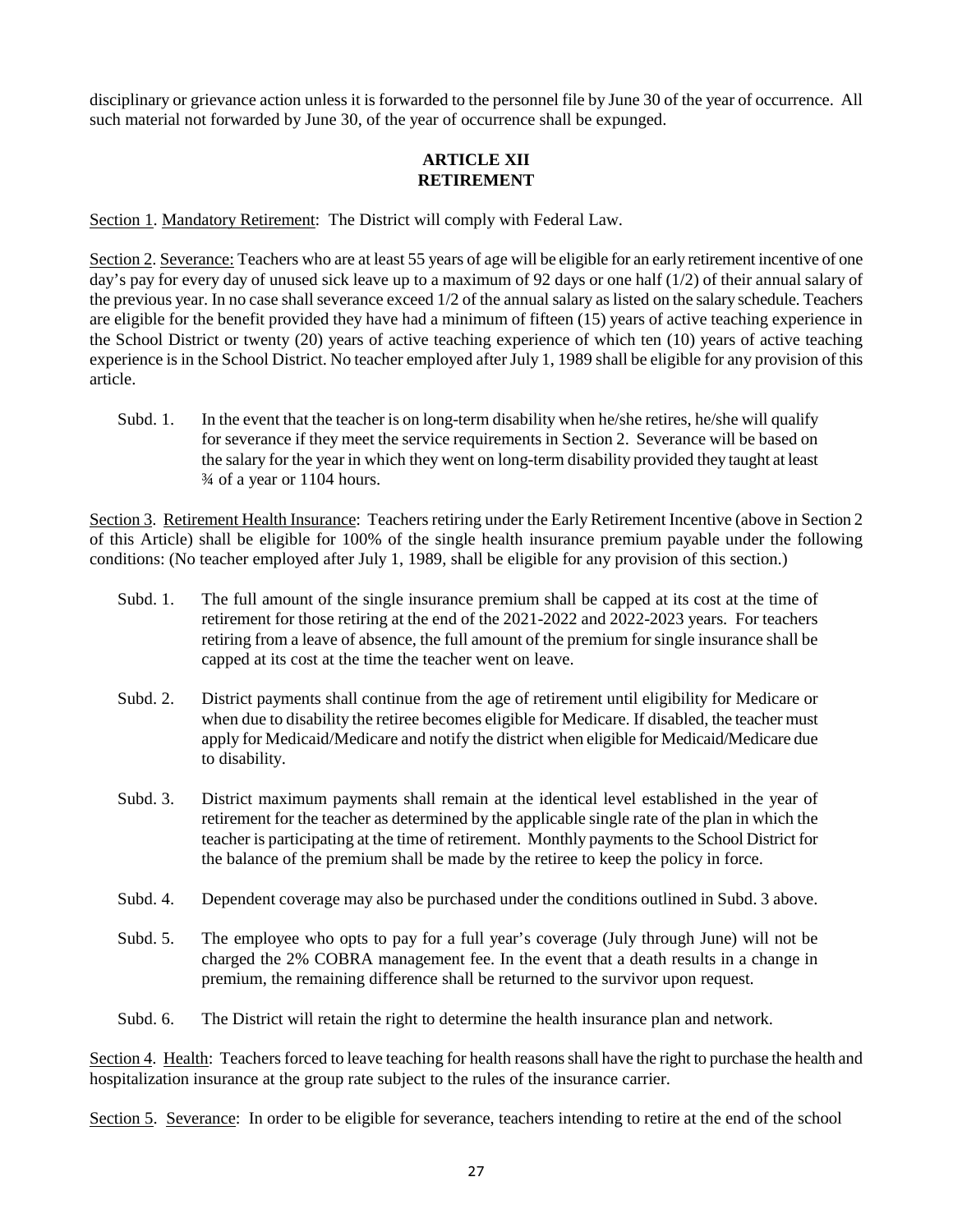year must provide written notice of their intent to the Executive Director of Human Resources prior to February 1st in the year in which they intend to retire.

Section 6. The severance of a teacher retiring prior to the last day of the school year shall be 50% of that portion worked in the school year in which he/she is retiring unless the teacher retires at the end of a grading period, and the School Board has accepted the letter of resignation no later than two calendar months prior to the employee's last effective day of employment. (Section 5, will not apply to mid-year retirements.)

Section 7. The severance of teachers on Board-approved leave will be based on the employee's last full year of teaching.

Section 8. Retirement Pay Options: Deductions such as state and federal income tax, social security or TRA shall be made only as required by law. If the employee dies before the retirement payment has been made, the balance due shall be paid to the estate of the deceased.

Members of the unit who retire as per ARTICLE XII, Section 1 through Section 4 shall have severance disbursed as follows: 50% of the severance amount for which a retiring teacher is eligible plus the employee's portion of health insurance calculated from the time of retirement to the next July 1<sup>st</sup> shall be deposited into the Minnesota State Retirement System's Post-Retirement Healthcare Savings Plan. The remainder shall be deposited into a 403(b) plan up to the maximum non-deferral limit for that calendar year. The remainder, if any shall be distributed as one lump sum to the employee 60 days following retirement.

#### Section 9. 403(b) Vendor Selection:

- Subd. 1. 403(b) Advisory Committee: The district will establish and maintain a 403(b) Advisory Committee. The committee shall be comprised of members of each bargaining unit, with representation determined by the size of the group. Teacher members of the 403(b) Committee shall be appointed by the BEA President.
- Subd. 2. Vendors: The committee recommended the following vendors and a majority of BEA members approved them, effective January 1, 2009. They are: Fidelity, Fidelity via Educator's Financial Services (E.S.I.), and AXA (Equitable). Lincoln Financial Services will only be available to those hired prior to March 1<sup>st</sup>, 2011. The committee will meet every three years to review performance. The addition or deletion of vendors will be as recommended by the committee and approved by the BEA.
- Subd. 3. Effective July 1, 2009, teachers who elect to make contributions to a qualified retirement plan will be automatically enrolled in Fidelity direct unless they affirmatively opt out and select one of the other approved plans.

Section 10. Matching Contribution Eligibility: A District match to an approved 403(b) vendor is available to teachers hired on or after July 1, 1989, who have completed their probationary period with the District at a .5 FTE contract or more. Contributions as permitted by MS §356.24 will be made as follows:

- Subd. 1. Commencing with the 2021-2022 school year, the District will match up to \$1,500 to an approved 403(b) plan.
- Subd. 2. Commencing with the 2021-2022 school year, the District will match up to \$2,250 per year to an approved 403(b) plan when the employee has completed ten years of satisfactory service in the District. The match will begin in the teacher's 11<sup>th</sup> year of employment in the District.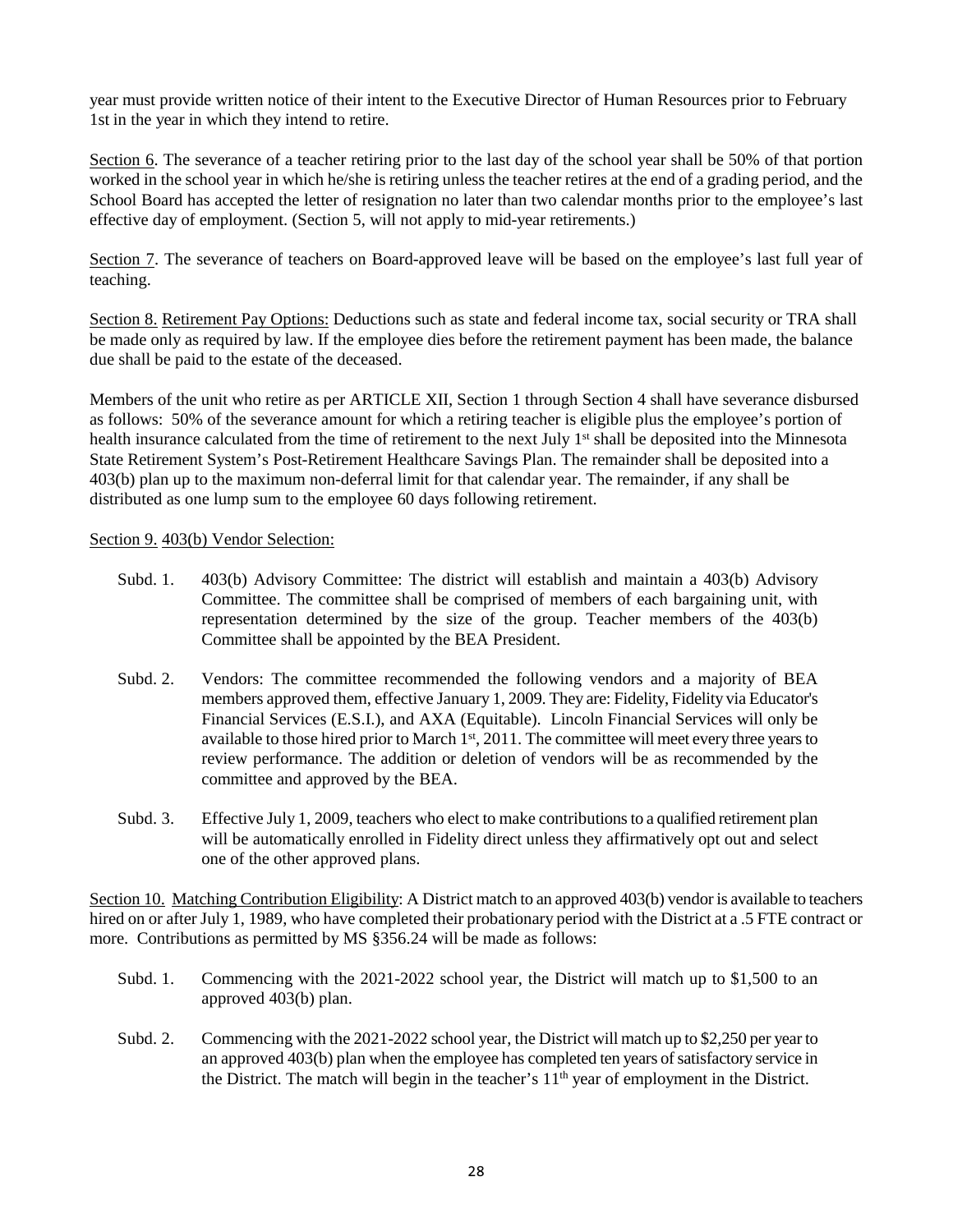- Subd. 3. Commencing with the 2021-2022 school year, the district will match up to \$3,000 to an approved 403(b) plan. The match will begin in the teacher's 15th year of employment in the district.
- Subd. 4. The Seniority list shall be used to determine years of teaching for 403(b) contributions.

#### **ARTICLE XIII UNREQUESTED LEAVE OF ABSENCE PROCESS SENIORITY AGREEMENT**

Section 1. Effective July 1, 2018, the purpose of this section is to set forth a plan providing for unrequested leaves of absence (ULA) because of discontinuance of position, lack of pupils, financial limitations, or merger of classes caused by consolidation of districts.

#### Subd. 1. Definitions:

- Board Priorities: The Board will approve, on an annual basis, staffing retention priorities in August of the current fiscal year using Appendix D-3. The identified priorities shall not be subject to the unrequested leave process.
- Probationary Releases: The annual non-renewal of probationary teachers as identified by administration and approved by the Board shall follow MN122A.40 subd. 5. The identification, selection, and approval of probationary teachers to be released is solely at the Board's discretion.
- Qualified: For purposes of Article XIII and the placement of teachers on ULA, a teacher is "qualified" to teach in a "subject matter or field" if the teacher is licensed in that subject matter or field and has taught in that subject matter or field for at least 90 duty days or one (1) semester in the previous five (5) years and have acquired continuing contract rights.
- Realignment: The District is not required, under any circumstance, to realign positions to different subject matters, fields, licensure areas, or other positions to accommodate the claims of another teacher. Consequently, the District is not required to realign any positions when placing teachers on ULA or when recalling any teachers from ULA.

#### Subd. 2. Process:

Unrequested leaves of absences shall occur in the following order for all teachers prior to May  $15<sup>th</sup>$ :

- a. Any teacher teaching under a Tier 1 or Tier 2 license or exemption. Teachers impacted by reductions who are on a Tier 1 or Tier 2 license or exemption will be placed on an Unrequested Leave of Absence if they are not qualified under a Tier 3 or higher license.
- b. Non-qualified teachers. Teachers impacted by reductions who are not qualified per Subd. 1 will be placed on an Unrequested Leave of Absence.
- c. The least senior, qualified teacher. The least senior, qualified teacher within a department or license area will be placed on Unrequested Leave of Absence.

#### Subd. 3. Recall Provisions:

a. Teachers will be recalled to vacant positions for which they are qualified in the inverse order in which they were placed on ULA.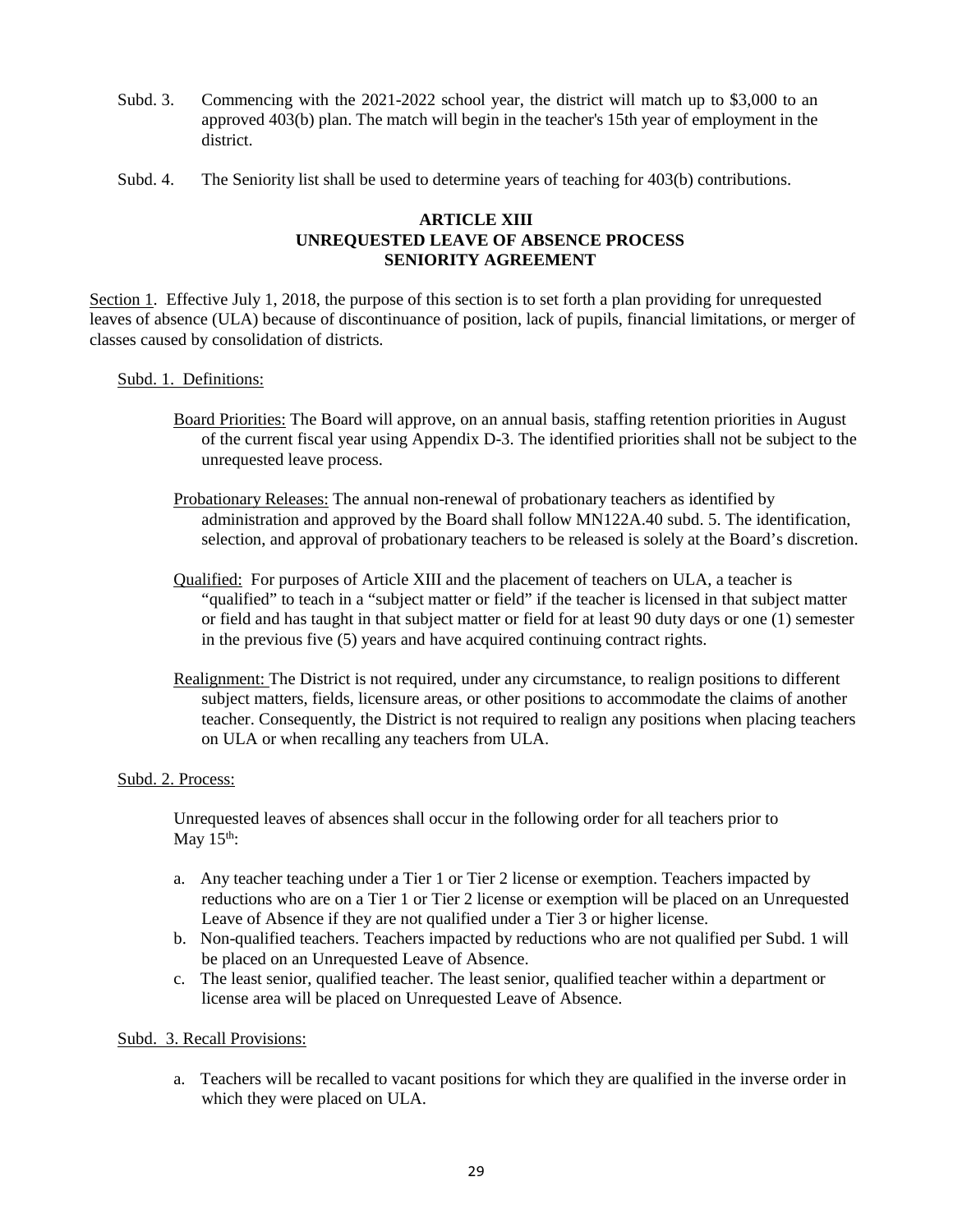- b. The District will not hire a new teacher to fill a vacant position if a qualified teacher is on ULA and is available and willing to accept the vacant position.
- c. The District shall not be required to create part-time positions from full-time positions while placing teachers on or recalling teachers from ULA. No teacher shall have rights to a position with an FTE greater than his or her FTE at the time of placement on ULA.
- d. No full-time teacher will be required to accept recall to a part-time position. If a teacher accepts recall to a position with a lesser FTE than their recall rights provide, they may remain on unrequested leave for the remaining unassigned portion of their FTE. A teacher who declines the offer of reinstatement will remain on unrequested leave at their full FTE but will not receive another offer of reinstatement for a position equal to or less than the offer declined for the remainder of that year. Only offers of reinstatement to a greater FTE than the position declined will be extended to this teacher for the remainder of that school year.
- e. A teacher placed on unrequested leave of absence may engage in teaching or any other occupation during the leave, may be eligible for unemployment compensation if otherwise eligible under that law for such compensation, and a leave will not impair the continuing contract rights of the teacher or result in a loss of credit for years of service in the district earned prior to the commencement of such leave.
- f. The District will use certified mail, return receipt requested, to notify a qualified teacher on ULA of recall to a vacant position.
- g. It shall be the responsibility of all teachers placed on ULA to maintain a current listing of their name and mailing address in writing in the Human Resources office. Teachers shall have ten (10) business days from the receipt of certified mail or personally served notice of recall to advise the School District in writing of intent to accept or the intent to reject the offer. Failure to so notify the School District within such ten (10) day period shall constitute waiver on the part of the teacher to any further rights of employment or reinstatement, and that teacher shall forfeit any future reinstatement or employment rights.
- h. If a teacher waives his or her right to reemployment in the position offered, the position shall be offered to the next teacher on ULA that is licensed and qualified for the position.
- i. A teacher placed on ULA will be eligible for recall for a period of three (3) years.
- j. Pending completion of the recall process, positions may be filled on a temporary basis.

#### Subd. 4 Termination of Recall Rights.

A teacher's recall rights will terminate if any of the following occur:

- a. Voluntary removal by a teacher of his/her name from the recall list which must be a written request.
- b. Resignation of teaching position.
- c. Retirement.
- d. Discharge or termination of the teacher.
- e. The expiration of three (3) years from the commencement of the ULA without having been recalled.
- f. The expiration or revocation of a valid teaching license.

#### Subd. 5 Insurance Participation.

Any teacher placed on unrequested leave of absence shall remain eligible for all teacher insurance benefit plans if he/she is not employed in another job in which insurance benefits are available. The teacher must pay the entire premium during the period of such leave. If a teacher is on an ULA and a spouse is employed by the district, the District will only contribute the portion identified under family coverage. Dual employment language will not apply.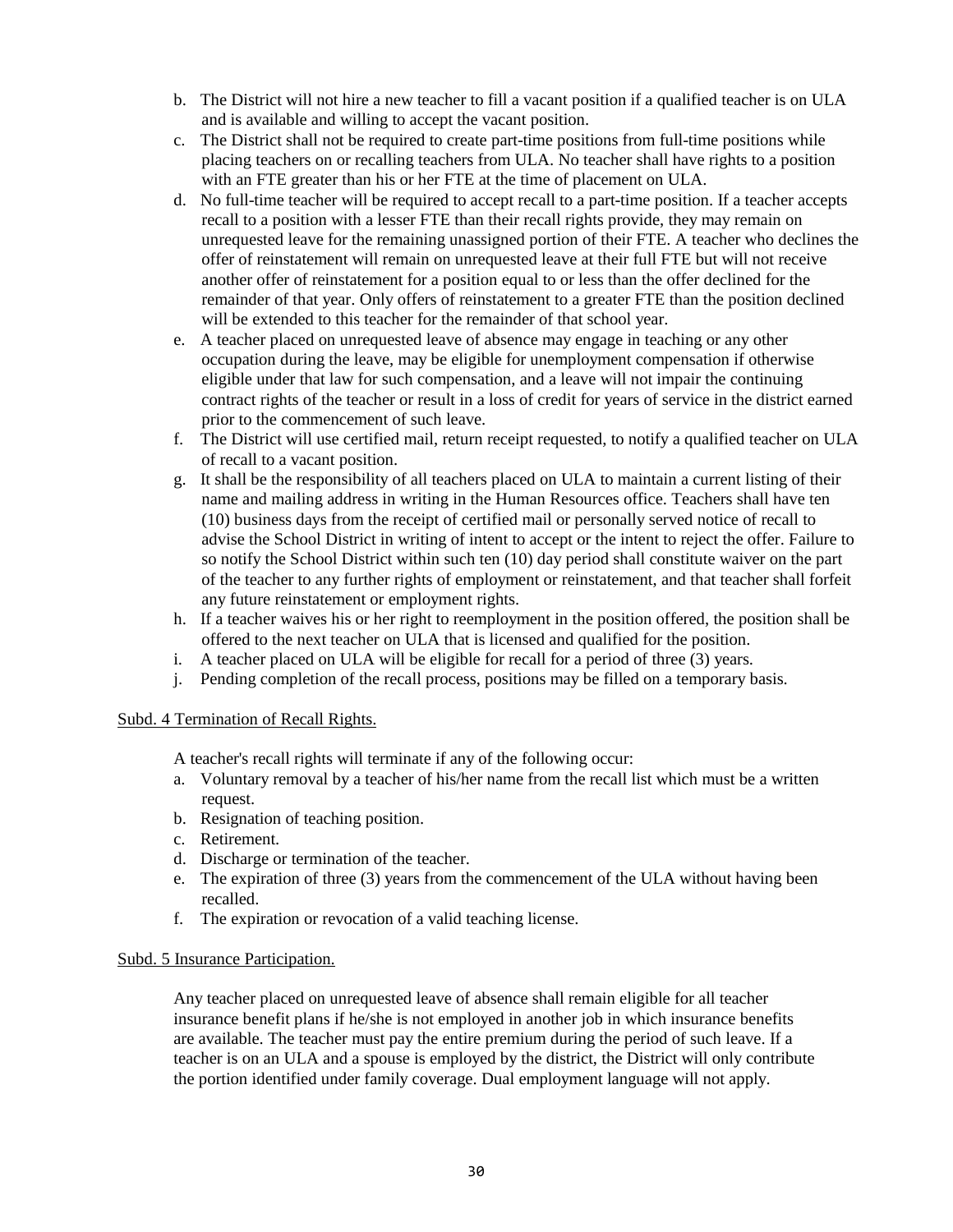#### Subd. 6 Hearing Rights.

Any challenge by a teacher who is proposed for placement on ULA or recall therefrom shall be subject to the hearing and review procedures as provided in Minn. Stat. 122A.40 and, therefore, shall not be subjected to the grievance procedure.

Section 2. Date of Service: The first date of continuous employment in any certificated capacity shall be the date of service in this District for purposes of placement on the seniority list. The seniority date for teachers that have retired from Independent School District 191 and are rehired in any certificated capacity shall be the date of rehire for purpose of placement on the seniority list.

Section 3. Seniority for Leaves of Absence: A teacher will continue to accrue seniority during all leaves of absences.

Section 4. Ties in Seniority: In the event of a staff reduction action affecting teachers whose first date of employment commenced on the same date, and thus have equal seniority, the teacher with the lower license file number as required by the State Department of Education shall be deemed senior.

Section 5. Posting of Seniority List: A corrected, up-to-date seniority list and qualified list shall be drawn up by the Human Resources Office by December 15<sup>th</sup> of each calendar year. The seniority list and qualified list shall be posted in a PDF file on the district website no later than December 15 of each school year, beginning with the 2007 school year.

Section 6. Grievances: Grievance on seniority placement must be made by February 1 for consideration in staffing for the following year. The seniority list is final as of February 1 and shall be used to determine placements in the event unrequested leaves of absence become necessary.

#### **ARTICLE XIV INVOLUNTARY TRANSFERS / TRANSFER REQUESTS**

Section 1. Covered under this Section but not necessarily limited to it are involuntary transfers resulting from:

- a. declining enrollment
- b. reduction in teaching force
- c. closing of schools
- d. programmatic changes
- e. restructuring and realigning of divisions, schools.
- f. If a school has to be reconstituted under ESEA, language applicable to a school closing and the opening of a new school will be followed.
- Subd. 1. Procedure: Before making a classroom teacher, counselor or librarian involuntarily transfer from any school building, the District shall seek a volunteer from among those teachers in the building who are appropriately certified and licensed by the State Board of Education. If no volunteer is found, the teacher shall be transferred who is lowest on the seniority list in the affected department as defined below:
	- a. Secondary departments shall mean, for example: Business, family & consumer Sciences, fine arts, art, music, dance and theatre arts, media, guidance, language arts, mathematics, physical education and health, science, social studies, world languages, technology, work based learning, and grade 6. Elementary departments are K-2 and 3-5.
	- b. A member of a department shall be a teacher with one (1) or more semesters of teaching experience in a grade or department in the three (3) years preceding the effective dates of the transfer.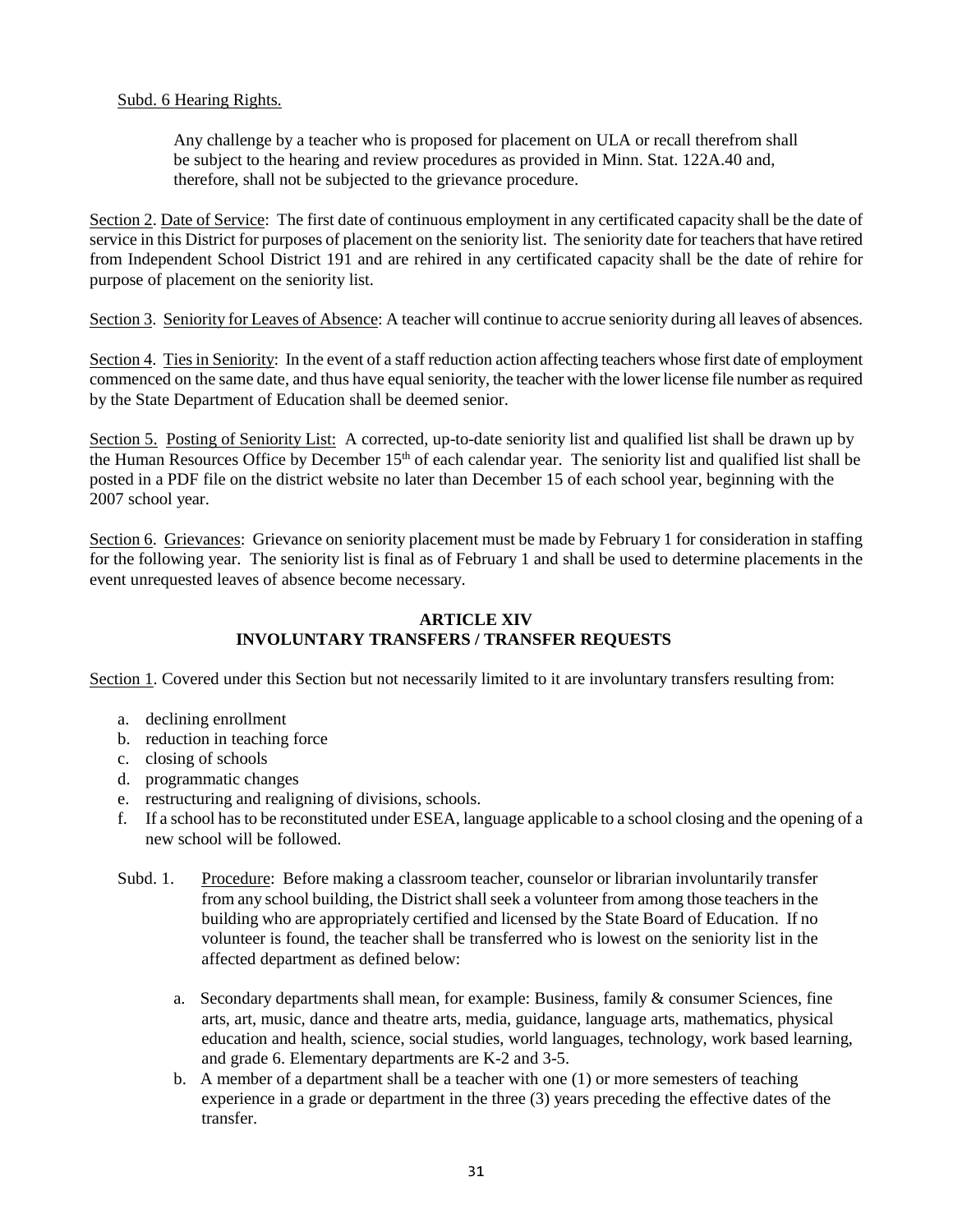Section 2. Covered under this section and limited to specialized programs within a given school that require one or more staff members to work a schedule that varies from the standard work schedule by one or more hours. For example, if the standard work hours for full-time teachers at a given site are from 8 - 4 and a zero hour is added such that it requires a teacher to work from 7 - 3, this section applies. However if hours for the building change and all staff are required to work from 7 - 3, ARTICLE IX, HOURS OF SERVICE APPLIES.

- Subd. 1. Procedure: Before making a classroom teacher, counselor or librarian involuntarily work the modified schedule, the District shall seek a volunteer from among those teachers in the building who are appropriately certified and licensed by the Minnesota Department of Education and needed in the program. If no volunteer is found, the teacher shall be transferred who is lowest on the district seniority list in the affected department as defined below:
	- a. Secondary departments shall mean, for example: Business, family & consumer Sciences, fine arts, art, music, dance and theatre arts, media, guidance, language arts, mathematics, physical education and health, science, social studies, world languages, technology, work based learning, and grade 6. Elementary departments are K-2 and 3-5.
	- b. A member of a department shall be a teacher with one (1) or more semesters of teaching experience in a grade or department in the three (3) years preceding the effective dates of the transfer.

Section 3. If a teacher is involuntarily transferred to a new site for the upcoming school year, the teacher will be reassigned to their former building if a position for which the teacher is licensed becomes available and the teacher requests to be reassigned prior to August 1 of the same year. Open positions will be posted. It is the responsibility of the teacher to apply to express interest.

Section 4. If a teacher, who volunteers to accept a transfer requests to return to their former assignment by February 1 of the following two calendar years, they will be reassigned to their former building and department if the position is still active.

#### Section 5. Annual Transfers Requests (ATR):

Subd. 1. Upon application to the District, all applicants will be considered for vacancies. Final right of selection shall be reserved by the District. If a teacher requests to return to their former assignment by February 1 after completing one calendar year in the new assignment, they will be reassigned to their former building and department if a position is vacant. If a teacher completes two calendar years in the new assignment without requesting to return to their former position they will no longer have rights to the former position.

Section 6. Teacher Exchanges: Two teachers may initiate a position exchange for one year. In order for the exchange to take place each teacher must be properly licensed and the supervisor at both sites must approve the exchange. At the conclusion of the exchange both teachers must return to their previous position**.**

#### **ARTICLE XV GRIEVANCE PROCEDURE**

Section 1. Definition: A claim by a teacher or the Association that there has been a violation, misinterpretation or misapplication of any provision of this Agreement may be processed as a grievance as hereinafter provided. The representative who hears the Level I and Level II grievances shall not be the same.

Section 2. Level I: In the event that a teacher or the Association believes there is a basis for a grievance, the grievant shall invoke the grievance procedure by submitting a written copy of the grievance on the District grievance form to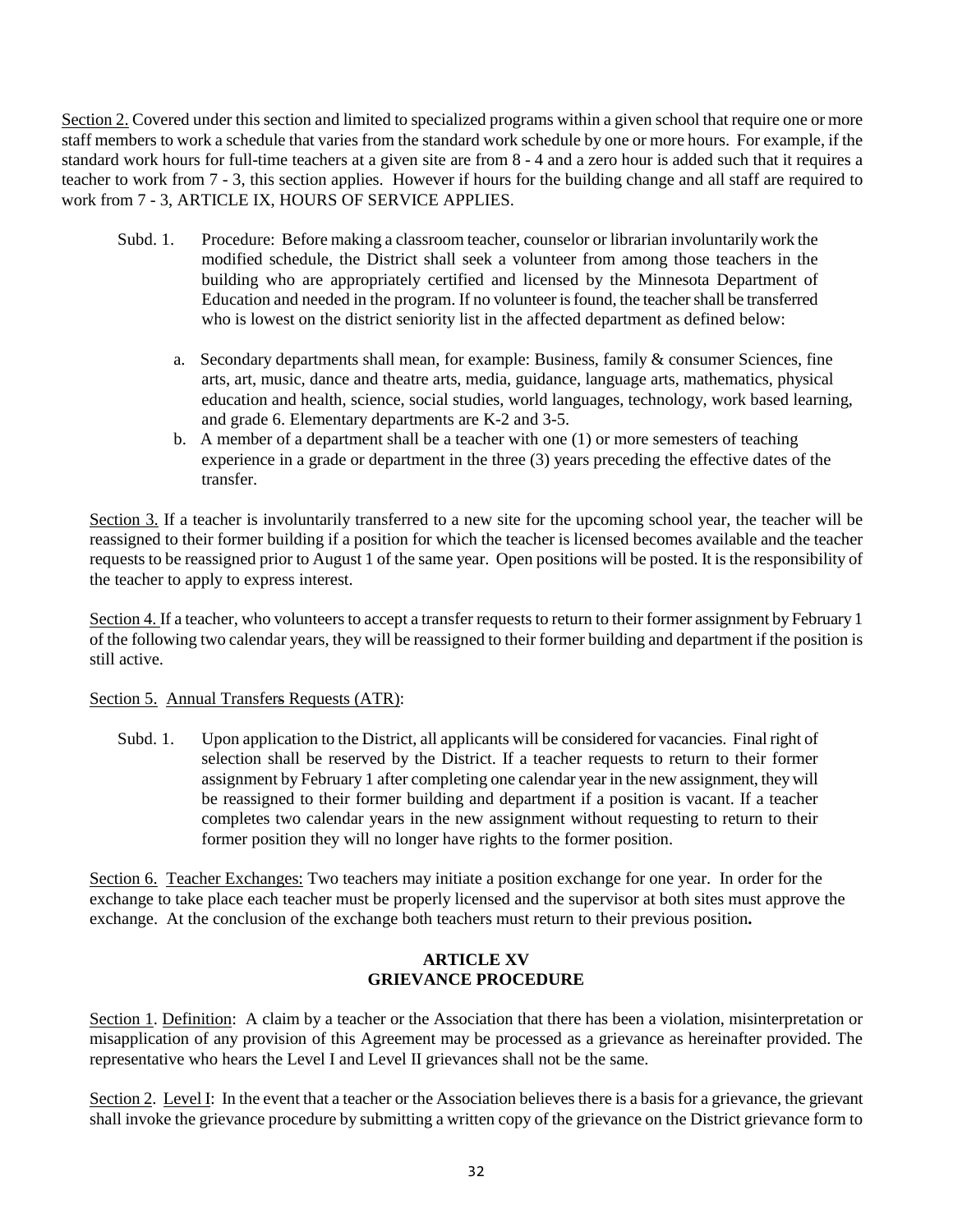the Executive Director of Human Resources within thirty (30) working days of the occurrence of the grievance. The District representative at Level I shall meet with the grievant within ten (10) working days of receipt of the written grievance and render a written decision within five (5) working days of the meeting. The Association shall be copied all grievance decisions.

Section 3. Level II: If the grievant is not satisfied with the disposition of the grievance at Level I, or if no disposition has been made within Level I time lines, the Association may submit the grievance within ten (10) working days of the written disposition to Level II to the Executive Director of Human Resources.

Within ten (10) working days of the receipt of the grievance, the Executive Director of Human Resources shall meet with the grievant and shall respond in writing within fifteen (15) working days of the meeting. Before rendering a negative decision, the Executive Director of Human Resources shall consult with the Chairperson of the Board of Education. The Association shall be copied all grievance decisions.

Section 4. Level III: If the Association is not satisfied with the disposition of the grievance at Level II or if no decision has been made within Level II timelines; the Association and the teacher(s) may submit the grievance to binding arbitration. Notification of dissatisfaction shall be made in writing to the Executive Director of Human Resources within fifteen (15) working days of the Level II decision. The dispute will be submitted to an arbitrator selected and agreed upon by both parties. If the parties cannot agree upon an arbitrator within five (5) working days from the notification date that arbitration will be pursued, the BMS Board in accord with its rules shall govern the arbitration proceeding. The arbitrator shall have no power to alter, add to or subtract from the express terms of this Agreement. Both parties agree to be bound by the award of the arbitrator. The fees and expenses of the arbitrator shall be shared by the parties -- one-half  $(\frac{1}{2})$  by the District and one-half  $(\frac{1}{2})$  by the Association or the teacher if not represented by the Association.

Section 5. Grievance Mediation: A member of the bargaining unit and the School District may, if mutually agreed, have the option of requesting Grievance Mediation by the Bureau of Mediation Services prior to Step Three of the Grievance Procedure. Time lines shall automatically be waived upon request by either party. If agreement or resolution is not reached in Grievance Mediation, the grievance process shall be automatically resumed by requesting Step Three within ten (10) days of impasse. No offers, counter offers or any documentation relating to Grievance Mediation shall be used by either party to the dispute at Level III. If resolution is reached, the agreement shall be put in writing and the grievance withdrawn without prejudice by the moving party.

Section 6. Association Representative: The employee may have an Association representative either join or represent the employee at any level at the employee's discretion.

Section 7. Days: Working days shall mean teacher work days. When school is not in session, work days shall mean week days not including holidays. If a grievance is not presented or transmitted within the time limits set forth above, it shall be considered waived unless both parties agree to waive the time lines. Grievances so waived shall not be considered as agreement with the District position.

Section 8. Resolution: Notwithstanding the expiration of this Agreement, any claim or grievance arising thereunder may be processed through the grievance procedure until resolution.

Section 9. Reprisals: No reprisals of any kind will be taken by the Board or the school administration against any employee because of participation in this grievance procedure.

Section 10. Release Time: When mutually agreed, grievances may be heard during the school day. The Board agrees to pay the regular salary for up to three (3) employees per grievance who participate in a grievance during the school day. Additional employees up to seven (7) per grievance may be available for grievances held during the school day at no pay from the District.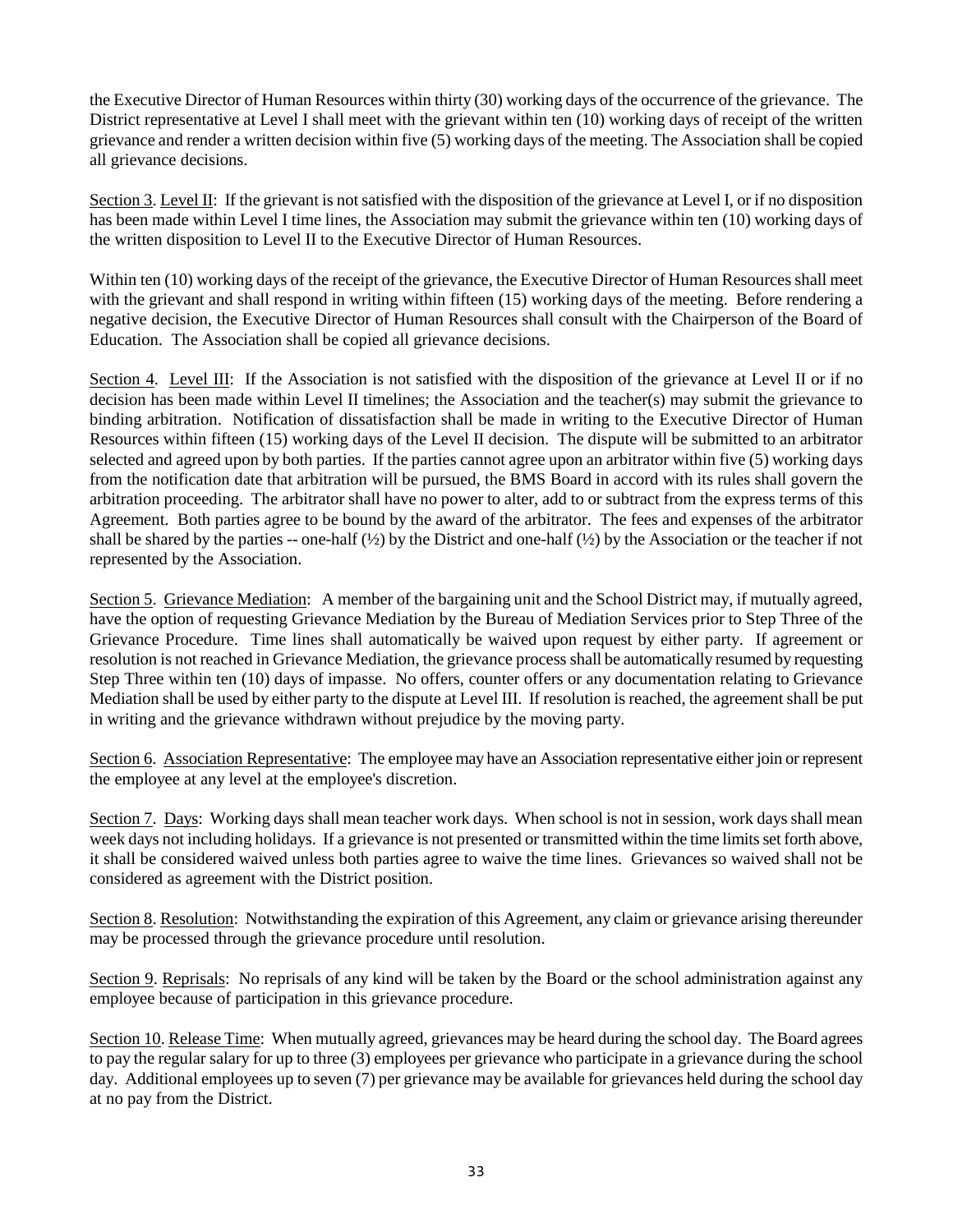Section 11. Notification: The teacher or Association shall notify the Human Resources Office when a decision is acceptable at any level.

Section 12. Designee: The Executive Director of Human Resources may appoint a designee to act at Level II.

#### **ARTICLE XVI PUBLICATION OF AGREEMENT**

Copies of this Master Agreement shall be printed at the School District's expense and distributed to every member now or hereafter employed during the term of the Agreement. The District shall furnish fifty (50) to the Association.

#### **ARTICLE XVII DURATION**

Section 1. Terms and Reopening Negotiations: This Agreement shall be effective as of July 1, 2021, and shall continue in effect until June 30, 2023. The terms of this Agreement shall remain in full force and effect until a subsequent Agreement is adopted.

Negotiations for the Agreement commencing July 1, 2023, may commence when the parties mutually agree, but in no event later than May 1, 2024.

Section 2. Effect: This Agreement constitutes the full and complete Agreement between the School District and the BEA. The provisions herein relating to terms and conditions of employment supersede and take precedence over any and all prior Agreements, resolutions, practices, School District policies, rules or regulations concerning terms and conditions of employment inconsistent with these provisions.

Section 3. Severability: The provisions of this Agreement shall be severable, and if any provision thereof or the application of any such provision under any circumstances is held invalid, it shall not affect any other provisions of this Agreement or the application of any provision thereof under different circumstances.

Section 4. Amendment: This Agreement shall constitute the full and complete commitments between both parties and may be altered, changed, added to, deleted from, or modified only through the voluntary mutual consent of the parties in written, signed agreement to this Agreement.

Section 5. Effective Date: "Effective Date" when referred to in this Agreement shall mean the date the Board of Education officially adopts the Agreement according to statute.

IN WITNESS WHEREOF, the parties have signed this Agreement:

For Burnsville Education Association

**Chief Negotiator/BEA** 

Date

For Independent School District 191

Chair - School Board/191

Clerk - School Board/191

Negotiator/191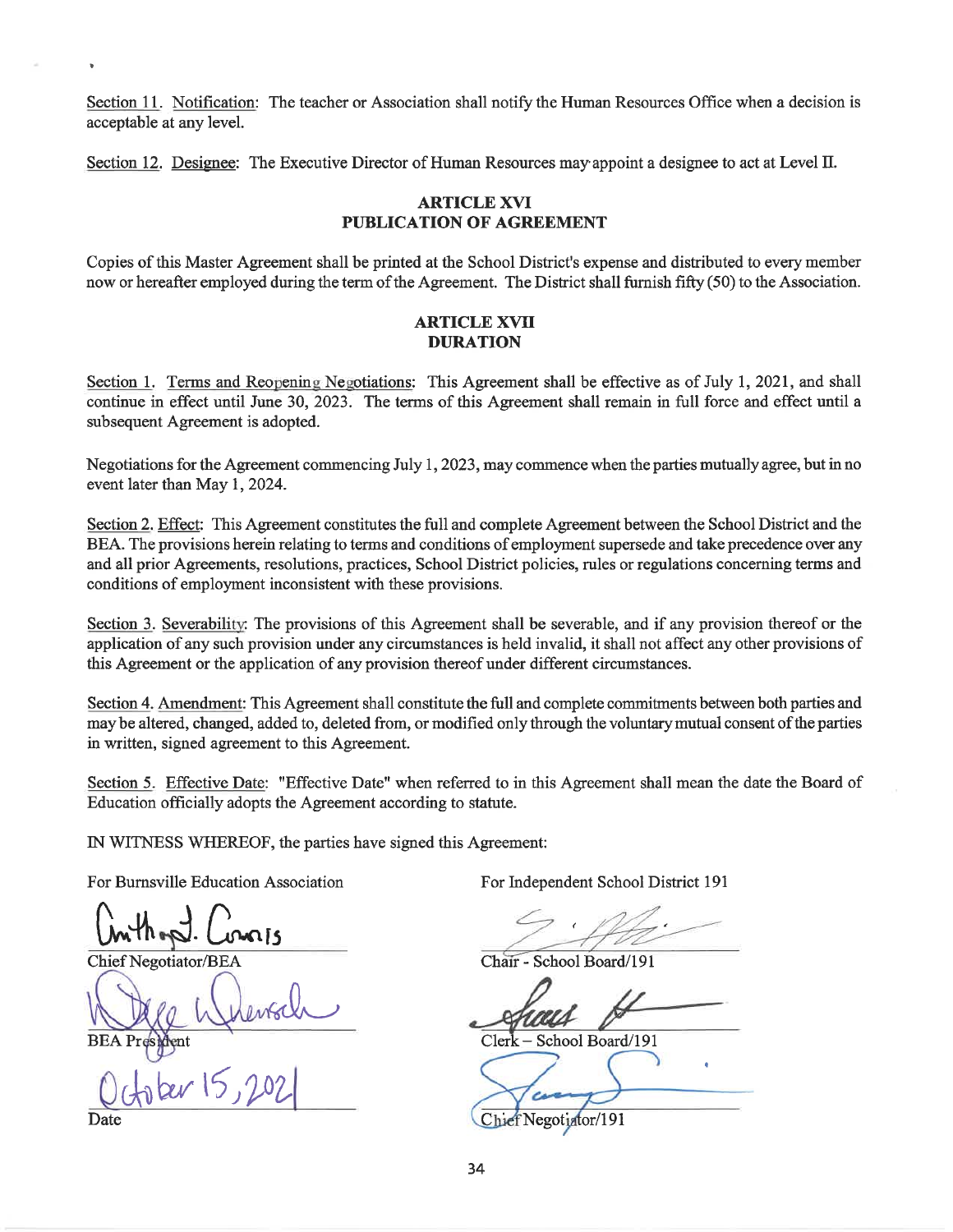#### **APPENDIX A Adult Basic Education (ABE) Early Childhood & Family Education (ECFE)**

Section 1. ABE/ECFE Teacher. The School District recognizes the Association as the exclusive bargaining representative for all ABE and ECFE licensed teaching personnel as defined in the PELRA whether under contract, on leave, on a per diem, hourly or class rate basis.

Section 2. Seniority. ABE and ECFE teachers shall have seniority rights in the separate ABE and ECFE programs and also separate from teachers licensed under M.S.§ 122A. 40.

- Subd. 1. ABE teachers shall maintain a separate seniority list consisting only of ABE teachers, based on continuous and unbroken employment with the District during consecutive school years, measured from the most recent period of continuous employment as an ABE teacher.
- Subd. 2. ECFE teachers shall maintain a separate seniority list consisting only of ECFE teachers, based on continuous and unbroken employment with the District during consecutive school years, measured from the most recent period of continuous employment as an ECFE teacher.
- Subd. 3. Layoff of ABE and ECFE teachers shall be in the inverse order of seniority. Recall shall be based on appropriate license and shall occur in order of seniority.

Section 3. Step and Lane. ABE and ECFE teachers shall advance one step for each 736 hours worked. Teachers who work fewer than 736 hours shall advance when experience earned equals 736 hours. All hours above 736 are dropped for the remainder of the year. Part year service must be consecutive to receive a year of experience credit. Part years separated by an approved leave shall accumulate toward a year of experience credit.

#### Section 4. Reimbursable Credits.

- Subd 1. Teachers hired prior to July 1, 2014, a maximum of one-half  $(1/2)$  of the equivalent of the annually adjusted graduate level tuition of the U of MN, College of Education for approved coursework appropriate to the area of the teacher's assigned responsibilities or taken with the intent of becoming highly qualified in a needed licensure area taken beyond the M.A. + 60/Specialist will be paid by the School District subject to Subd 3:
- Subd 2. Teachers hired after July 1, 2014, a maximum of \$2,000 tuition costs for approved coursework appropriate to the area of the teacher's assigned responsibilities or taken with the intent of becoming highly qualified in a needed licensure area taken beyond the M.A. +60/Specialist will be paid annually by the School District subject to Subd 3:
- Subd 3 Criteria:
	- a. Courses must carry prior approval by the Executive Director of Human Resources.
	- b. Payments are for tuition only.
	- c. Tuition payments apply only for college credits obtained and shall be made after verification of the satisfactory completion of the course(s).
	- d. Tuition payments will not be made for work taken while on a regular or sabbatical leave.
	- e. The teacher may elect either the A/F or S/N grading system. A grade no lower than a C or an S must be earned.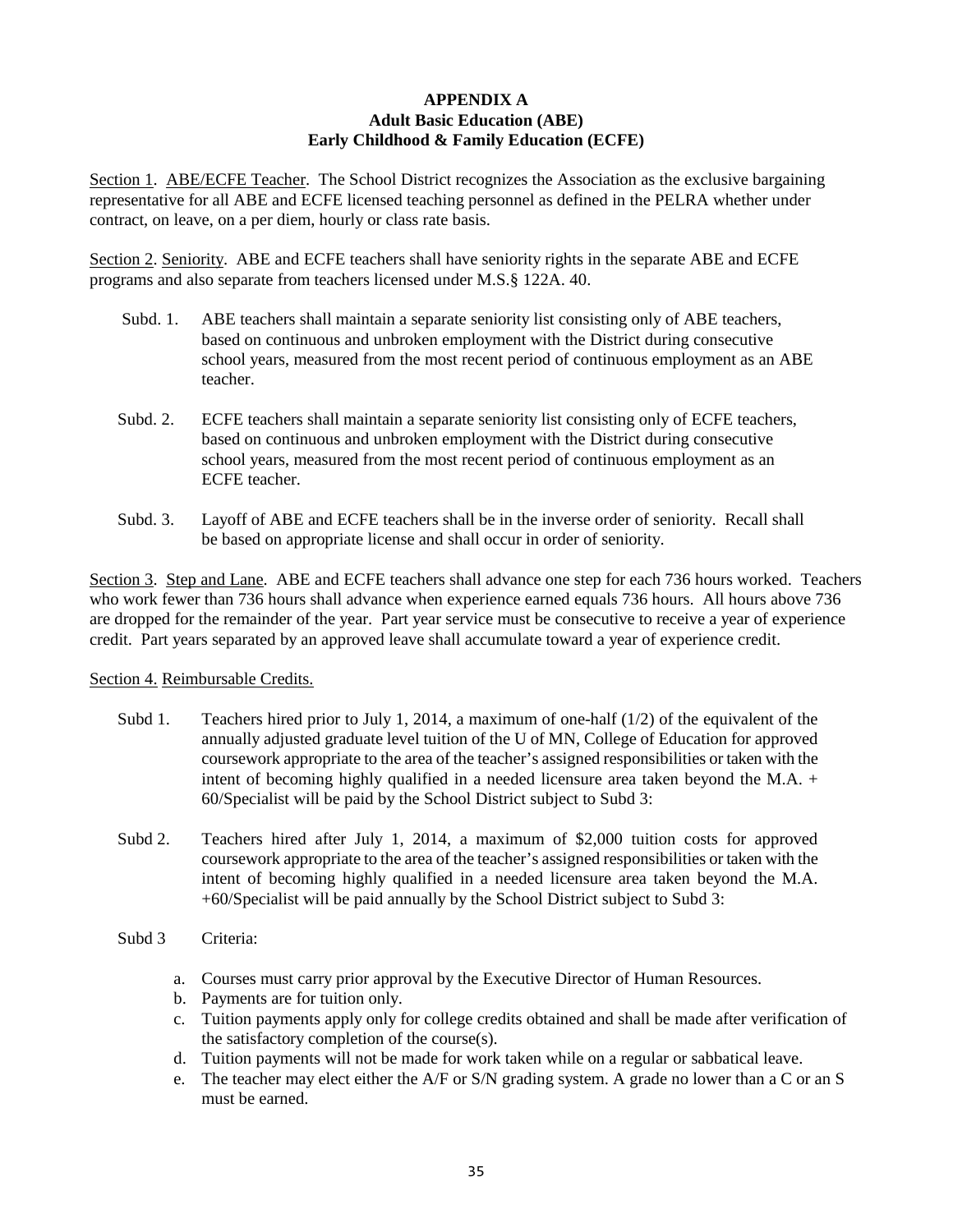Section 5. Calendar: Staff calendars of instruction will be established prior to July 1. Number of student contact hours will vary by assignment. ABE and ECFE may offer classes year round. The basic work year consists of 184 days aligned with the K-12 program calendar. Only hours worked within the 184 days shall count toward FTE, benefits, and step advancement calculation.

Section 6. Non-student contact time. The District shall attempt to assign ABE and ECFE teachers' duty hours concurrently whenever possible. In-service shall be at the same ratio as the K-12 program, to be determined prior to July 1 of each school year.

- Subd. 1. ABE and ECFE teachers shall work in blocks of time that are a minimum of three (3) hours in length per duty day.
- Subd. 2. Preparation time will be provided in the ratio of five minutes of preparation for every twentyfive minutes of instruction. Additional time for meetings and set-up will be calculated at 10 minutes for every 40 minutes of instruction. ABE teachers who work more than 4.5 hours shall have a paid 30-minute meal break.
- Subd. 3. A teacher may be required to reasonably participate in activities such as consultation with parents, faculty meetings, open houses, curriculum meetings, minor administrative assignments, and other teaching responsibilities.

Section 7. Leaves of Absence. Beginning July 1, 1993, ABE and ECFE teachers shall accumulate paid absence leave (Article VIII), prorated based upon hours worked. The definition of "a day" will be equal to the amount of time for which the teacher is employed. If there is a change of status (full-time to part-time or part-time to fulltime) the accrued "days" will follow the teacher and be equal in value to the teacher's new status.

#### Section 8. Group Insurance.

- Subd. 1. Effective July 1, 2014, for all teachers who are employed 736 hours or more, who are employed by the School District, who qualify for and are enrolled in the health care insurance plan, the School District will contribute the equivalent value of 95% of the single, (composite) premium. The composite premium shall be based on a health care insurance plan with an HRA (Health Reimbursement Account) whereby the HRA and the in-network deductible equals the in-network out of pocket maximum. The remainder shall be borne by the employee.
- Subd. 2. Effective July 1, 2014, a teacher with dependent coverage shall contribute the equivalent value of 20% of the monthly, composite premium as defined in Subd. 1. The balance of the premium shall be paid by the District.
- Subd. 3. Effective with the July 1, 2014, when a teacher and his/her spouse are both employees of the district and are enrolled in dependent coverage, one of the employees will contribute an amount equal to that those with single coverage contribute.

#### Section 9. TSA Match.

Effective July 1, 2021, a District match to an approved Minnesota deferred compensation program is available to teachers who are beginning their fourth year of teaching in the District at 736 hours or more. Contributions as permitted by MS 356.24 will be made.

Subd. 1. Commencing with the 2021-2022 school year, the District will match up to \$1,500 to an approved 403(b) plan.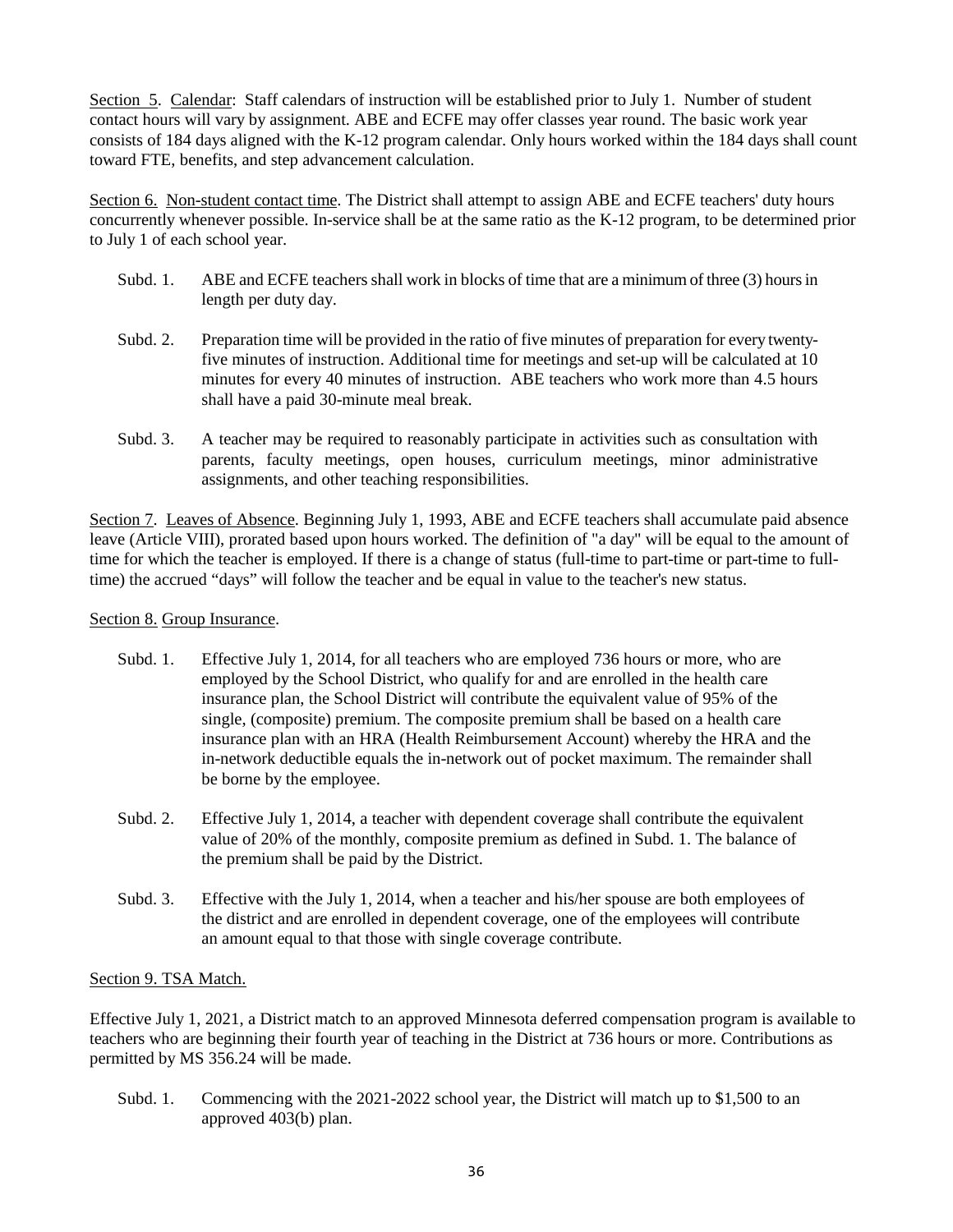- Subd. 2. Commencing with the 2021-2022 school year, the District will match up to \$2,250 per year to an approved 403(b) plan when the employee has completed ten years of satisfactory service in the District. The match will begin in the teacher's 11<sup>th</sup> year of employment in the -District.
- Subd. 3. Commencing with the 2021-2022 school year, the District will match up to \$3,000 to an approved 403(b) plan when the employee has completed fourteen years of satisfactory service in the District. The match will begin in the teacher's 15th year of employment in the District.

Section 10. Inclement Weather. If an employee is notified not to report for, or, if after arriving for work, the employee is dismissed by authority of the Executive Director of Human Resources, a full day's wages shall be paid for the first day of each occurrence.

Section 11. Career Increment

Effective July 1, 2020, active teachers who are compensated under Appendix A Schedule ABE/ECFE shall be eligible for longevity pay in addition to annual salary, according to the schedule in this Section.

#### **ABE/ECFE Wage Schedule Changes COMPENSATION 2021-2022**

| <b>STEP</b> |     | BA    |   | <b>BA20</b> |        | <b>BA40</b> |          | MA    |        | <b>MA20</b> |         | <b>MA40</b> |    | <b>MA60</b> |
|-------------|-----|-------|---|-------------|--------|-------------|----------|-------|--------|-------------|---------|-------------|----|-------------|
|             | мD  | 28.28 |   | 29.13       | ᡗ<br>Φ | 29.95       | ــە<br>Φ | 30.82 | Φ      | 31.45       |         | 32.08       | ¢  | 32.73       |
|             | мD  | 29.13 | œ | 29.95       | ¢<br>Φ | 30.82       | ึ<br>D   | 31.66 | ጥ<br>D | 32.30       | ጦ<br>◡  | 32.95       | ¢  | 33.61       |
|             | ND. | 29.95 |   | 30.82       | ¢<br>Φ | 31.66       | ึ<br>Φ   | 32.51 | ጥ<br>Φ | 33.16       | ጦ<br>۰D | 33.83       | \$ | 34.52       |
| 4           | кD  | 30.82 |   | 31.66       | ¢<br>Φ | 32.51       | Φ<br>◡   | 33.37 | ጥ<br>D | 34.06       | ጥ<br>◡  | 34.92       | ሖ  | 35.42       |
| 5-9         | ND. | 31.66 |   | 32.51       | ₼<br>◡ | 33.37       | ¢<br>◡   | 34.22 | ¢<br>Φ | 34.90       | ₼       | 35.60       | \$ | 36.31       |

#### **COMPENSATION 2022-2023**

| <b>STEP</b> |         | BA             | <b>BA20</b> |        | <b>BA40</b> |        | MA    |        | <b>MA20</b> |   | <b>MA40</b> |    | <b>MA60</b> |
|-------------|---------|----------------|-------------|--------|-------------|--------|-------|--------|-------------|---|-------------|----|-------------|
|             | ╜       | 28.83          | 29.70       |        | 30.54       | Φ<br>Φ | 31.42 |        | 32.06       | Ψ | 32.71       | ึ  | 33.36       |
|             | ◐<br>D  | 29.70          | 30.54       | ╜      | 31.42       | ึ<br>D | 32.27 | ึ<br>Φ | 32.93       | ◡ | 33.59       | \$ | 34.27       |
|             | ጥ<br>۰D | 30.54          | 31.42       | ₼<br>╜ | 32.27       | Φ<br>D | 33.15 | Φ<br>Φ | 33.81       | ◡ | 34.49       | Φ  | 35.19       |
|             | Φ       | 31.42          | 32.27       | ₼<br>╜ | 33.15       | \$     | 34.02 | ¢<br>D | 34.73       | Φ | 35.60       | \$ | 36.11       |
| 5-9         | ¢<br>D  | 32.27<br>ے . ب | 33.15       |        | 34.02       | ¢      | 34.89 | ¢      | 35.58       |   | 36.30       | Φ  | 37.02       |

#### **Effective July 1, 2021:**

Longevity Eligibility Criteria Longevity Pay Active Teacher

- a. 10-14 years with seniority date between 7/1/2007 and 6/30/2012 and at or below the BA+40 salary lane top step plus \$2.25 per hour.
- b. 15-19 years with seniority date between 7/1/2002 and 6/30/2007 and at or below the BA+40 salary lane top step plus \$3.25 per hour.
- c. 20+ Years with seniority date on or before 6/30/2002 and at or below the BA+40 salary lane top step plus \$4.25 per hour.
- d. 10-14 years with seniority date between 7/1/2007 and 6/30/2012 and at or above the MA/BA+60 salary lane top step plus \$4.25 per hour
- e. 15-19 years with seniority date between 7/1/2002 and 6/30/2007 and at or above the MA/BA+60 salary lane top step plus \$6.25 per hour.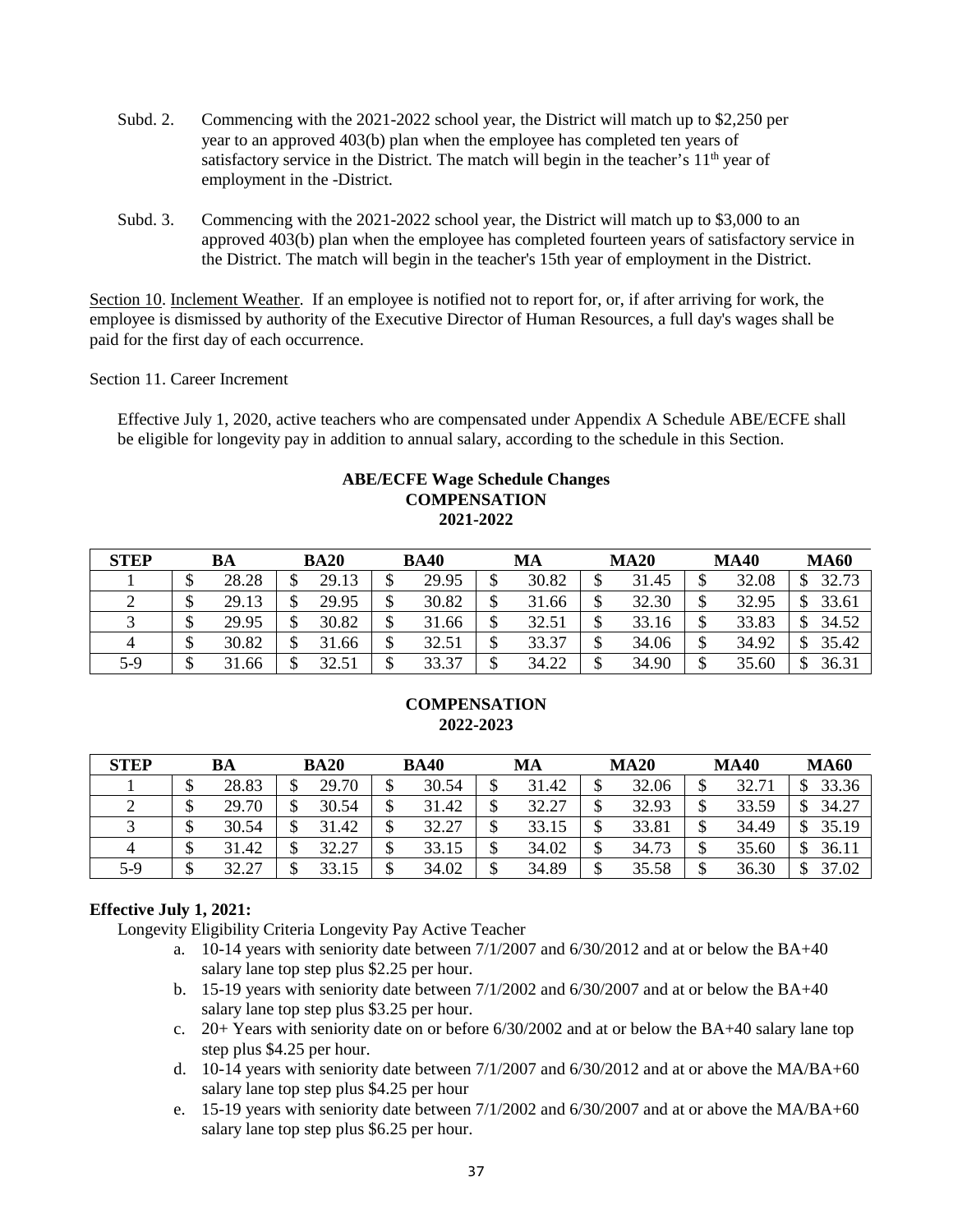f. 20+ years with seniority date on or before 6/30/2002 and at or above the MA/BA+60 salary lane top step plus \$8.25 per hour.

#### **Effective July 1, 2022:**

Longevity Eligibility Criteria Longevity Pay Active Teacher

- a. 10-14 years with seniority date between 7/1/2008 and 6/30/2013 and at or below the BA+40 salary lane top step plus \$2.25 per hour.
- b. 15-19 years with seniority date between 7/1/2003 and 6/30/2008 and at or below the BA+40 salary lane top step plus \$3.25 per hour.
- c. 20+ Years with seniority date on or before 6/30/2003 and at or below the BA+40 salary lane top step plus \$4.25 per hour.
- d. 10-14 years with seniority date between 7/1/2008 and 6/30/2013 and at or above the MA/BA+60 salary lane top step plus \$4.25 per hour
- e. 15-19 years with seniority date between 7/1/2003 and 6/30/2008 and at or above the MA/BA+60 salary lane top step plus \$6.25 per hour.
- f. 20+ years with seniority date on or before 6/30/2003 and at or above the MA/BA+60 salary lane top step plus \$8.25 per hour.

#### **APPENDIX B Title l, School Nurse, Occupational Therapist**

#### Section 1. Title I Teachers:

- Subd. 1. Title I teachers will be placed on the salary schedule based on their training and experience.
- Subd. 2. All contract benefits shall be applicable to Title I teachers.

#### Section 2. Licensed School Nurses:

- Subd. 1. All licensed school nurses shall be placed on the teacher salary schedule. All other contract benefits applicable to classroom teachers shall also apply to licensed school nurses.
- Subd. 2. For the purposes of initial placement on the salary schedules, the following procedure shall govern:
	- a. Placement on the appropriate lanes shall be commensurate with each nurse's degree level; i.e., R.N. or B.A in nursing.
	- b. Previous public school nursing experience outside the District shall be allowed on a year-foryear basis to a maximum of five (5) years. Years must be complete years of outside experience as outlined in Subd. 1 of the credit for incoming experience section of this Agreement. Previous nursing experience in District 191 shall be allowed as per Article V, Section 6.
- Subd. 3. A separate seniority list shall be compiled for school nurses.

#### Section 3. Licensed Occupational Therapists:

- Subd. 1. Beginning in the school year 1989-90, all licensed occupational therapists shall be placed on the teacher salary schedule. All other contract benefits applicable to classroom teachers shall also apply to licensed occupational therapists.
- Subd. 2. For initial placement on the salary schedules, the following procedure shall govern: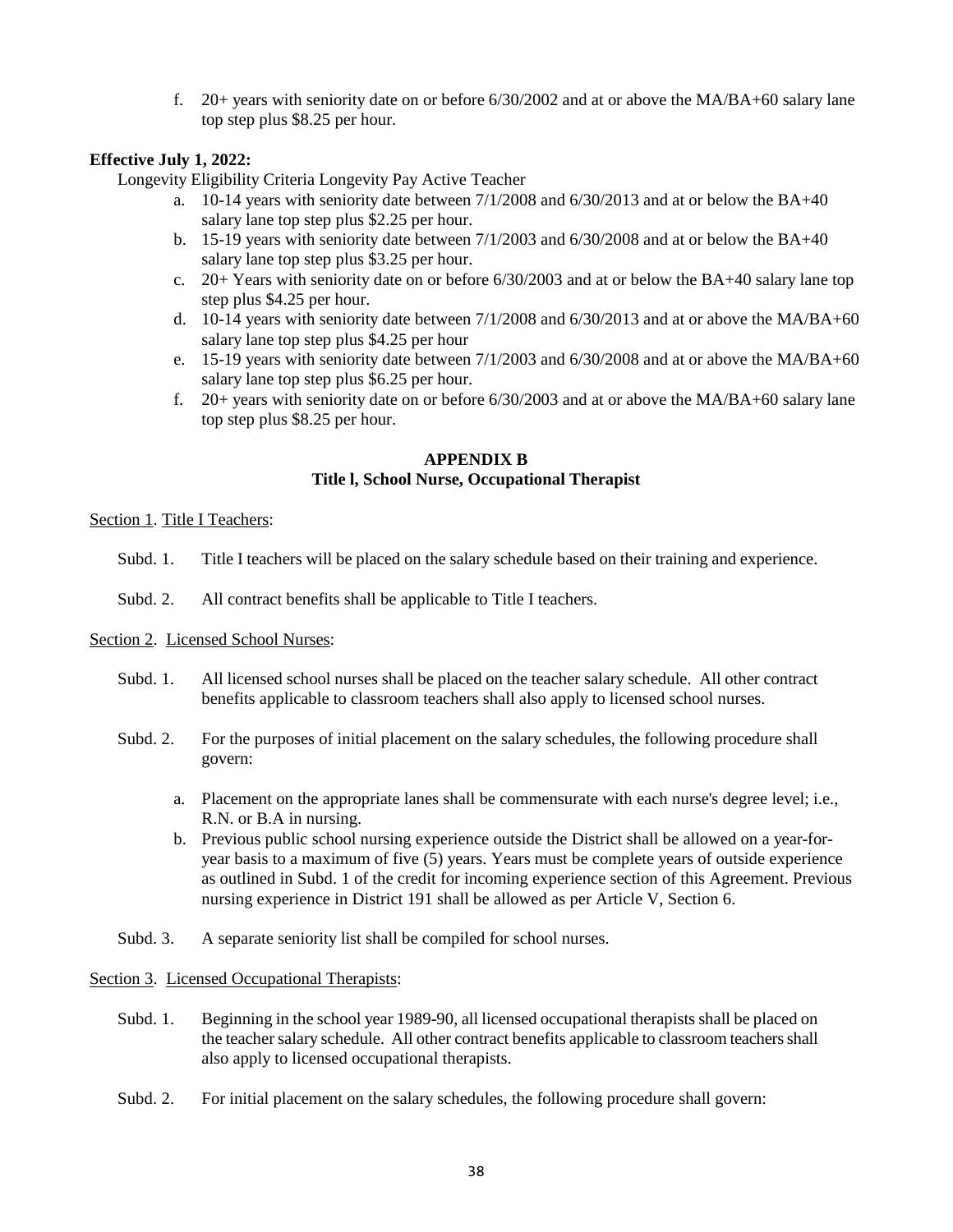- a. Placement on the appropriate lanes shall be commensurate with each occupational therapist's degree level; i.e., B.A. or M.A. in occupational therapy.
- b. Previous public school occupational therapist experience outside the District shall be allowed on a year-for-year basis to a maximum of five (5) years. Years must be complete years of outside experience as outlined in Subd. 1 of the credit for experience section of this Agreement. Previous occupational therapist experience in District 191 shall be allowed as per Article V, Section 6.
- Subd. 3. Probationary Period: Occupational therapists shall serve a three-year probationary period. During that time, Occupational therapists may be released as the Board sees fit. Following completion of the probationary period, occupational therapists will have continuing contract status as described below.
- Subd. 4. A separate seniority list shall be compiled for occupational therapists. In the event the district reduces occupational therapists, reductions shall occur based on seniority with the least senior being laid off first. Occupational therapists laid off due to reduction in force will retain recall rights for two years; with the most senior occupational therapist the first to be recalled.
- Subd. 5. An individual contract will be used for occupational therapists. See Appendix D2.
- Subd. 6. Prior approval for requests to convert continuing education units to lane change credits may be made to the Assistant Superintendent for Instruction and the Staff Development Coordinator, who will recommend number of course credits, comparable to District staff development time commitments, to the Executive Director of Human Resources. Article V, Section 6 shall then apply.

#### Section 4 Psychologist Interns

- Subd. 1. Beginning with the 2001-2002 school year, the District can employ licensed, psychologist interns. A psychologist intern is an individual that is working as an intern under the direct supervision of a licensed psychologist. The intern must be enrolled in an approved preparation program leading to Board of Teaching licensure. The intern can be employed as an intern for no more than the equivalent of one school year.
- Subd. 2. In the event a psychologist intern is hired the year following completion of their internship as a licensed psychologist, the year of internship will be counted towards satisfying the probationary period.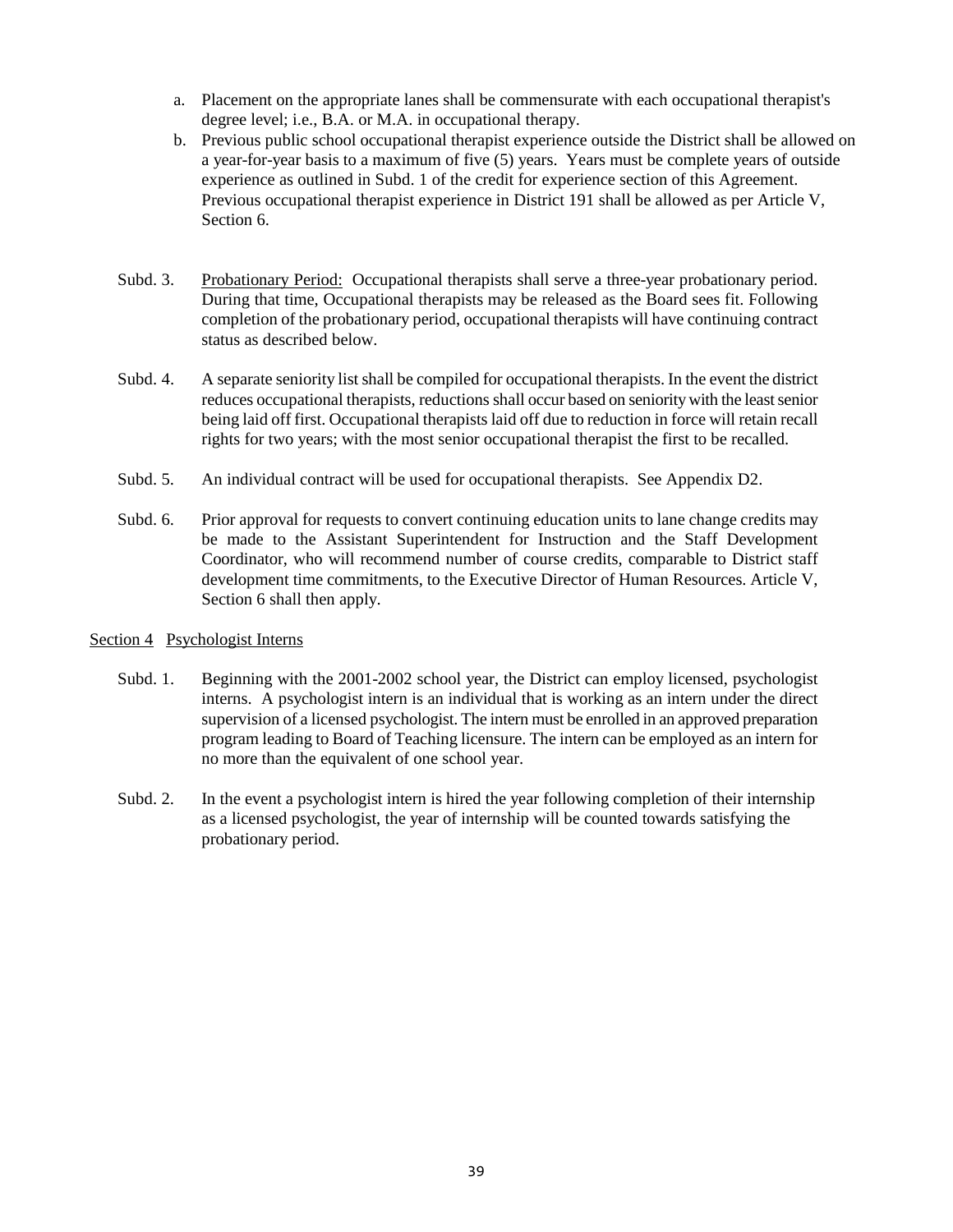#### **APPENDIX C-1 BEA Salary Schedule 2021-2022**

| <b>STEP</b>             | BA     | <b>BA20</b> | <b>BA40</b> | <b>BA60/</b><br>MA | <b>MA20</b> | <b>MA40</b> | <b>MA60</b> |
|-------------------------|--------|-------------|-------------|--------------------|-------------|-------------|-------------|
| 1                       | 41,750 | 43,480      | 45,000      | 47,170             | 49,340      | 51,380      | 53,910      |
| $\mathbf{2}$            | 41,770 | 43,510      | 45,030      | 47,200             | 49,390      | 51,410      | 53,940      |
| 3                       | 41,810 | 43,540      | 45,060      | 47,250             | 49,430      | 51,460      | 53,980      |
| $\overline{\mathbf{4}}$ | 42,390 | 43,860      | 45,790      | 49,430             | 53,240      | 54,110      | 56,770      |
| 5                       | 43,440 | 45,280      | 47,410      | 51,260             | 55,710      | 56,750      | 59,210      |
| 6                       | 46,030 | 47,910      | 50,260      | 54,170             | 56,800      | 59,460      | 62,590      |
| 7                       | 49,910 | 50,050      | 52,150      | 56,380             | 59,030      | 61,440      | 65,050      |
| 8                       |        | 54,050      | 54,570      | 58,860             | 61,260      | 64,390      | 67,530      |
| 9                       |        |             | 59,450      | 61,750             | 64,870      | 68,240      | 71,610      |
| 10                      |        |             |             | 65,310             | 68,450      | 71,810      | 75,430      |
| 11                      |        |             |             | 69,890             | 73,410      | 76,940      | 80,910      |
| 12                      |        |             |             | 75,920             | 79,570      | 83,380      | 87,440      |
| $A^*$                   | 52,750 | 57,850      | 63,850      | 80,270             | 84,430      | 88,790      | 94,000      |
| $R**$                   | 56,730 | 61,200      | 67,890      | 83,700             | 88,370      | 93,310      | 100,060     |

\* A teacher shall be eligible for the first career step A after completing fourteen (14) satisfactory years of service in District 191 (See Article V, Sections 9 and 10).

\*\* A teacher shall be eligible for a second career step B after completing nineteen (19) satisfactory years of service in District 191 (See Article V, Sections 9 and 10).

#### Definitions:

*Years of experience:* The total number of calendar years of licensed teaching experience in and outside of this District. This number is used by the Minnesota Department of Education.

*Years in the District:* The total number of years of employment in the District, in a licensed position or not.

*Seniority*: The first date of contract employment as defined by a bargaining group.

*Career step*: An advancement based on amount of *satisfactory* experience (e.g., a K-12 teacher must work a .75 FTE contract or more to advance a career step on the salary schedule and an ABE/ECFE teacher must work at least 736 hours to advance a career step). See Article V, Section 8.

*Pay step*: An identification label for the vertical column of a salary schedule.

*Longevity*: A term not used in the BEA agreement. For non-exempt employees, it typically identifies a remuneration to be paid for calendar years of employment in the District.

Lanes: A descriptive label for the horizontal heading. Lanes describe the educational level for each column in quarter credits.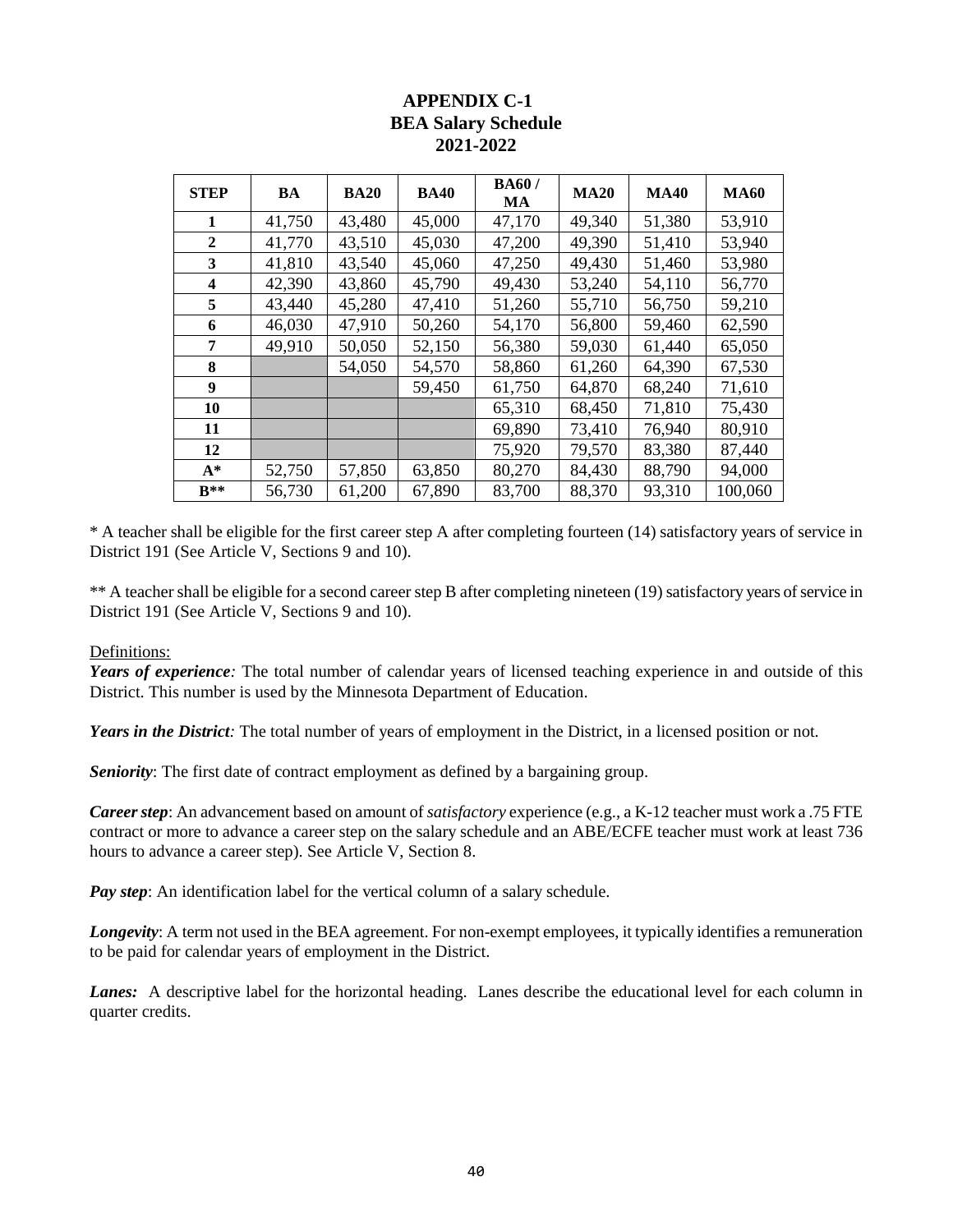|          | Стеан Сонустярн Спан |
|----------|----------------------|
| Semester | Quarter              |
|          | .5                   |
|          | 3.0                  |
|          | 4.5                  |
|          | 6.0                  |

Credit Conversion Chart

*Step Movement:* Teachers move down a pay step as they complete each year of satisfactory service in the District. However, teachers who are in a lane with a limited number of steps, remain at that step if they have reached the maximum pay step for that lane. For instance, a teacher with a BA degree who has successfully completed 10 years of service would continue in the BA lane, Step 7. Upon completing 20-quarter credits, the teacher would move to BA+20 lane, step 7.

| <b>STEP</b>    | BA     | <b>BA20</b> | <b>BA40</b> | <b>BA60/</b><br><b>MA</b> | <b>MA20</b> | <b>MA40</b> | <b>MA60</b> |
|----------------|--------|-------------|-------------|---------------------------|-------------|-------------|-------------|
| 1              | 42,570 | 44,330      | 45,880      | 48,090                    | 50,310      | 52,390      | 54,970      |
| $\overline{2}$ | 42,590 | 44,360      | 45,910      | 48,130                    | 50,360      | 52,420      | 55,000      |
| 3              | 42,630 | 44,390      | 45,940      | 48,180                    | 50,400      | 52,470      | 55,040      |
| 4              | 43,220 | 44,720      | 46,690      | 50,400                    | 54,280      | 55,170      | 57,880      |
| 5              | 44,290 | 46,170      | 48,340      | 52,260                    | 56,800      | 57,860      | 60,370      |
| 6              | 46,930 | 48,850      | 51,250      | 55,230                    | 57,910      | 60,620      | 63,820      |
| 7              | 50,890 | 51,030      | 53,170      | 57,480                    | 60,190      | 62,640      | 66,320      |
| 8              |        | 55,110      | 55,640      | 60,010                    | 62,460      | 65,650      | 68,850      |
| 9              |        |             | 60,610      | 62,960                    | 66,140      | 69,580      | 73,010      |
| 10             |        |             |             | 66,590                    | 69,790      | 73,220      | 76,910      |
| 11             |        |             |             | 71,260                    | 74,850      | 78,450      | 82,490      |
| 12             |        |             |             | 77,410                    | 81,130      | 85,010      | 89,150      |
| $A^*$          | 53,780 | 58,980      | 65,100      | 81,840                    | 86,080      | 90,530      | 95,840      |
| $R**$          | 57,840 | 62,400      | 69,220      | 85,340                    | 90,100      | 95,130      | 102,020     |

## **APPENDIX C-2 BEA Salary Schedule 2022-2023**

\*A teacher shall be eligible for the first career step A after completing fourteen (14) satisfactory years of service in District 191 (See Article V, Sections 9 and 10)

\*\*A teacher shall be eligible for a second career step B after completing nineteen (19) satisfactory years of service in District 191 (See Article V, Sections 9 and 10).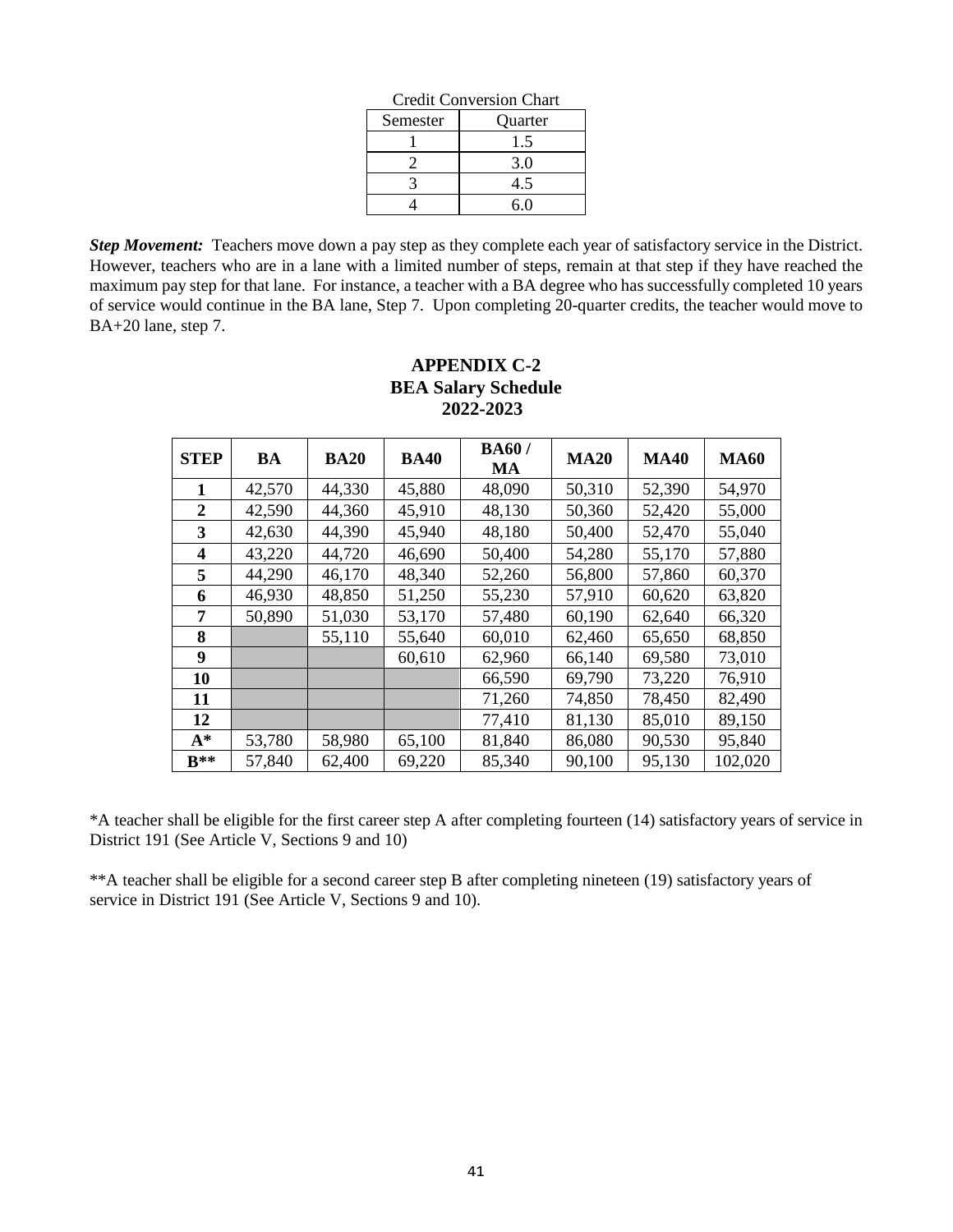## **APPENDIX C-3 Co-Curricular Stipend Schedule**

| <b>Activity</b>              | <b>Head Varsity</b><br><b>Coach / Lead</b> | <b>ASST</b> | <b>Middle</b><br><b>School Head</b> | <b>Middle</b><br><b>School ASST</b> |
|------------------------------|--------------------------------------------|-------------|-------------------------------------|-------------------------------------|
| Basketball                   | \$                                         | \$          | \$                                  | \$                                  |
|                              | 6,800.00                                   | 4,800.00    | 4,400.00                            | 3,100.00                            |
| Weight room                  | \$                                         | \$          | \$                                  | \$                                  |
|                              | 6,800.00                                   | 4,800.00    | 4,400.00                            | 3,100.00                            |
| <b>Athletic Coordinator</b>  | \$                                         | \$          | \$                                  | \$                                  |
|                              | 6,800.00                                   | 4,800.00    | 4,400.00                            | 3,100.00                            |
| Wrestling                    | \$                                         | \$          | \$                                  | \$                                  |
|                              | 6,800.00                                   | 4,800.00    | 4,400.00                            | 3,100.00                            |
| Football                     | \$                                         | \$          | \$                                  | \$                                  |
|                              | 6,800.00                                   | 4,800.00    | 4,400.00                            | 3,100.00                            |
| Baseball                     | \$                                         | \$          | \$                                  | \$                                  |
|                              | 6,800.00                                   | 4,800.00    | 4,400.00                            | 3,100.00                            |
| Softball                     | \$                                         | \$          | \$                                  | \$                                  |
|                              | 6,800.00                                   | 4,800.00    | 4,400.00                            | 3,100.00                            |
| Danceline, Comp              | \$                                         | \$          | \$                                  | \$                                  |
|                              | 6,800.00                                   | 4,800.00    | 4,400.00                            | 3,100.00                            |
| Hockey                       | \$                                         | \$          | \$                                  | \$                                  |
|                              | 6,800.00                                   | 4,800.00    | 4,400.00                            | 3,100.00                            |
| Track                        | \$                                         | \$          | \$                                  | \$                                  |
|                              | 5,800.00                                   | 4,100.00    | 3,800.00                            | 2,600.00                            |
| Soccer                       | \$                                         | \$          | \$                                  | \$                                  |
|                              | 5,800.00                                   | 4,100.00    | 3,800.00                            | 2,600.00                            |
| Volleyball                   | \$                                         | \$          | \$                                  | \$                                  |
|                              | 5,800.00                                   | 4,100.00    | 3,800.00                            | 2,600.00                            |
| Golf                         | \$                                         | \$          | \$                                  | \$                                  |
|                              | 5,800.00                                   | 4,100.00    | 3,800.00                            | 2,600.00                            |
| Adapted Athletic Coordinator | \$<br>5,800.00                             |             |                                     |                                     |
| Swimming                     | \$                                         | \$          | \$                                  | \$                                  |
|                              | 5,800.00                                   | 4,100.00    | 3,800.00                            | 2,600.00                            |
| Slalom Ski                   | \$                                         | \$          | \$                                  | \$                                  |
|                              | 4,800.00                                   | 3,400.00    | 3,100.00                            | 2,200.00                            |
| XC Ski                       | \$                                         | \$          | \$                                  | \$                                  |
|                              | 4,800.00                                   | 3,400.00    | 3,100.00                            | 2,200.00                            |
| Tennis                       | \$                                         | \$          | \$                                  | \$                                  |
|                              | 4,800.00                                   | 3,400.00    | 3,100.00                            | 2,200.00                            |
| <b>DECA</b>                  | \$                                         | \$          | \$                                  | \$                                  |
|                              | 4,800.00                                   | 3,400.00    | 3,100.00                            | 2,200.00                            |
| Lacrosse                     | \$                                         | \$          | \$                                  | \$                                  |
|                              | 4,800.00                                   | 3,400.00    | 3,100.00                            | 2,200.00                            |
| <b>Student Council</b>       | \$                                         | \$          | \$                                  | \$                                  |
|                              | 4,800.00                                   | 3,400.00    | 3,100.00                            | 2,200.00                            |
| <b>Equipment Manager</b>     | \$                                         | \$          | \$                                  | \$                                  |
|                              | 4,800.00                                   | 3,400.00    | 3,100.00                            | 2,200.00                            |
| Vocal Freestyle              | \$                                         | \$          | \$                                  | \$                                  |
|                              | 4,300.00                                   | 3,000.00    | 2,800.00                            | 1,900.00                            |
| Danceline, Perf.             | \$                                         | \$          | \$                                  | \$                                  |
|                              | 4,300.00                                   | 3,000.00    | 2,800.00                            | 1,900.00                            |
| <b>Quiz Bowl Advisor</b>     | \$                                         | \$          | \$                                  | \$                                  |
|                              | 4,300.00                                   | 3,000.00    | 2,800.00                            | 1,900.00                            |
| Vocal, Cocurricular Total    | \$                                         | \$          | \$                                  | \$                                  |
|                              | 4,300.00                                   | 3,000.00    | 2,800.00                            | 1,900.00                            |
| Band, Cocurricular, Annual   | \$                                         | 3,000.00    | \$                                  | 1,900.00                            |
|                              | 4,300.00                                   | \$          | 2,800.00                            | \$                                  |
| Diversity Coordinator        | \$                                         | \$          | \$                                  | \$                                  |
|                              | 4,300.00                                   | 3,000.00    | 2,800.00                            | 1,900.00                            |
| Cheer, Annual                | \$                                         | \$          | \$                                  | \$                                  |
|                              | 4,300.00                                   | 3,000.00    | 2,800.00                            | 1,900.00                            |
| Band, Drumline (Winter)      | \$                                         | \$          | \$                                  | \$                                  |
|                              | 4,300.00                                   | 3,000.00    | 2,800.00                            | 1,900.00                            |
| Drum Line Competition        | \$                                         | \$          | \$                                  | \$                                  |
| Drill/Choreographer/Composer | 4,300.00                                   | 3,000.00    | 2,800.00                            | 1,900.00                            |
| XC Run                       | \$                                         | \$          | \$                                  | \$                                  |
|                              | 4,300.00                                   | 3,000.00    | 2,800.00                            | 1,900.00                            |
| Badminton                    | \$                                         | \$          | \$                                  | \$                                  |
|                              | 4,300.00                                   | 3,000.00    | 2,800.00                            | 1,900.00                            |
| <b>Musical Director</b>      | \$                                         | \$          | \$                                  | \$                                  |
|                              | 3,800.00                                   | 2,700.00    | 2,500.00                            | 1,700.00                            |
| Math League                  | \$                                         | \$          | \$                                  | \$                                  |
|                              | 3,800.00                                   | 2,700.00    | 2,500.00                            | 1,700.00                            |
| Studio Producer              | \$                                         | \$          | \$                                  | \$                                  |
|                              | 3,800.00                                   | 2,700.00    | 2,500.00                            | 1,700.00                            |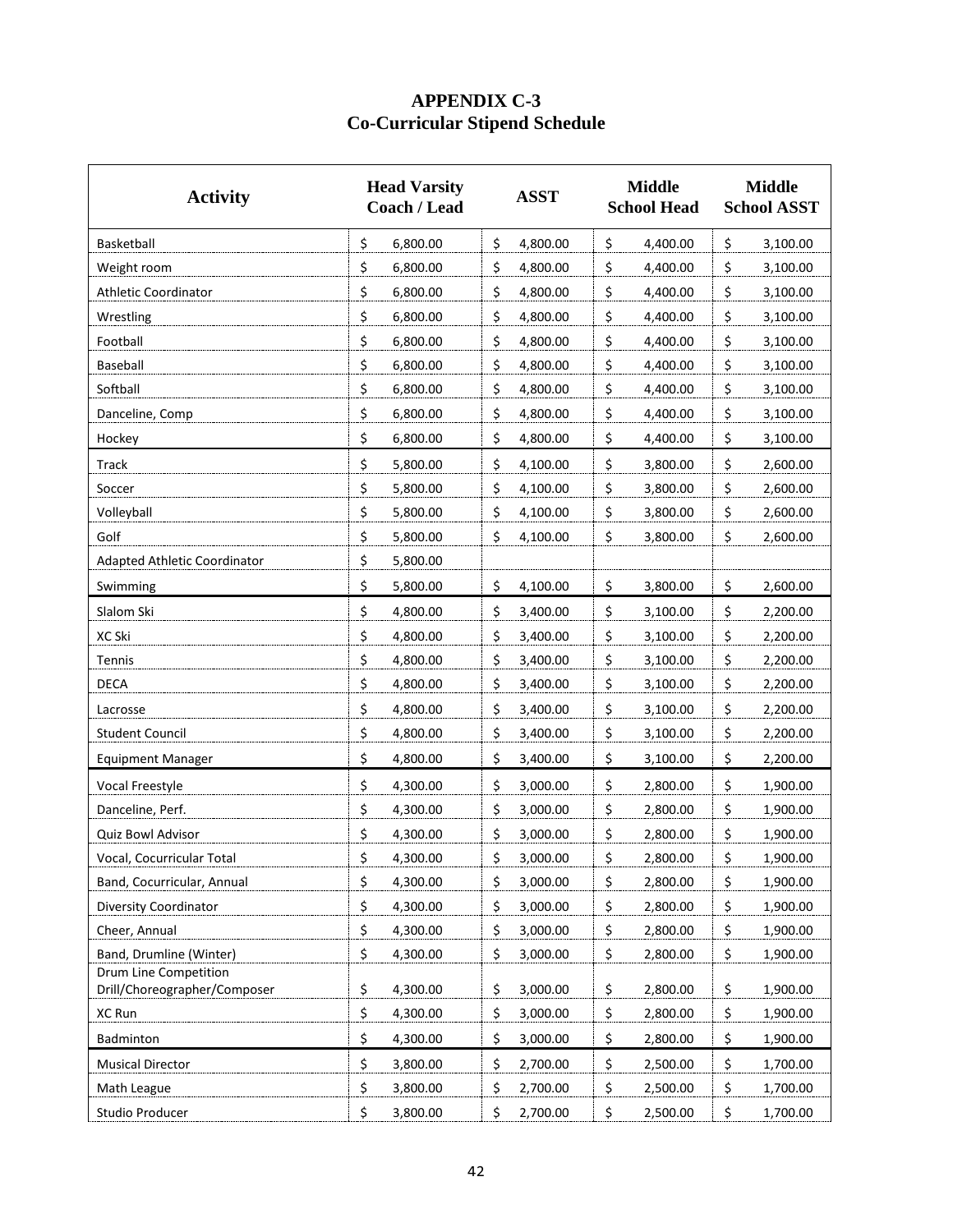| <b>Activity</b>                          | <b>Head Varsity</b><br><b>Coach / Lead</b> | <b>ASST</b>    | <b>Middle</b><br><b>School Head</b> | <b>Middle</b><br><b>School ASST</b> |
|------------------------------------------|--------------------------------------------|----------------|-------------------------------------|-------------------------------------|
| Chess                                    | \$<br>3,800.00                             | \$<br>2,700.00 |                                     |                                     |
| Class Advisor                            | \$                                         | \$             | \$                                  | \$                                  |
|                                          | 3,800.00                                   | 2,700.00       | 2,500.00                            | 1,700.00                            |
| Band, Marching                           | \$<br>3,800.00                             | \$<br>2,700.00 |                                     |                                     |
| Debate                                   | \$                                         | \$             | \$                                  | \$                                  |
|                                          | 3,300.00                                   | 2,300.00       | 2,100.00                            | 1,500.00                            |
| Speech                                   | \$                                         | \$             | \$                                  | \$                                  |
|                                          | 3,300.00                                   | 2,300.00       | 2,100.00                            | 1,500.00                            |
| FEA                                      | \$                                         | \$             | \$                                  | \$                                  |
|                                          | 3,300.00                                   | 2,300.00       | 2,100.00                            | 1,500.00                            |
| Cheer, Comp                              | \$                                         | \$             | \$                                  | \$                                  |
|                                          | 3,300.00                                   | 2,300.00       | 2,100.00                            | 1,500.00                            |
| YIG                                      | \$                                         | \$             | \$                                  | \$                                  |
|                                          | 3,300.00                                   | 2,300.00       | 2,100.00                            | 1,500.00                            |
| Science Quiz Bowl                        | \$                                         | \$             | \$                                  | \$                                  |
|                                          | 3,300.00                                   | 2,300.00       | 2,100.00                            | 1,500.00                            |
| Science Challenge Fair                   | \$                                         | \$             | \$                                  | \$                                  |
|                                          | 3,300.00                                   | 2,300.00       | 2,100.00                            | 1,500.00                            |
| Paper, Editorial                         | \$                                         | \$             | \$                                  | \$                                  |
|                                          | 3,300.00                                   | 2,300.00       | 2,100.00                            | 1,500.00                            |
| Band, Pep                                | \$                                         | \$             | \$                                  | \$                                  |
|                                          | 2,800.00                                   | 2,000.00       | 1,800.00                            | 1,300.00                            |
| Mock Trial                               | \$                                         | \$             | \$                                  | \$                                  |
|                                          | 2,800.00                                   | 2,000.00       | 1,800.00                            | 1,300.00                            |
| Band, Drumline (Fall) Corrected 6.21.16  | \$                                         | \$             | \$                                  | \$                                  |
|                                          | 2,800.00                                   | 2,000.00       | 1,800.00                            | 1,300.00                            |
| Marching Band Visual Drill/Choreographer | \$                                         | \$             | \$                                  | \$                                  |
|                                          | 2,800.00                                   | 2,000.00       | 1,800.00                            | 1,300.00                            |
| Drum Line Drill Composer                 | \$                                         | \$             | \$                                  | \$                                  |
|                                          | 2,800.00                                   | 2,000.00       | 1,800.00                            | 1,300.00                            |
| Computer Club                            | \$                                         | \$             | \$                                  | \$                                  |
|                                          | 2,800.00                                   | 2,000.00       | 1,800.00                            | 1,300.00                            |
| Play One Act Director                    | \$                                         | \$             | \$                                  | \$                                  |
|                                          | 2,800.00                                   | 2,000.00       | 1,800.00                            | 1,300.00                            |
| PROUD Advisor                            | \$                                         | \$             | \$                                  | \$                                  |
|                                          | 2,800.00                                   | 2,000.00       | 1,800.00                            | 1,300.00                            |
| Play, Full Length Director               | \$                                         | \$             | \$                                  | \$                                  |
|                                          | 2,800.00                                   | 2,000.00       | 1,800.00                            | 1,300.00                            |
| <b>Musical Vocal</b>                     | \$                                         | \$             | \$                                  | \$                                  |
|                                          | 2,800.00                                   | 2,000.00       | 1,800.00                            | 1,300.00                            |
| Musical Choreographer                    | \$                                         | \$             | \$                                  | \$                                  |
|                                          | 2,800.00                                   | 2,000.00       | 1,800.00                            | 1,300.00                            |
| Musical, Instrumental                    | \$                                         | \$             | \$                                  | \$                                  |
|                                          | 2,800.00                                   | 2,000.00       | 1,800.00                            | 1,300.00                            |
| <b>Musical Producer</b>                  | \$                                         | \$             | \$                                  | \$                                  |
|                                          | 2,800.00                                   | 2,000.00       | 1,800.00                            | 1,300.00                            |
| <b>Musical Set Design</b>                | \$                                         | \$             | \$                                  | \$                                  |
|                                          | 2,800.00                                   | 2,000.00       | 1,800.00                            | 1,300.00                            |
| NHS (Includes Awards Coordination)       | \$                                         | \$             | \$                                  | \$                                  |
|                                          | 2,800.00                                   | 2,000.00       | 1,800.00                            | 1,300.00                            |
| Flag Line                                | \$                                         | \$             | \$                                  | \$                                  |
|                                          | 2,800.00                                   | 2,000.00       | 1,800.00                            | 1,300.00                            |
| Yearbook                                 | \$                                         | \$             | \$                                  | \$                                  |
|                                          | 2,800.00                                   | 2,000.00       | 1,800.00                            | 1,300.00                            |
| Step Team                                | \$                                         | \$             | \$                                  | \$                                  |
|                                          | 2,800.00                                   | 2,000.00       | 1,800.00                            | 1,300.00                            |
| Safety Patrols (Elem)                    | \$<br>2,800.00                             |                |                                     |                                     |
| Admin Assistant (Elem)                   | \$<br>2,800.00                             |                |                                     |                                     |
| Chorus (Elem)                            | \$<br>1,500.00                             |                |                                     |                                     |
| Improv                                   | \$                                         | \$             | \$                                  | \$                                  |
|                                          | 1,500.00                                   | 1,100.00       | 1,000.00                            | 700.00                              |
| Student Council (Elem)                   | \$<br>1,500.00                             |                |                                     |                                     |
| Literary Magazine                        | \$                                         | 1,100.00       | \$                                  | \$                                  |
|                                          | 1,500.00                                   | \$             | 1,000.00                            | 700.00                              |
| Science Fair (Elem)                      | \$<br>1,500.00                             |                |                                     |                                     |
| Peer Support/Helpers                     | \$<br>1,500.00                             |                |                                     |                                     |
| Physics Club                             | \$                                         | 1,100.00       | \$                                  | \$                                  |
|                                          | 1,500.00                                   | \$             | 1,000.00                            | 700.00                              |
| Computer Club (Elem)                     | \$<br>1,500.00                             |                |                                     |                                     |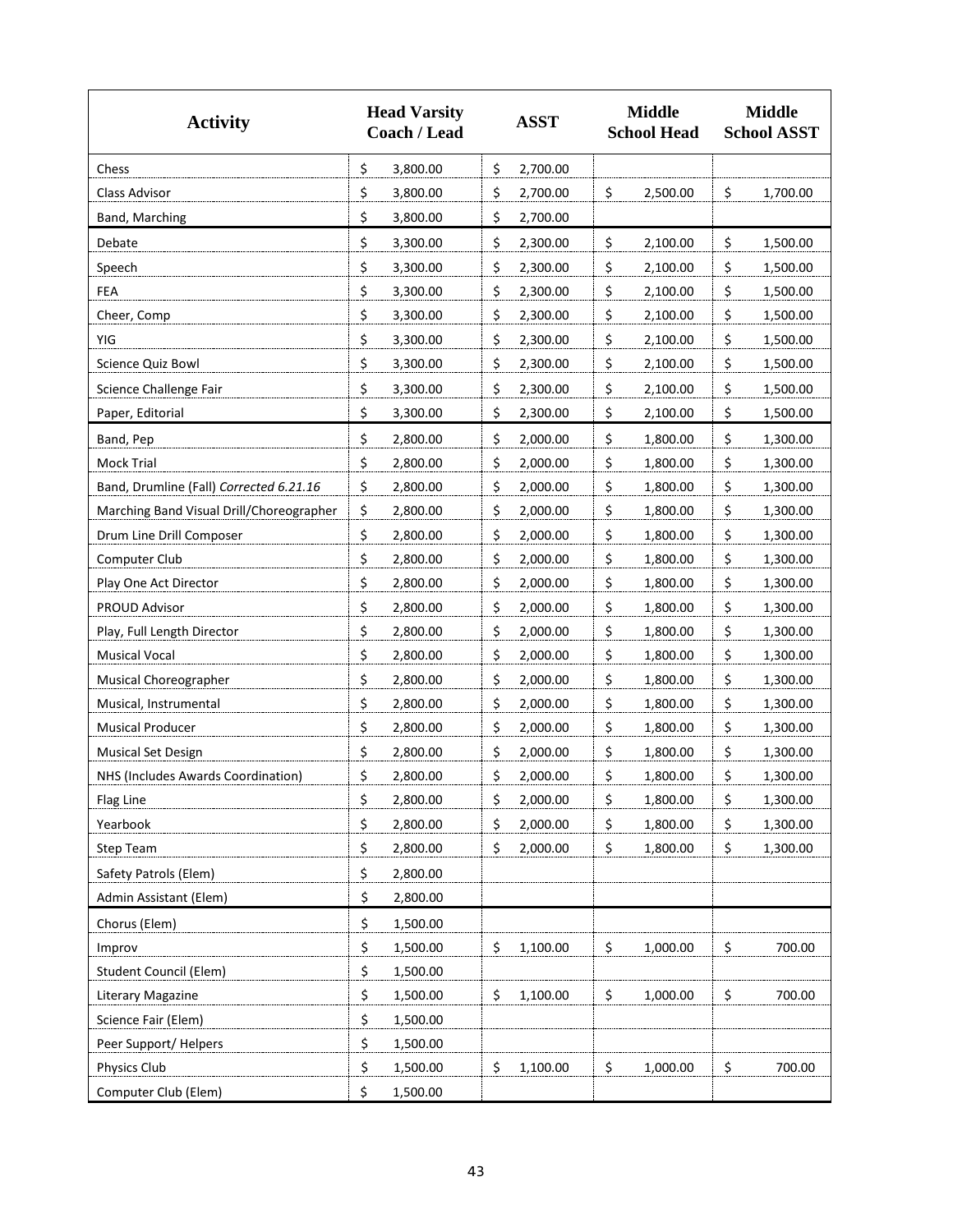## **APPENDIX C-4 EXTRA COMPENSATION**

| <b>Rate A:</b> | INSTRUCTION: Used when authorized by administration to create "products" which require<br>training or experience in a specific area; e.g., writing curriculum. |         |  |  |  |
|----------------|----------------------------------------------------------------------------------------------------------------------------------------------------------------|---------|--|--|--|
|                | Hourly rate, effective July 1, 2014                                                                                                                            | \$27.50 |  |  |  |
| <b>Rate B:</b> | WORKSHOP: Used when authorized by administration to represent the District; discussion rather<br>than product oriented; e.g., workshop attendance.             |         |  |  |  |
|                | Hourly rate, effective July 1, 2014                                                                                                                            | \$21.00 |  |  |  |
| Rate C:        | SUPERVISION: Used when supervising students with delegated administrative responsibility, or<br>when serving as an official.                                   |         |  |  |  |
|                | Hourly rate, effective July 1, 2014                                                                                                                            | \$21.00 |  |  |  |
| <b>Rate D:</b> | HOMEBOUND: Used when teaching homebound students.                                                                                                              |         |  |  |  |
|                | Hourly rate, effective July 1, 2014                                                                                                                            | \$25.00 |  |  |  |
| Rate E:        | AREA LEARNING CENTER: Used when voluntarily teaching classes/activities categorically<br>funded as Area Learning Center opportunities, effective July 1, 1998. |         |  |  |  |

Hourly rate, effective July 1, 2014 \$31.25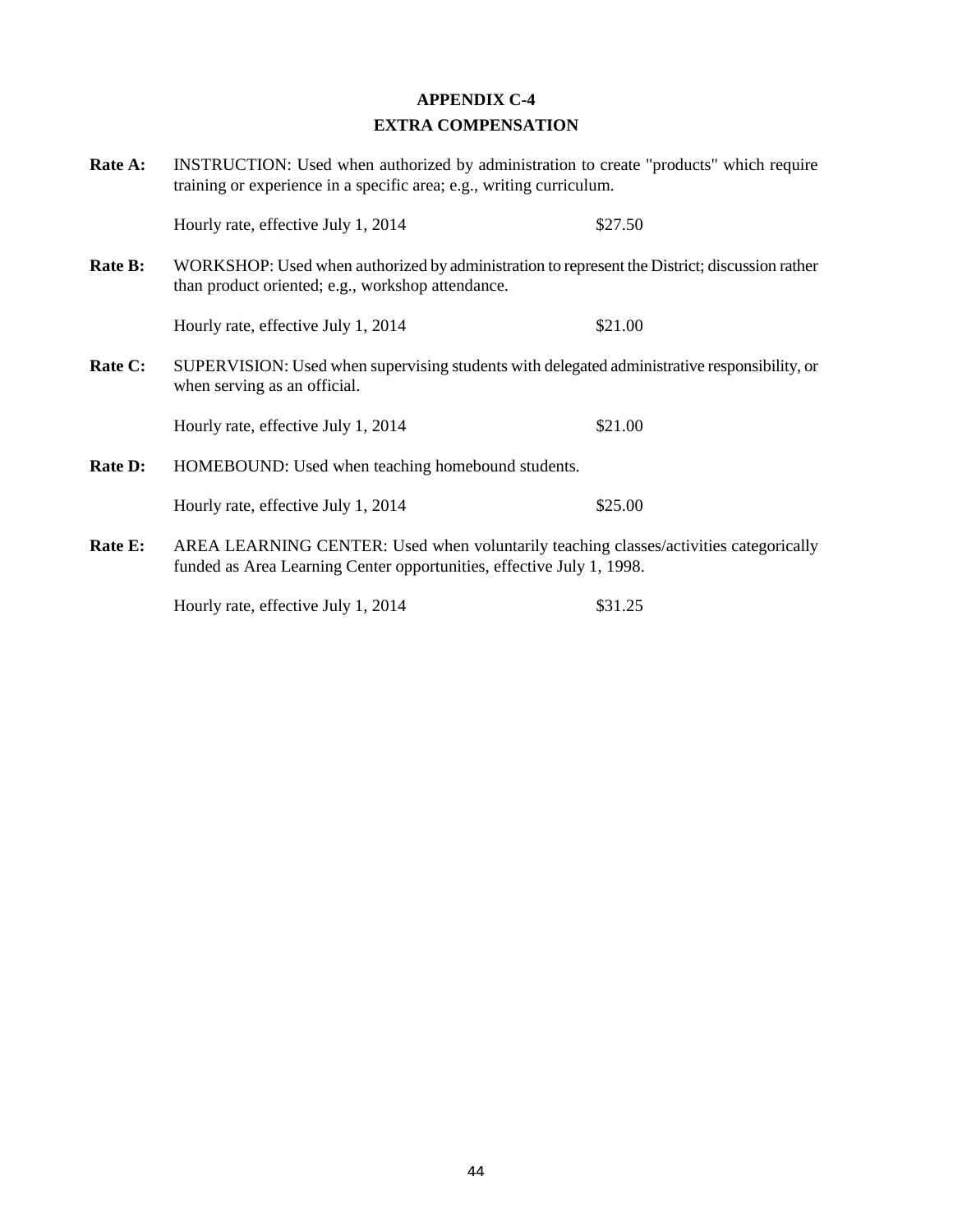#### **APPENDIX D-1** BURNSVILLE-EAGAN-SAVAGE PUBLIC SCHOOLS TEACHER CONTRACT INDEPENDENT SCHOOL DISTRICT #191

The School Board of School District 191 of the State of Minnesota enters into this agreement with\_\_\_\_\_\_\_\_\_\_\_\_\_\_\_\_\_\_\_\_\_\_\_\_\_\_\_\_\_\_\_\_\_\_, a legally qualified and certificated teacher who agrees to teach in District 191 for the school year 201<sup>--201</sup>. In consideration, thereof, the School Board agrees to pay said teacher \$\_\_\_\_\_\_\_\_ (salary schedule step \_\_\_\_ and lane \_\_\_\_) for basic services.

The following provisions shall apply and are a part of this contract:

- 1. Basic Services: Said teacher shall faithfully perform the teaching and other professional services prescribed by the School Board or its designated representative, abide by the rules and regulations as established by the School Board and any additions or amendments thereto for the annual salary indicated below, and agrees to teach in the school of said District as assigned in such grades or subjects for which that teacher has the necessary certification.
- 2. Duration: This contract is subject to the provisions of M.S. § 122A.40 as amended and to all laws of the State of Minnesota relevant to qualification, certification, employment, termination, and discharge for cause of teachers. Teachers who request a termination of contract at any time before the end of the current school year must receive the consent of the Board through a negotiated settlement with the Board or its designee.
- 3. Calendar: School year and vacation days shall be those named on the school calendar as adopted by the School Board, and the teacher agrees to teach on those legal holidays on which the School Board is authorized to conduct school if the School Board so determines.
- 4. Subject to Master Agreement: This contract shall be subject to and consistent with this Master Agreement between the School District and the Exclusive Representative and the provisions of P.E.L.R.A. Laws of Minnesota, as amended.
- 5. Error: It is mutually agreed that if improper placement is made, for any reason, in accordance with the Master Agreement, the proper annual salary or recalculation of pro-rata salary shall be made and this contract so amended.

IN WITNESS THEREOF WE HAVE SUBSCRIBED OUR SIGNATURES THIS \_\_\_\_\_ DAY OF

\_\_\_\_\_\_\_\_\_\_\_\_\_\_\_\_\_\_\_\_\_\_\_\_\_\_\_\_\_\_\_\_\_\_\_\_\_\_\_\_\_\_\_\_\_\_\_\_\_\_\_\_\_\_\_\_\_\_\_\_\_\_\_\_\_\_\_\_\_

 $\frac{1}{20}$ , 20 $\frac{1}{20}$ 

\_\_\_\_\_\_\_\_\_\_\_\_\_\_\_\_\_\_\_\_\_\_\_\_\_\_\_\_\_\_\_\_\_\_\_\_\_\_\_\_\_\_\_\_\_\_\_\_\_\_\_\_\_\_\_\_\_\_\_\_\_\_\_\_\_\_\_\_\_ Teacher

Chairperson

\_\_\_\_\_\_\_\_\_\_\_\_\_\_\_\_\_\_\_\_\_\_\_\_\_\_\_\_\_\_\_\_\_\_\_\_\_\_\_\_\_\_\_\_\_\_\_\_\_\_\_\_\_\_\_\_\_\_\_\_\_\_\_\_\_\_\_\_\_\_ Clerk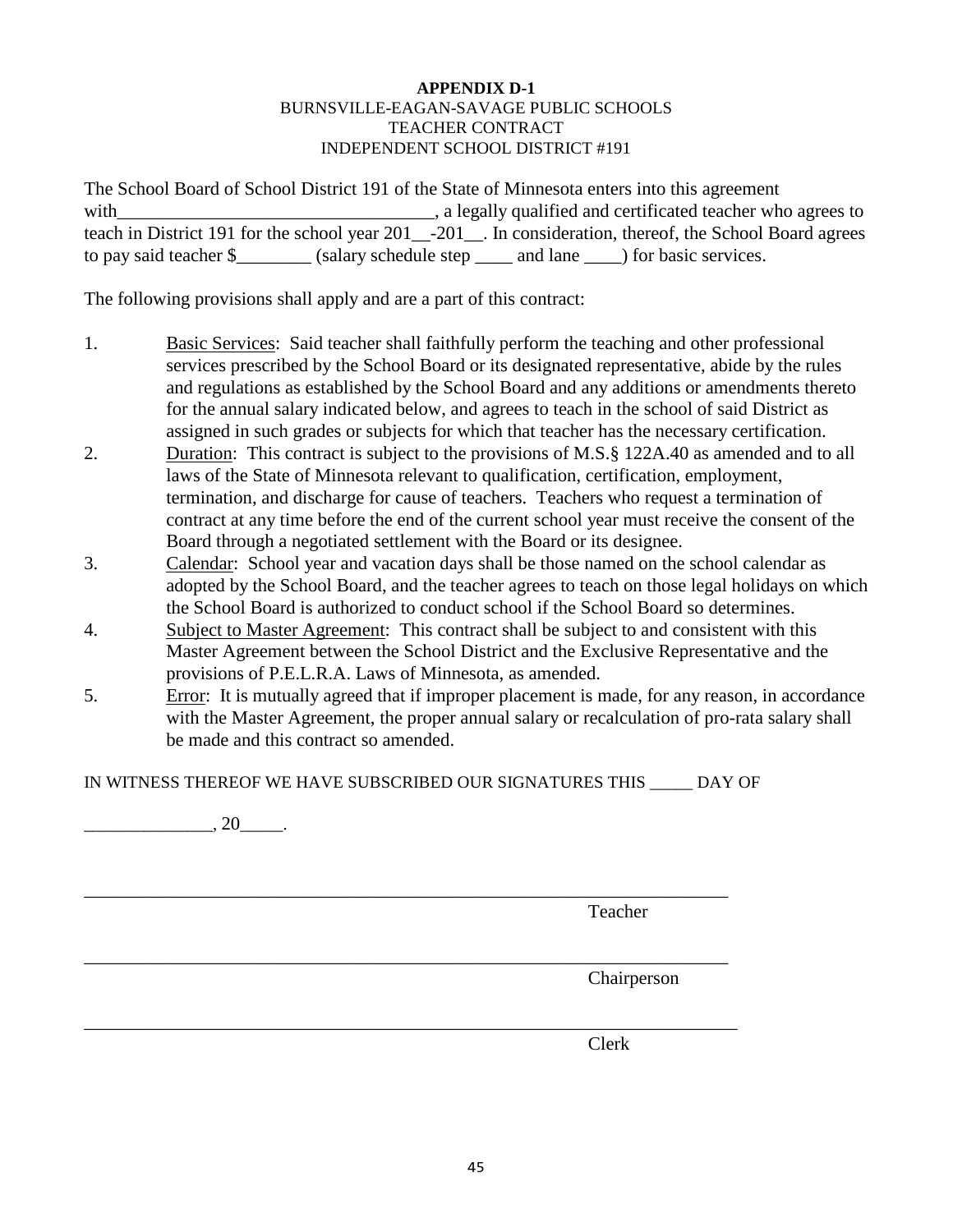#### **APPENDIX D-2** BURNSVILLE-EAGAN-SAVAGE PUBLIC SCHOOLS OCCUPATIONAL THERAPIST CONTRACT INDEPENDENT SCHOOL DISTRICT #191

The School Board of School District 191, Burnsville, Minnesota enters into this agreement with  $\Box$ , a legally qualified and licensed occupational therapist for the 201\_-201\_ school year. In consideration thereof, the School Board agrees to pay said occupational

therapist \$\_\_\_\_\_\_\_\_\_\_\_\_\_\_\_\_\_\_\_\_\_\_\_\_(salary schedule step \_\_\_\_\_\_ and lane \_\_\_\_\_) for basic services.

The following provisions shall apply and are a part of this contract:

- 1. Basic Services: Said occupational therapist shall faithfully perform all professional services prescribed by the School Board or its designated representative, abide by the rules and regulations as established by the School Board and any additions or amendments thereto for the annual salary indicated below, and agrees to provide services in the schools of said District as assigned.
- 2. Conditions of Employment: This contract is governed by the policies and regulations of the School District and all laws of the State of Minnesota relevant to qualification, licensure, and employment. This contract shall be subject to and consistent with the master Agreement between the School District and the Exclusive Representative and the provisions of the Minnesota Public Employment Labor Relations Act as amended.
- 3. Duration: This is a continuing contract that applies to school year employment.
- 4. Termination: Occupational therapists who request a termination of contract at any time before the end of the current school year must receive the consent of the Board through a negotiated settlement with the Board or its designee. This contract may be terminated during its term for cause.
- 5. Calendar: School year and vacation days shall be those named on the school calendar as adopted by the School Board, and the occupational therapist agrees to work on those legal holidays on which the School Board is authorized to conduct school if the School Board so determines.
- 6. Error: It is mutually agreed that if improper determination of salary is made, for any reason, the proper annual salary or recalculation of pro-rata salary shall be made and this contract so amended.

IN WITNESS THEREOF WE HAVE SUBSCRIBED OUR SIGNATURES THIS \_\_\_\_\_ DAY OF

 $\overline{\phantom{20}}$ , 20 $\overline{\phantom{20}}$ . \_\_\_\_\_\_\_\_\_\_\_\_\_\_\_\_\_\_\_\_\_\_\_\_\_\_\_\_\_\_\_\_\_\_\_\_\_\_\_\_\_\_\_\_\_\_\_\_\_\_\_\_\_\_\_\_\_\_\_\_\_\_\_\_\_\_\_\_\_ Occupational Therapist \_\_\_\_\_\_\_\_\_\_\_\_\_\_\_\_\_\_\_\_\_\_\_\_\_\_\_\_\_\_\_\_\_\_\_\_\_\_\_\_\_\_\_\_\_\_\_\_\_\_\_\_\_\_\_\_\_\_\_\_\_\_\_\_\_\_\_\_\_ Chairperson \_\_\_\_\_\_\_\_\_\_\_\_\_\_\_\_\_\_\_\_\_\_\_\_\_\_\_\_\_\_\_\_\_\_\_\_\_\_\_\_\_\_\_\_\_\_\_\_\_\_\_\_\_\_\_\_\_\_\_\_\_\_\_\_\_\_\_\_\_\_

Clerk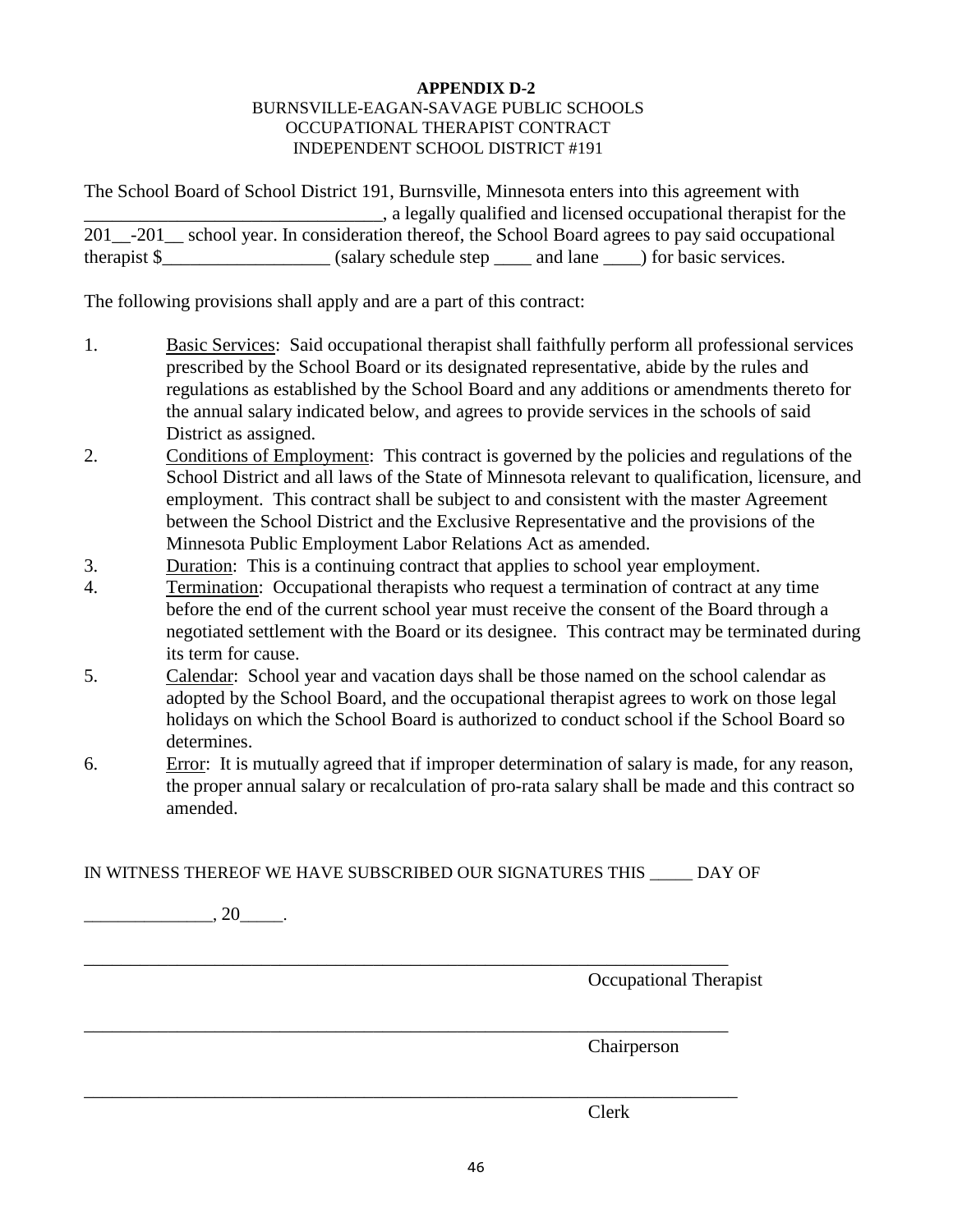# **Appendix D-3 BURNSVILLE EAGAN SAVAGE Independent School District 191**

## **Human Resources**

AGENDA ITEM:

To: Members of the Board of Education Superintendent Dr. Theresa Battle

From: Stacey Sovine Executive Director of Human Resources

Date: **August 1**, 20

RE: **Approving Board programming and staffing retention priorities for the 20\_\_-20\_\_ school year.**

**RECOMMENDATION: THAT THE BOARD OF EDUCATION APPROVES FOR THE 20\_\_ - 20\_\_ SCHOOL YEAR, THE PROPOSED PROGRAMMING PRIORITIES AND STAFFING RETENTION PROTECTIONS AND THEIR QUALIFYING CRITERIA IN THE FOLLOWING AREAS:** 

**BE IT FURTHER RESOLVED THAT: STAFFING RETENTION PROTECTION ALIGNS WITH THE DISTRICT 191 STRATEGIC PLAN AND ARE FOR TRAITS SUCH AS UNIQUE SPECIALIZED TRAINING, EXTERNAL CERTIFICATIONS OR LICENSES, LANGUAGE PROFICIENCY, AND RECRUITMENT AND RETENTION OF TEACHERS AND ADMINISTRATORS WITH DIVERSE RACIAL AND ETHNIC BACKGROUNDS. THE STAFFING RETENTION PROTECTIONS DO NOT LIMIT THE BOARD'S ABILITY TO DETERMINE THE PROGRAMS, FUNCTIONS, OVERALL BUDGET, UTILIZATION OF TECHNOLOGY, ORGANIZATIONAL STRUCTURE, SELECTION OF PERSONNEL, ABILITY TO DISIPLINE, AND THE DIRECTION AND NUMBER OF PERSONNEL.**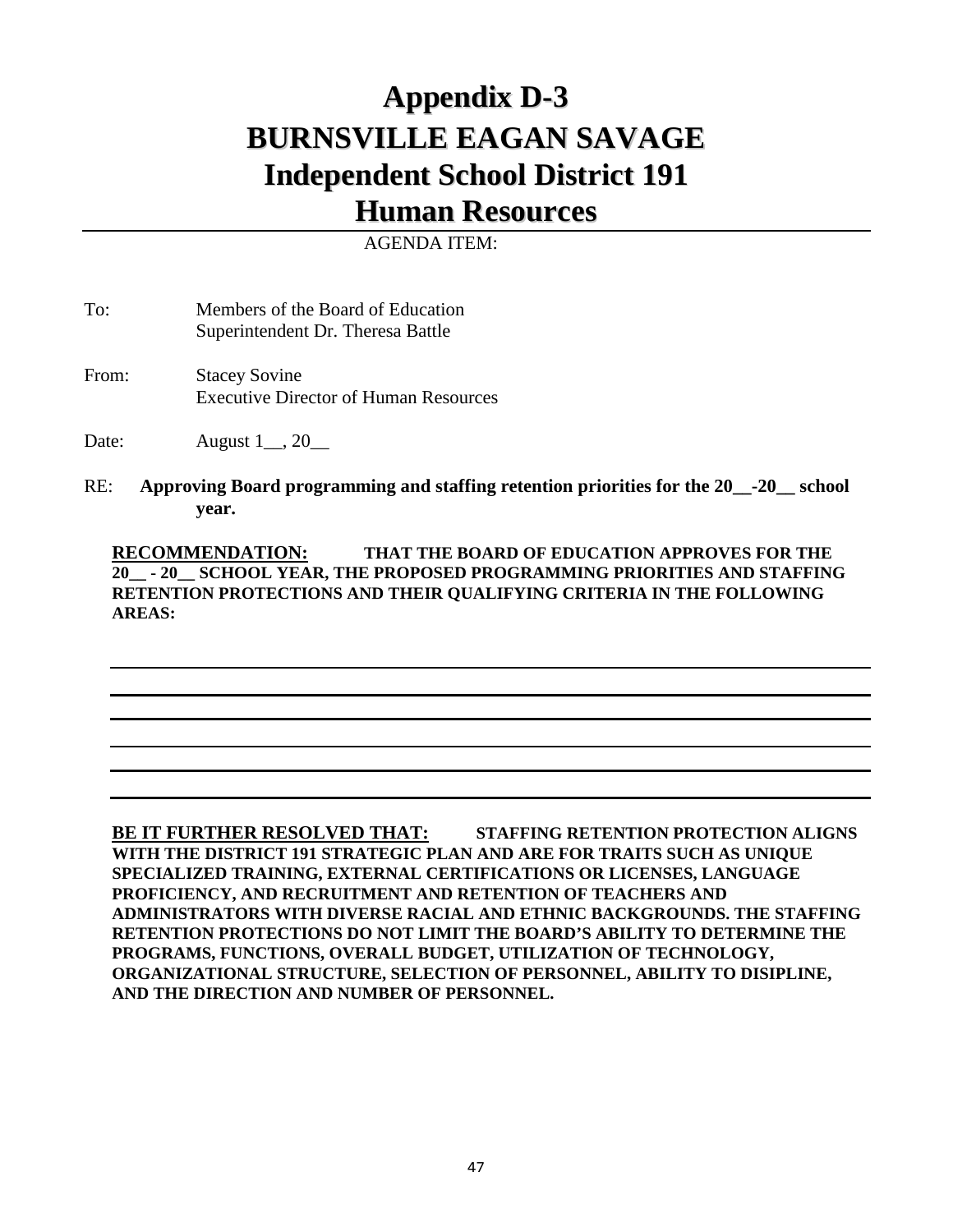This Memorandum of Understanding is entered into between Independent School District 191 (hereinafter referred to as the School District) and The Burnsville Education Association (hereinafter referred to as the Union), representing the Teachers of the School District as follows:

- 1. The School District and Union are parties to a collective bargaining agreement governing Teachers for the period July 1, 2021 through June 30, 2023.
- 2. This MOU applies when school is not in session during the summer months to teachers required to attend workshops and professional development out of state.
- 3. The District agrees to pay \$150 per diem for full days as identified in Regulation 412 Expense Reimbursement for Travel. Partial days will be pro-rated by \$50 segments aligned to meal per diems. For example, if a travel day requires a per diem for lunch and dinner, then the teacher would receive \$100 per diem for salary reimbursement.
- 4. Required in-state professional development and workshops will be paid according to Appendix C-4 of the 2021-2023 Master Agreement. Additional expenses for mileage will be paid according to policy and IRS regulations.

This MEMORANDUM OF UNDERSTANDING shall be in effect July 1, 2021 through June 30, 2023.

**Burnsville Education Association** Burnsville, MN 55337

 $Re_{\rm{10}}$ 

Union Representative

Dated

Independent School Dist. 191 200 West Burnsville Parkway Burnsville MN 55337

**Employer Representative** 

 $10/19/21$ Dated:

48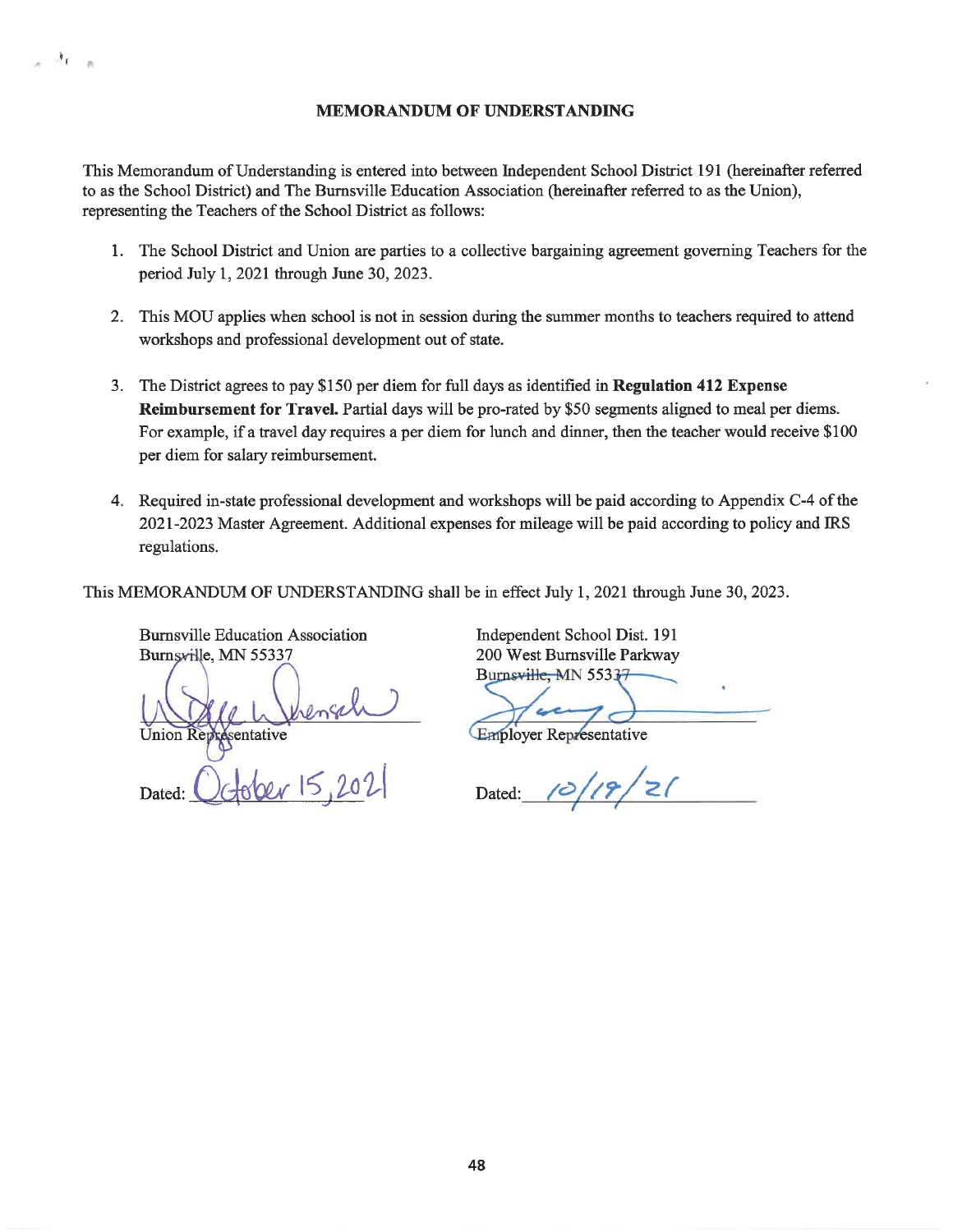This Memorandum of Understanding is entered into between Independent School District 191 (hereinafter referred to as the School District) and The Burnsville Education Association (hereinafter referred to as the Union), representing the Teachers of the School District as follows:

- The parties have entered into a collective bargaining agreement covering the period July 1, 2021 through June  $1.$ 30, 2023.
- 2. Notwithstanding Appendix C-3 of the 2021-2023 contract, the following employees shall receive the identified stipend for the activity listed as long as they hold the position or until the amount listed under Appendix C-3 is greater.

| <b>Last Name</b> | <b>First Name</b> | Location Description | <b>Description</b>        | Amount     |
|------------------|-------------------|----------------------|---------------------------|------------|
| <b>BOCKLUND</b>  | <b>TIMOTHY</b>    | <b>BHS</b>           | ALPINE SKIING - HEAD      | \$5,063.00 |
| <b>CARLSON</b>   | <b>JAMES L</b>    | <b>BHS</b>           | <b>FOOTBALL - ASST</b>    | \$4,930.00 |
| <b>FRENCH</b>    | KETTH J           | <b>BHS</b>           | BAND, MARCHING (FALL)     | \$4,006.80 |
| <b>MILLEA</b>    | <b>ALLISON B</b>  | <b>BHS</b>           | <b>YEARBOOK</b>           | \$3,982.00 |
| <b>REYNOLDS</b>  | <b>CHELSEA L</b>  | <b>BHS</b>           | <b>SWIMMING - ASST</b>    | \$4,708.00 |
| <b>SENTA</b>     | <b>FRANK D</b>    | <b>BHS</b>           | <b>HOCKEY - ASST BOYS</b> | \$5,202.00 |
| <b>STAUM</b>     | ANNE C            | <b>BHS</b>           | <b>YEARBOOK - ASST</b>    | \$3,217.00 |
| <b>WEBBER</b>    | <b>JEFFREY</b>    | <b>BHS</b>           | <b>TRACK - ASST BOYS</b>  | \$4,349.00 |

This MEMORANDUM OF UNDERSTANDING shall be in full force and effect from the period of execution of this document through June 30, 2023.

**Burnsville Education Association** Burnsville, MN 55337

 $\left\vert \mathcal{A}_{\mathbf{X}}\right\vert _{-\infty}$ 

sentative Chair Union Rep

Dated:

**Employer Representative** 

 $\sqrt{z/z}$ Dated: (0)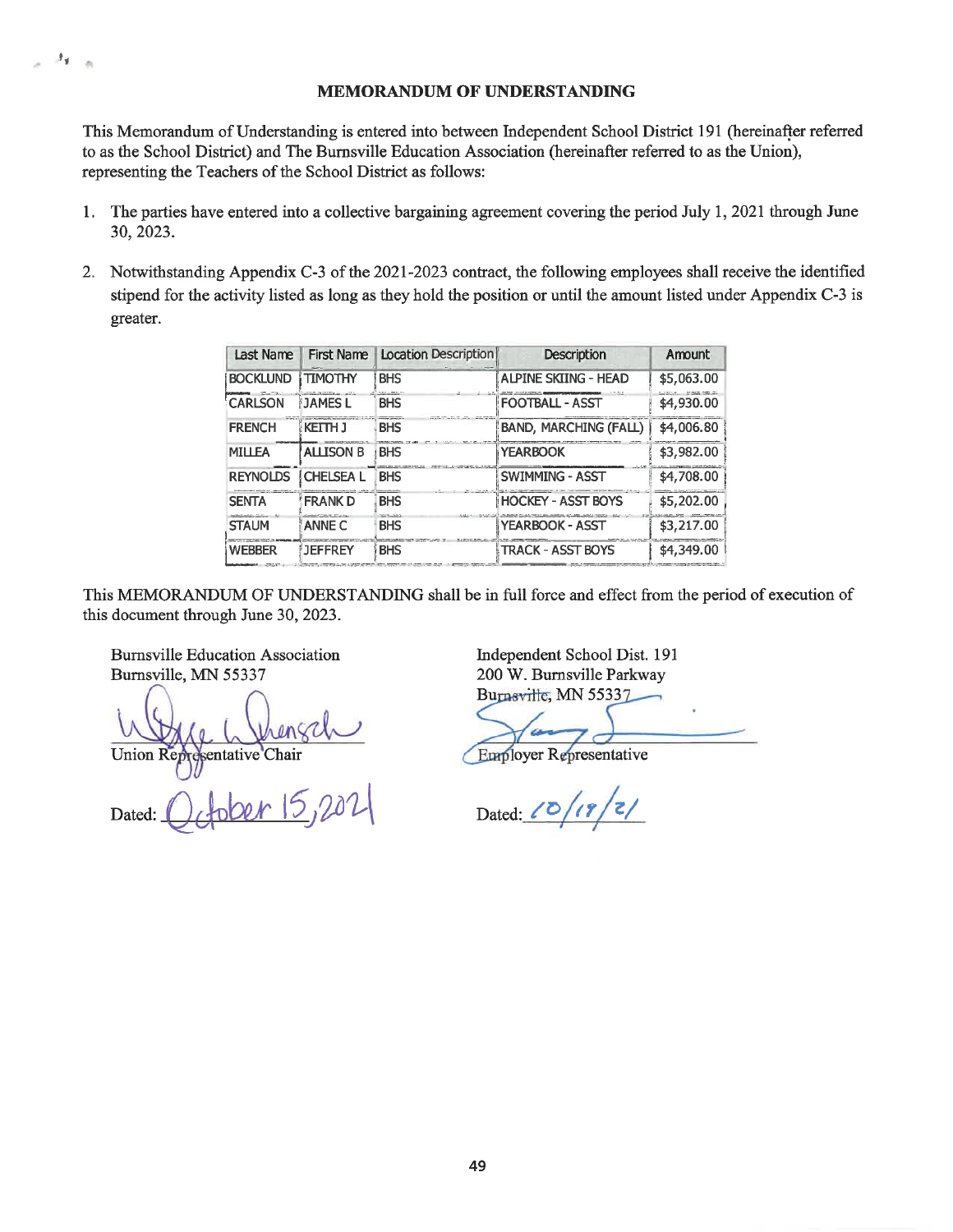This Memorandum of Understanding is entered into between Independent School District 191 (hereinafter referred to as the School District) and The Burnsville Education Association (hereinafter referred to as the Union), representing the Teachers of the School District as follows:

- 1. The parties have entered into a collective bargaining agreement covering the period July 1, 2021 through June 30, 2023.
- 2. The Union and the School District agree the service provided by "Amplify" is an independent option for certain healthcare services separate from the District's medical insurance plan. This service provides no aggregate value to the medical insurance coverage provided to district employees. The "Amplify" service was added to provide employee choice for care as an independent option to the medical insurance coverage and is completely dependent on "Amplify" being able to provide their services to district employees. This service is unrelated to the District's medical insurance plan.
- 3. The School District may end its relationship with "Amplify" at any time and it is understood that the termination of that relationship does not impact the aggregate value of the District's medical plan or negotiated employee benefits.

This MEMORANDUM OF UNDERSTANDING shall be in full force and effect from the period of execution of this document through June 30, 2023.

**Burnsville Education Association** Burnsville, MN 55337

**Union Representative** 

 $\mathcal{A}$  . In

Anber 15,202

**Employer Representative** 

Dated: 10/19/21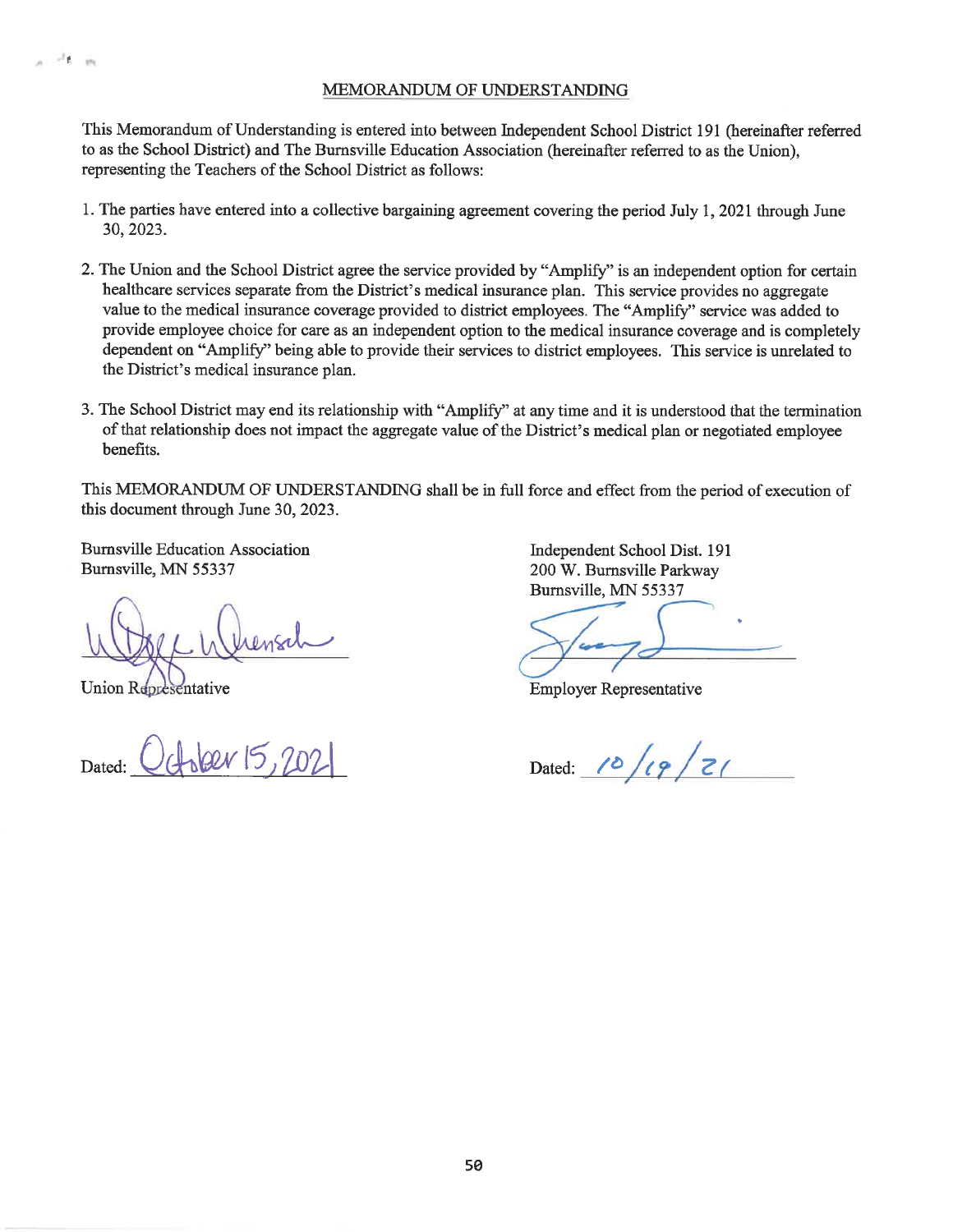This Memorandum of Understanding is entered into between Independent School District 191 (hereinafter referred to as the School District) and The Burnsville Education Association (hereinafter referred to as the Union). representing the Teachers of the School District as follows:

- $1.$ The parties have entered into a collective bargaining agreement covering the period July 1, 2021 through June 30, 2023.
- 2. In the event that the District changes its Long Term Disability Insurance plan to a plan that has a longer qualifying period than 30 working days, the District agrees to provide a Short Term Disability Plan with a qualifying period no more than 14 calendar days.
- 3. The District agrees that up to one-third  $(1/3)$  of a day of accrued sick leave may be used to supplement the Short Term Disability income per work day on leave.

This MEMORANDUM OF UNDERSTANDING shall be in full force and effect from the period of execution of this document through June 30, 2023.

**Burnsville Education Association** Burnsville, MN 55337

 $\mathcal{A}$ 15

**Union Rep** entative Chair

Dated

**Employer Representative** 

 $19/21$ Dated: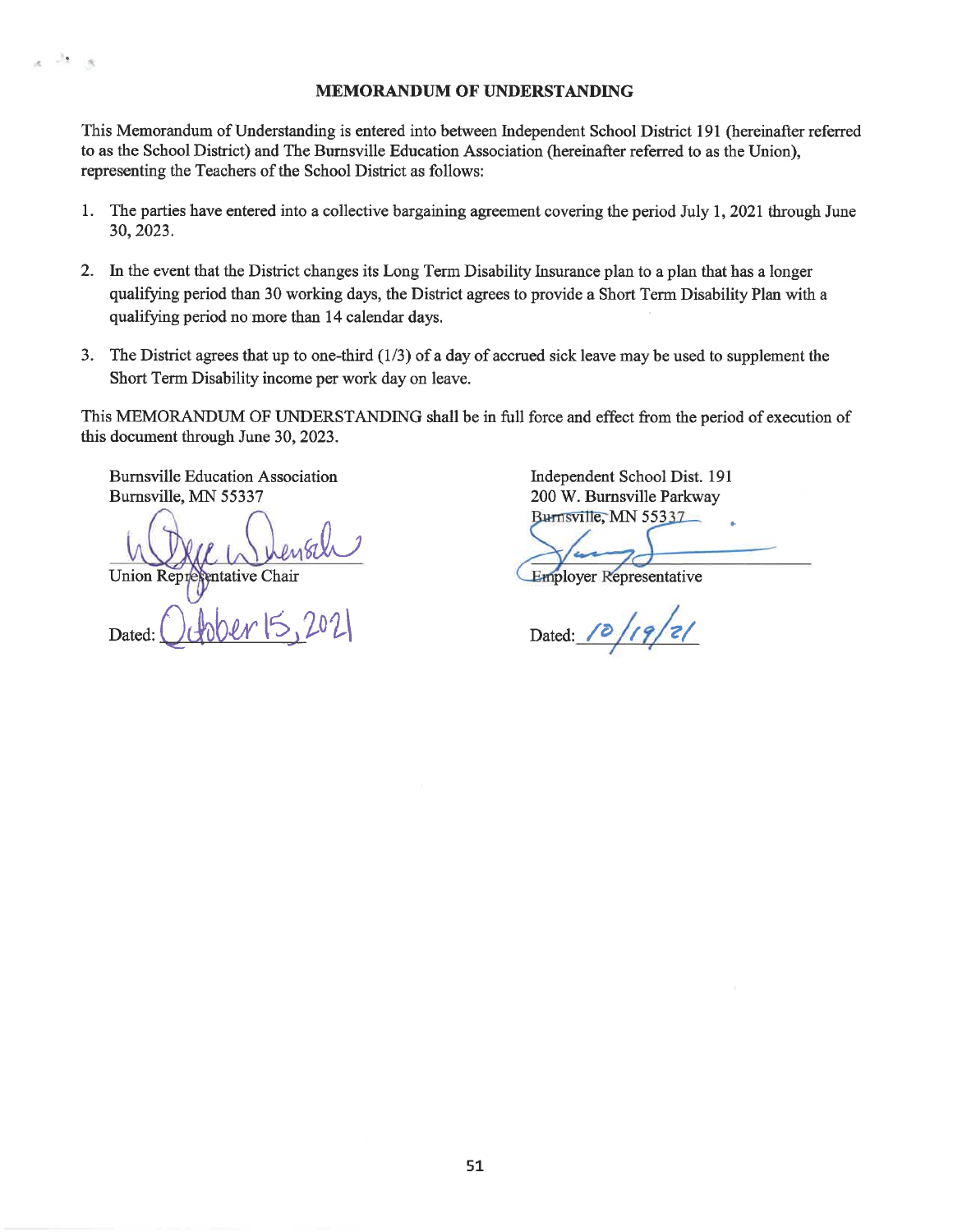This Memorandum of Understanding is entered into between Independent School District 191 (hereinafter referred to as the School District) and The Burnsville Education Association (hereinafter referred to as the Union), representing the Teachers of the School District as follows:

- The parties have entered into a collective bargaining agreement covering the period July 1, 2021 through June 1. 30, 2023.
- 2. Both parties have identified the following individuals and mutually agreed as a part of negotiations that they will be entitled to completing 14 years of experience within the district on the following dates.
- 3. The identified individuals will be entitled to benefits under Articles V, VIII, and XII based on the listed dates.
- 4. The Parties reserve the right to adjust the list before December 31, 2021 with the joint approval of the BEA President and the Executive Director of Human Resources.
- 5. Between July 1, 2021 and the identified date, a year of employment for career teacher compensation purposes shall be any year for which the teacher received step advancement under that Master Agreement or policy. If the employee does not advance a step, the identified date shall be adjusted back accordingly.
- The MOU is not subject to grievance language. 6.

 $\pi^0\pi^-$  . As

7. Employees are only entitled to new benefits or pay effective July 1, 2021. There is no back pay for any disputed experience.

| <b>Employee</b>       | Date completing 14 years of service |  |
|-----------------------|-------------------------------------|--|
| <b>Ashley Gravink</b> | June 30, 2029                       |  |
| R. Jeff Pope          | June 30, 2031                       |  |
| Jennifer Kennedy      | June 30, 2027                       |  |
| Kellie Allman         | June 30, 2026                       |  |
| Anne Staum            | June 30, 2024                       |  |
| <b>Bryeny Neal</b>    | June 30, 2023                       |  |
| Marlys Day            | June 30, 2022                       |  |
| Jessica Rau           | June 30, 2021                       |  |

This MEMORANDUM OF UNDERSTANDING shall be in full force and effect from the period of execution of this document through June 30, 2023.

**Burnsville Education Association** Burnsville, MN 55337

entative Chair

Dated:

**Employer Representative** 

Dated: 10/19/21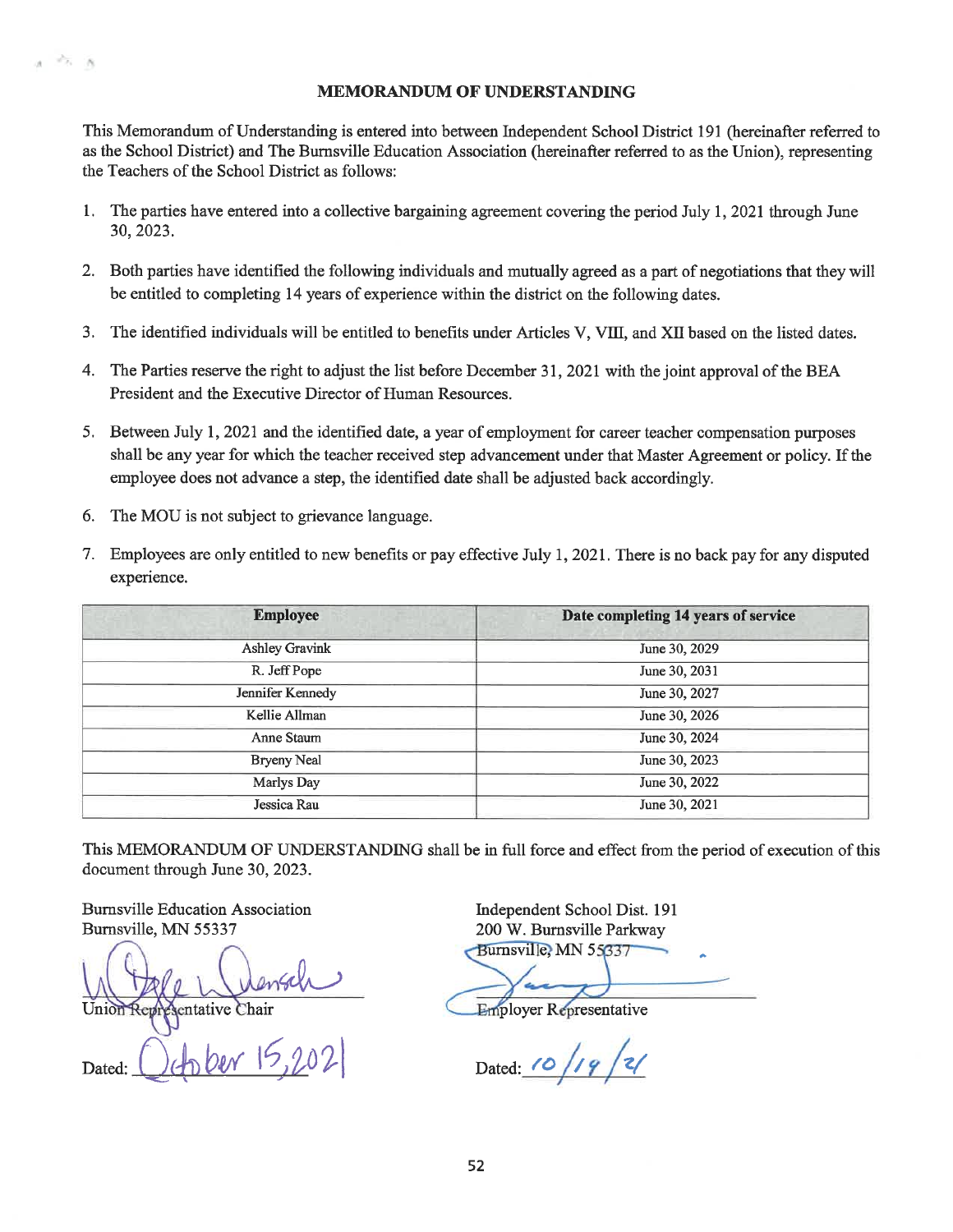This Memorandum of Understanding is entered into between Independent School District 191 (hereinafter referred to as the School District) and The Burnsville Education Association (hereinafter referred to as the Union), representing the Teachers of the School District as follows:

- The parties have entered into a collective bargaining agreement covering the period July 1, 2021 through June  $1.$ 30, 2023.
- 2. The Union and the School Board desire to identify and implement new strategies to recruit and retain staff of color.
- 3. Both parties understand that internal and external factors impact what can be done to reach this goal.
- 4. Both parties are committed to exploring options, which we have control over, through developing a joint committee of BEA members, identified by the Union president, and District representatives identified by the Superintendent.

This MEMORANDUM OF UNDERSTANDING shall be in full force and effect from the period of execution of this document through June 30, 2023.

**Burnsville Education Association** Burnsville, MN 55337

 $\label{eq:1} \frac{\partial^2 \phi}{\partial t^2} = \frac{\partial \phi}{\partial t^2}$ 

**Union Repr** ptative Chair

Dated:

**Eproloyer Representative** 

Dated:  $10/17/21$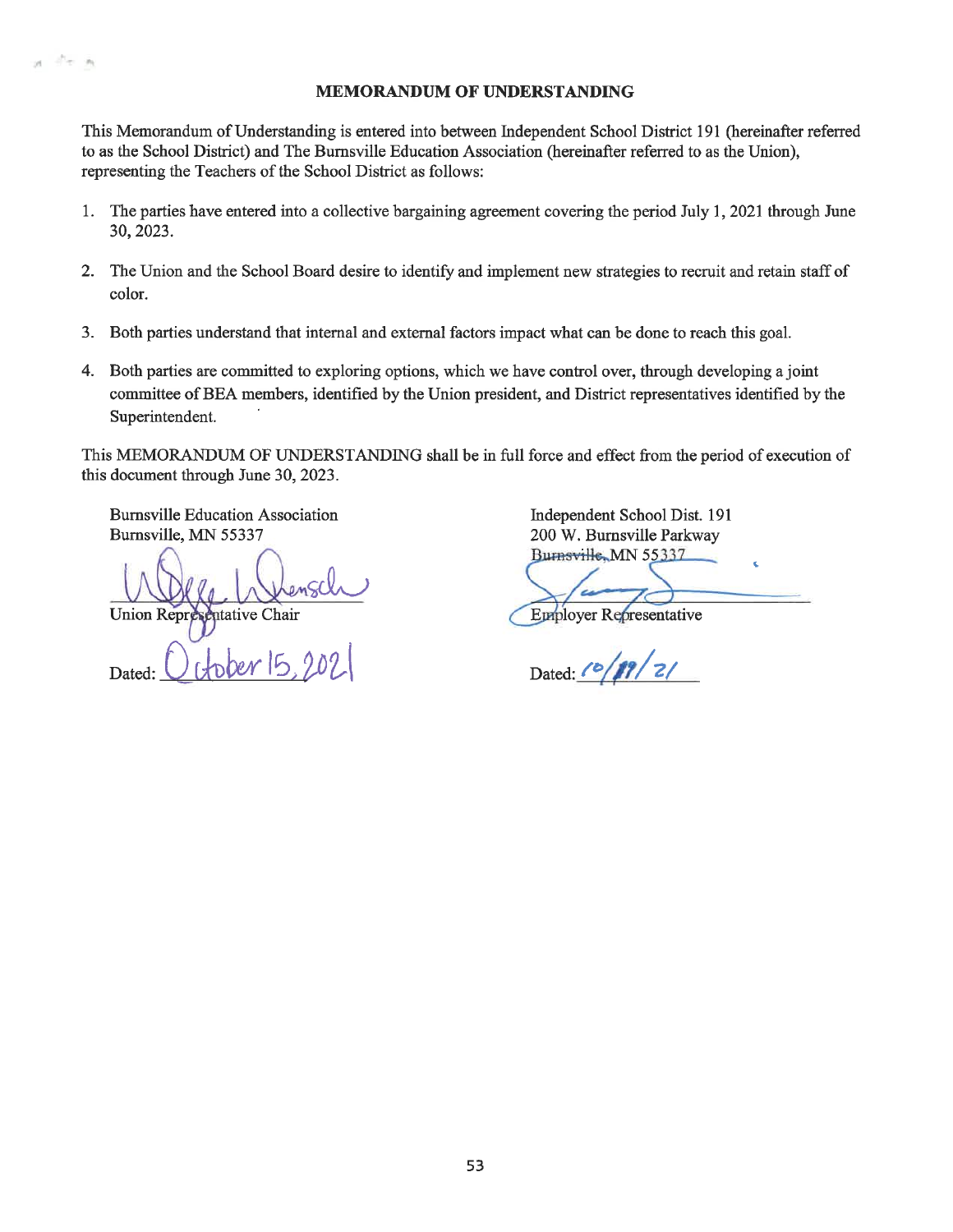This Memorandum of Understanding is entered into between Independent School District 191 (hereinafter referred to as the School District) and The Burnsville Education Association (hereinafter referred to as the Union), representing the Teachers of the School District as follows:

- The parties have entered into a collective bargaining agreement covering the period July 1, 2021 through June  $1.$ 30, 2023.
- The District has been approved by MDE to have an online school, the Virtual Academy.  $2.$
- 3. Both parties understand that students may choose to participate in on-line learning because of their experience this year or over continuing COVID concerns. This makes it difficult to anticipate the final enrollment numbers until it is implemented.
- The District understands the additional pressure of trying to teach students both in person and on-line 4. simultaneously. It will make every effort to avoid scheduling classes that are simultaneous to the extent possible.

This MEMORANDUM OF UNDERSTANDING shall be in full force and effect from the period of execution of this document through June 30, 2023.

**Burnsville Education Association** Burnsville, MN 55337

 $\mathbf{v}_{j,k}$  ,  $\mathbf{v}_{j}$ 

Union Representative Chair

Dated

**Employer Representative** 

Dated:  $\frac{1}{2}$  /19 /2/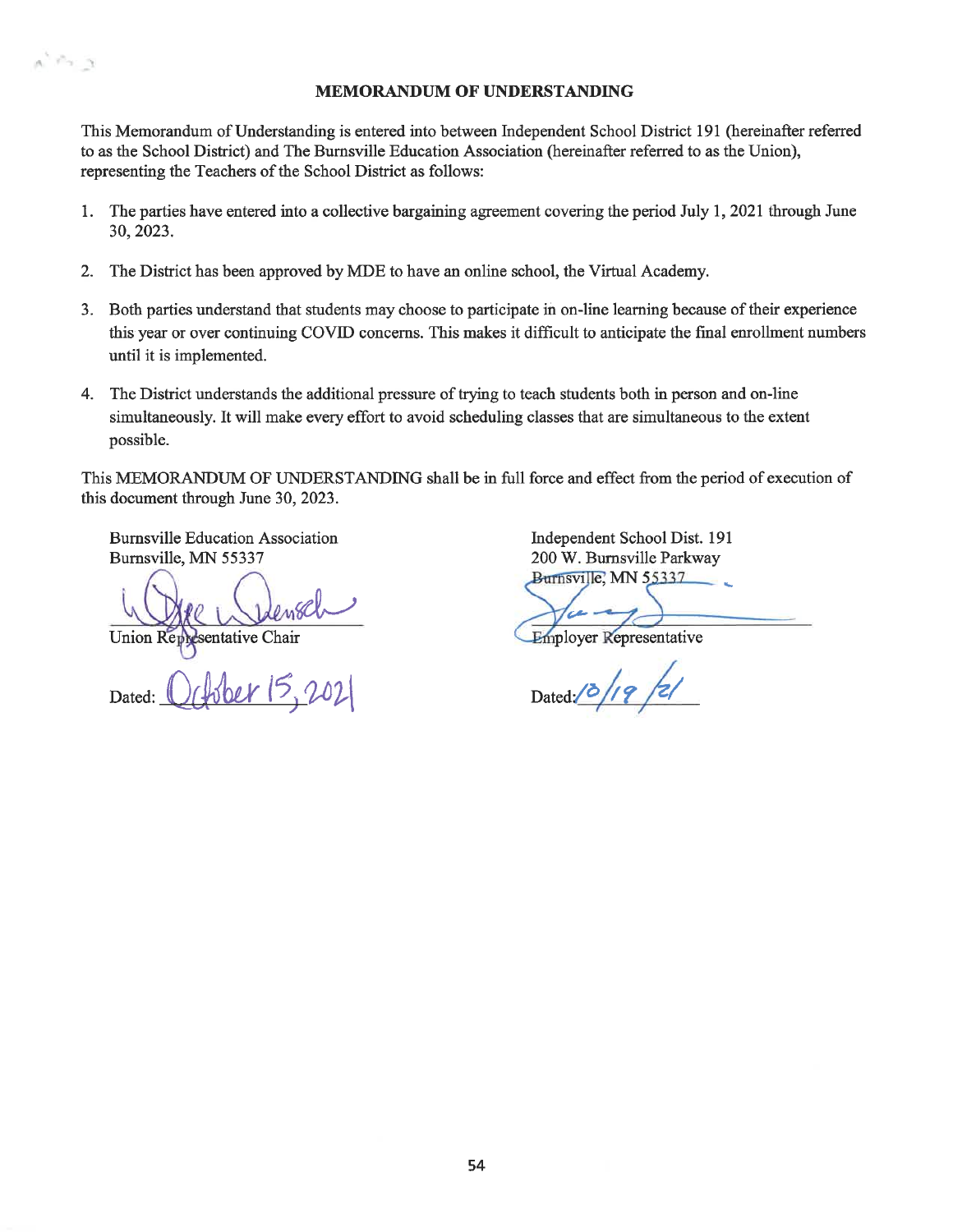## **INDEX**

| Adult Basic Education/ECFE - Appendix A             | $35 - 37$ |
|-----------------------------------------------------|-----------|
| <b>Bereavement Absence</b>                          | 18        |
| <b>Career Teacher Compensation</b>                  | 11        |
| Civic Duty Leave                                    | 18        |
| Co-Curricular Stipend Schedule - Appendix C-3       | $42 - 43$ |
| Docking                                             | 14        |
| Extra Compensation - Appendix C-4                   | 44        |
| <b>Family Illness Absence</b>                       | 18        |
| Flexible Benefit Plan                               | 13        |
| <b>General Absence</b>                              | 19        |
| <b>General Leave of Absence</b>                     | $19-20$   |
| <b>Grievance Procedure</b>                          | $32 - 34$ |
| Hours of Service                                    | $25 - 26$ |
| <b>Income Protection</b>                            | $15 - 16$ |
| Insurance                                           | $14 - 16$ |
| Just Cause Obligations and Professional Conduct     | $7 - 8$   |
| Lane Changes                                        | 10        |
| Length of the School Year                           | 26        |
| Life Insurance                                      | 15        |
| <b>Matching Contribution Eligibility</b>            | 28-29     |
| <b>Maternity Absence</b>                            | $21 - 24$ |
| Meet and Confer                                     | 6         |
| Mileage                                             | 14        |
| Minor Administrative Assignments                    | 14        |
| Occupational Therapist - Appendix B                 | 38-39     |
| Occupational Therapist Contract Form - Appendix D-2 | 46        |
| <b>Parental Leave</b>                               | $21 - 24$ |
| Part-Day Licensed Employees Compensation            | 12        |
| Pay Dates and Deductions                            | 12        |
| Personal Absence                                    | $17 - 18$ |
| <b>Personal Illness Absence</b>                     | $16-17$   |
| <b>Personnel Files</b>                              | $26 - 27$ |
| <b>Placement on Salary Schedule</b>                 | 9         |
| <b>Professional Absence</b>                         | 19        |
| Professional Leave                                  | 24        |
| Pro-rated Assignments                               | 13        |
| Religious Absence                                   | 24        |
| Retirement                                          | 27-29     |
| <b>Retirement Health Insurance</b>                  | 27        |
| Sabbatical Leave                                    | $20 - 21$ |